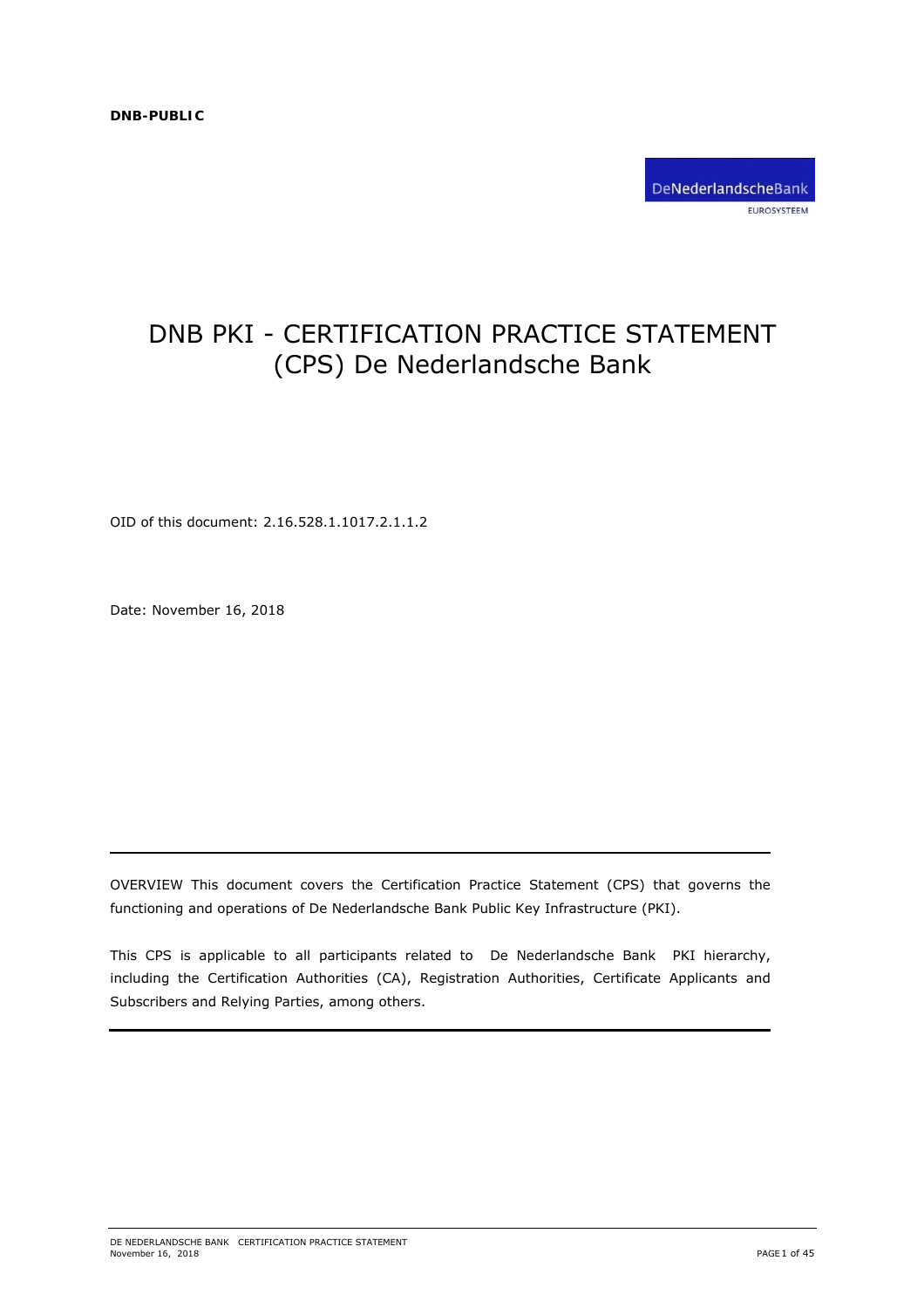# **Control Sheet**

| Title   | Certification Practice Statement               |
|---------|------------------------------------------------|
| Author  | André Lensink (department head ICT CIO Office) |
| Version | 1.4                                            |
| Date    | 16.11.2018                                     |

# **Change Log**

| <b>Version</b> | Date       | <b>Change Reason</b>                                   |
|----------------|------------|--------------------------------------------------------|
| 0.1            | 01.09.2015 | <b>Initial Version</b>                                 |
| 0.2            | 01.12.2015 | Updates of OID information                             |
| 0.3            | 15.04.2016 | Adding text                                            |
| 0.4            | 08.06.2016 | Adding text                                            |
| 0.5            | 04.03.2017 | Revised after feedback stakeholders                    |
| 1.0            | 13.04.2017 | Modified text, added technical and contact information |
| 1.1            | 15.06.2017 | Added Certification Authority information              |
| 1.2            | 15.11.2017 | Revised after feedback PKI-AB (ITC/SRMWG)              |
| 1.3            | 24.04.2018 | Revised after feedback PKI-AB ((ITC/SRMWG)             |
| 1.4            | 16.11.2018 | Revised after feedback PKI-AB (ITC/SRMWG)              |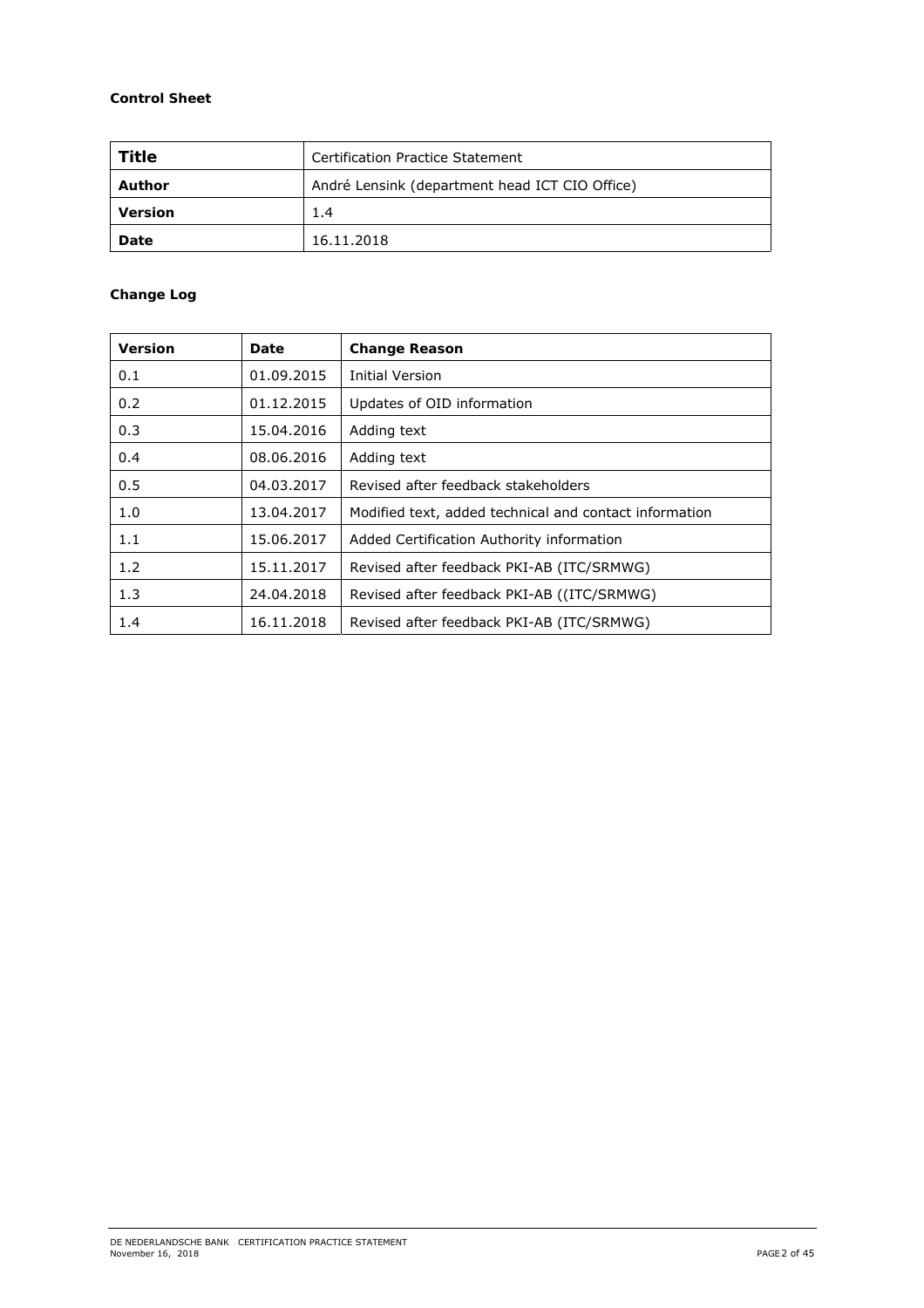# Table of content

| 1.               | <b>CONTENT, RIGHTS AND OBLIGATIONS ESTABLISHED IN CERTIFICATION PRACTICE STATEMENT (CPS)</b>              |          | 8  |
|------------------|-----------------------------------------------------------------------------------------------------------|----------|----|
| 2.               | <b>INTRODUCTION</b>                                                                                       |          | 9  |
| 2.1              | <b>OVERVIEW</b>                                                                                           |          | 9  |
| 2.2              | DOCUMENT NAME AND IDENTIFICATION:                                                                         |          | 9  |
| 2.3              | <b>CONTACT INFORMATION:</b>                                                                               |          | 9  |
| 2.4              | <b>GENERAL ARCHITECTURE DNB PKI</b>                                                                       |          | 10 |
| з.               | <b>INTRODUCTION</b>                                                                                       |          | 11 |
| 3.1              | <b>DNB-PKI PARTICIPANTS</b>                                                                               |          | 11 |
|                  | 3.1.1<br>The Policy Approval Authority                                                                    | 11       |    |
|                  | 3.1.2<br><b>Certification Authority</b>                                                                   | 11       |    |
|                  | <b>Registration Authority</b><br>3.1.3                                                                    | 13       |    |
|                  | 3.1.4<br><b>Validation Authority</b>                                                                      | 13       |    |
|                  | 3.1.5<br><b>Key Archive</b>                                                                               | 14       |    |
|                  | Certificate Subscribers<br>3.1.6<br>3.1.7                                                                 | 14<br>14 |    |
| 3.2              | <b>Relying Parties</b><br><b>CERTIFICATE USAGE</b>                                                        |          | 14 |
|                  | 3.2.1<br>Appropriate certificate use                                                                      | 14       |    |
|                  | 3.2.2<br>Certificate usage constraints and restrictions                                                   | 14       |    |
| 3.3 <sub>1</sub> | <b>POLICY ADMINISTRATION</b>                                                                              |          | 14 |
|                  | <b>CPS</b><br>3.3.1                                                                                       | 14       |    |
|                  | 3.3.2<br><b>Contact Person</b>                                                                            | 14       |    |
|                  | 3.3.3<br>Establishment of the suitability of a CPS from an External CA as regards the DNB-PKI Certificate |          |    |
|                  | Policies 14                                                                                               |          |    |
|                  | Approval Procedure for this CPS<br>3.3.4                                                                  | 14       |    |
| 4.               | <b>PUBLICATION AND REPOSITORY RESPONSIBILITIES</b>                                                        |          | 15 |
| 4.1              | <b>EXTERNAL REPOSITORIES</b>                                                                              |          | 15 |
| 4.2              | <b>DOCUMENTATION ON PRACTICE STATEMENTS AND POLICIES</b>                                                  |          | 15 |
| 4.3              | PUBLICATION OF CERTIFICATION DATA, CPS AND CP                                                             |          | 15 |
| 4.4              | PUBLICATION TIMESCALE OR FREQUENCY                                                                        |          | 15 |
| 4.5              | <b>REPOSITORY ACCESS CONTROLS</b>                                                                         |          | 15 |
| 5.               | <b>IDENTIFICATION AND AUTHENTICATION (I&amp;A)</b>                                                        |          | 16 |
| 5.1              | <b>NAMING</b>                                                                                             |          | 16 |
|                  | 5.1.1<br>Types of names                                                                                   | 16       |    |
|                  | 5.1.2<br>The need for names to be meaningful                                                              | 16       |    |
|                  | 5.1.3<br>Rules for interpreting various name formats                                                      | 16       |    |
|                  | 5.1.4<br>Uniqueness of names                                                                              | 16       |    |
|                  | Name dispute resolution procedures<br>5.1.5                                                               | 16       |    |
|                  | 5.1.6<br>Recognition, authentication, and the role of trademarks                                          | 16       |    |
| 5.2              | <b>INITIAL IDENTITY VALIDATION</b><br>5.2.1<br>Means of proof of possession of the private key            | 17       | 17 |
|                  | 5.2.2<br>Identity authentication for an entity                                                            | 17       |    |
|                  | 5.2.3<br>Identity authentication for an individual                                                        | 17       |    |
|                  | 5.2.4<br>Non-verified applicant information                                                               | 17       |    |
|                  | 5.2.5<br>Validation of authority                                                                          | 17       |    |
|                  | 5.2.6<br>Criteria for operating with external CAs                                                         | 17       |    |
| 5.3              | <b>IDENTIFICATION AND AUTHENTICATION FOR RE-KEY REQUESTS</b>                                              |          | 17 |
|                  | Identification and authentication requirements for routine re-key<br>5.3.1                                | 17       |    |
|                  | 5.3.2<br>Identification and authentication requirements for re-key after certificate revocation           | 17       |    |
| 6.               | CERTIFICATE LIFE CYCLE OPERATIONAL REQUIREMENTS                                                           |          | 18 |
| 6.1              | <b>CERTIFICATE APPLICATION PROCESS</b>                                                                    |          | 18 |
|                  | Process for submitting a certificate application<br>6.1.1                                                 | 18       |    |
|                  | 6.1.2<br>Enrollment process                                                                               | 18       |    |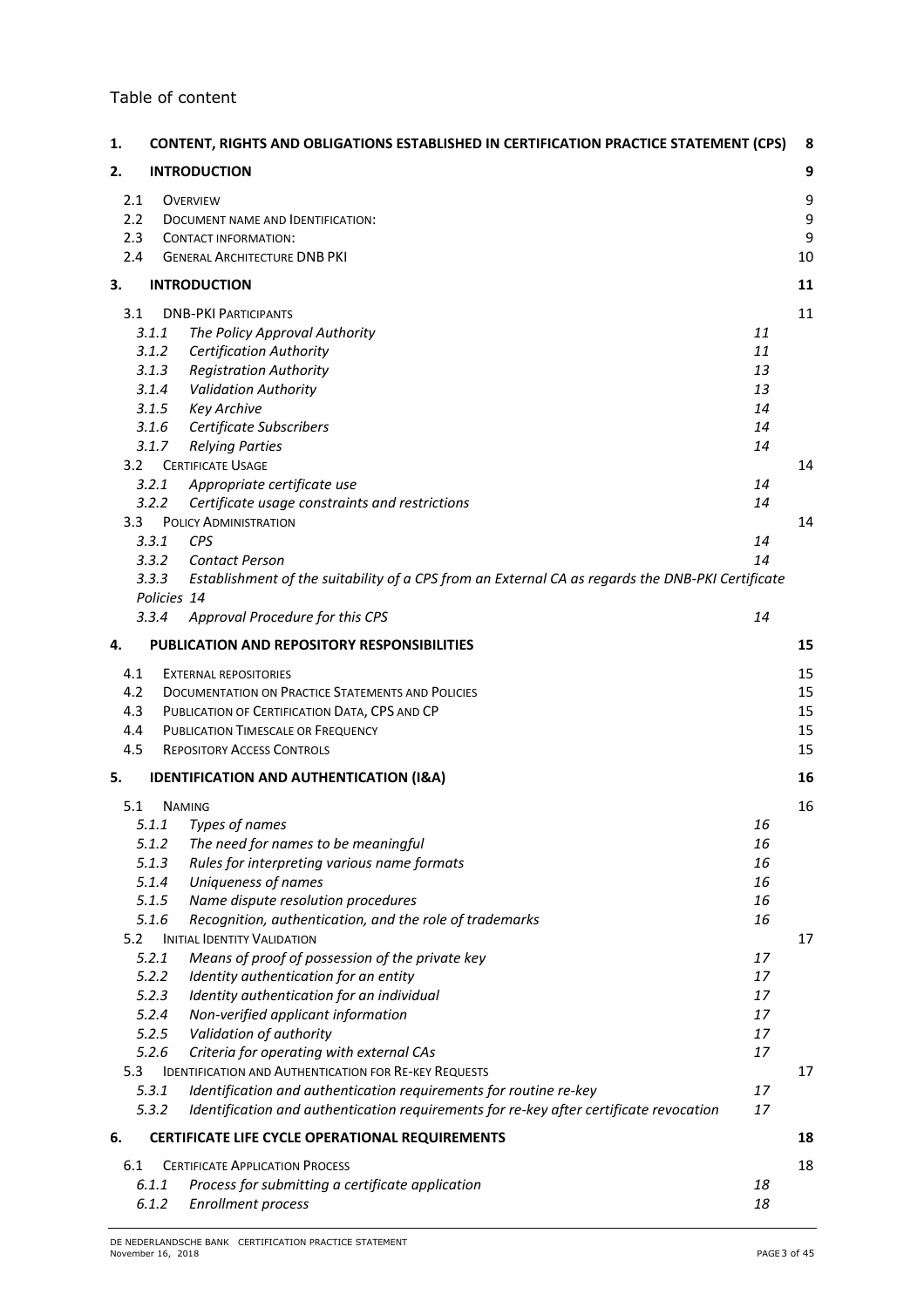| 6.1.3  | Time limit for processing the certificate applications                                    | 18 |    |
|--------|-------------------------------------------------------------------------------------------|----|----|
| 6.2    | <b>CERTIFICATE ACCEPTANCE</b>                                                             |    | 18 |
| 6.2.1  | Form of certificate acceptance                                                            | 18 |    |
| 6.2.2  | Notification of certificate issuance by the CA to other Authorities                       | 18 |    |
| 6.3    | <b>KEY PAIR AND CERTIFICATE USAGE</b>                                                     |    | 18 |
| 6.3.1  | Certificate subscribers' use of the private key and certificate                           | 18 |    |
| 6.3.2  | Relying parties' use of the public key and the certificate                                | 18 |    |
| 6.4    | <b>CERTIFICATE RENEWAL</b>                                                                |    | 19 |
| 6.4.1  | Circumstances for certificate renewal with no key changeover                              | 19 |    |
| 6.5    | <b>CERTIFICATE RE-KEY</b>                                                                 |    | 19 |
| 6.5.1  | Circumstances for certificate renewal with key changeover                                 | 19 |    |
| 6.5.2  | Who may request certificate renewal?                                                      | 19 |    |
| 6.5.3  | Procedures for processing certificate renewal requests with key changeover                | 19 |    |
| 6.5.4  | Notification of the new certificate issuance to the certificate subscriber                | 19 |    |
| 6.5.5  | Manner of acceptance of certificates with changed keys                                    | 19 |    |
| 6.5.6  | Publication of certificates with the new keys by the CA                                   | 19 |    |
| 6.5.7  | Notification of certificate issuance by the CA to other Authorities                       | 19 |    |
| 6.6    | <b>CERTIFICATE MODIFICATION</b>                                                           |    | 19 |
| 6.6.1  | Circumstances for certificate modification                                                | 19 |    |
| 6.7    | <b>CERTIFICATE REVOCATION AND SUSPENSION</b>                                              |    | 20 |
| 6.7.1  | Circumstances for revocation                                                              | 20 |    |
| 6.7.2  | Who can request revocation?                                                               | 20 |    |
| 6.7.3  | Procedures for requesting certificate revocation                                          | 20 |    |
| 6.7.4  | Revocation request grace period                                                           | 20 |    |
| 6.7.5  | Time limit for the CA to process the revocation request                                   | 20 |    |
| 6.7.6  | Requirements for revocation verification by relying parties                               | 21 |    |
| 6.7.7  | CRL issuance frequency                                                                    | 21 |    |
| 6.7.8  | Maximum latency between the generation of CRLs and their publication                      | 21 |    |
| 6.7.9  | Online certificate revocation status checking availability                                | 21 |    |
| 6.7.10 | Online revocation checking requirements                                                   | 21 |    |
| 6.7.11 | Special requirements for the revocation of compromised keys                               | 21 |    |
|        | 6.7.12 Causes for suspension                                                              | 21 |    |
| 6.7.13 | Who can request the suspension?                                                           | 21 |    |
|        |                                                                                           | 21 |    |
|        | 6.7.14 Procedure for requesting certificate suspension<br>6.7.15 Suspension period limits | 21 |    |
| 6.8    | <b>CERTIFICATE STATUS SERVICES</b>                                                        |    | 22 |
|        |                                                                                           |    |    |
|        | 6.8.1 Operational characteristics                                                         | 22 |    |
| 6.8.2  | Service availability                                                                      | 22 |    |
| 6.8.3  | <b>Additional features</b>                                                                | 22 |    |
| 6.9    | <b>END OF SUBSCRIPTION</b>                                                                |    | 22 |
| 6.10   | <b>KEY ESCROW AND RECOVERY</b>                                                            |    | 22 |
|        | 6.10.1 Key escrow and recovery practices and policies                                     | 22 |    |
|        | 6.10.2 Session key protection and recovery policies and practices                         | 22 |    |
| 7.     | <b>FACILITY MANAGEMENT, AND OPERATIONAL CONTROLS</b>                                      |    | 23 |
|        |                                                                                           |    |    |
| 7.1    | PHYSICAL SECURITY CONTROLS                                                                |    | 23 |
| 7.1.1  | Site location and construction                                                            | 23 |    |
| 7.1.2  | Physical access                                                                           | 23 |    |
| 7.1.3  | Power and air-conditioning                                                                | 23 |    |
| 7.1.4  | Water exposure                                                                            | 23 |    |
| 7.1.5  | Fire prevention and protection                                                            | 23 |    |
| 7.1.6  | Storage system                                                                            | 23 |    |
| 7.1.7  | Waste disposal                                                                            | 23 |    |
| 7.1.8  | Offsite backup                                                                            | 23 |    |
| 7.2    | PROCEDURAL CONTROLS                                                                       |    | 23 |
| 7.2.1  | Roles responsible for PKI control and management                                          | 24 |    |
| 7.3    | <b>PERSONNEL CONTROLS</b>                                                                 |    | 25 |
| 7.3.1  | Requirements concerning professional qualification, knowledge and experience              | 25 |    |
| 7.3.2  | Background checks and clearance procedures                                                | 25 |    |
| 7.3.3  | Training requirements                                                                     | 25 |    |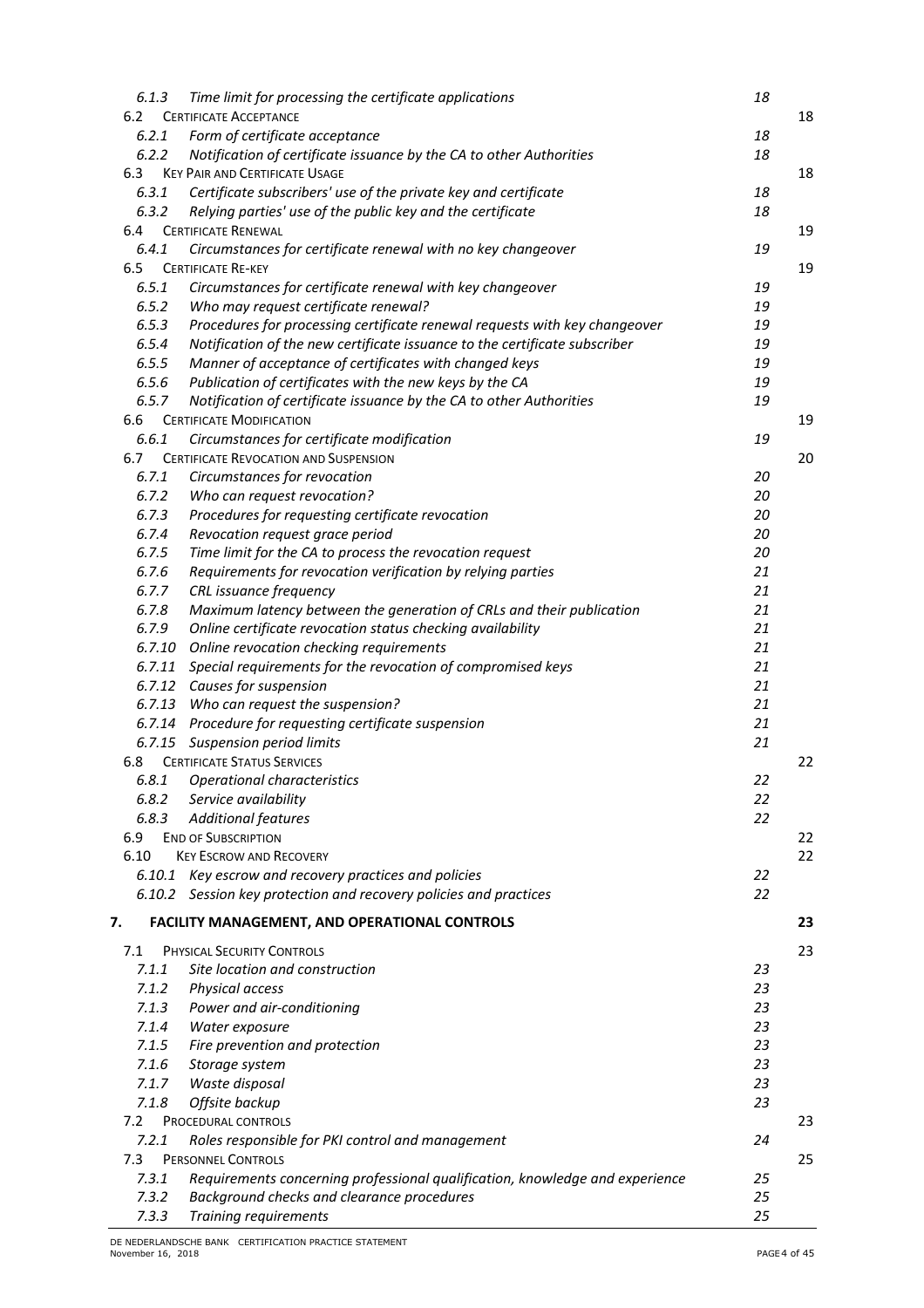| 7.3.4 | Retraining requirements and frequency                                      | 25       |    |
|-------|----------------------------------------------------------------------------|----------|----|
| 7.3.5 | Frequency and sequence for job rotation                                    | 25       |    |
| 7.3.6 | Sanctions for unauthorised actions                                         | 25       |    |
| 7.3.7 | Requirements for third party contracting                                   | 25       |    |
| 7.3.8 | Documentation supplied to personnel                                        | 25       |    |
| 7.4   | <b>AUDIT LOGGING PROCEDURES</b>                                            |          | 26 |
| 7.4.1 | Types of events recorded                                                   | 26       |    |
| 7.4.2 | Frequency with which audit logs are processed                              | 26       |    |
| 7.4.3 | Period for which audit logs are kept                                       | 26       |    |
| 7.4.4 | Audit log protection                                                       | 26       |    |
| 7.4.5 | Audit log back up procedures                                               | 26       |    |
| 7.4.6 | Audit data collection system (internal vs. external)                       | 26       |    |
| 7.4.7 | Notification to the subject who caused the event                           | 26       |    |
| 7.4.8 | Vulnerability assessment                                                   | 26       |    |
| 7.5   | <b>RECORDS ARCHIVAL</b>                                                    |          | 26 |
| 7.5.1 | Types of records archived                                                  | 26       |    |
| 7.5.2 |                                                                            | 26       |    |
| 7.5.3 | Archive retention period                                                   |          |    |
|       | Archive protection                                                         | 26       |    |
| 7.5.4 | Archive backup procedures                                                  | 26       |    |
| 7.5.5 | Requirements for time-stamping records                                     | 26       |    |
| 7.5.6 | Audit data archive system (internal vs. external)                          | 26       |    |
| 7.5.7 | Procedures to obtain and verify archived information                       | 27       |    |
| 7.6   | <b>KEY CHANGEOVER</b>                                                      |          | 27 |
| 7.7   | <b>COMPROMISE AND DISASTER RECOVERY</b>                                    |          | 27 |
| 7.7.1 | Incident and compromise handling procedures                                | 27       |    |
| 7.7.2 | Corruption of computing resources, software, and/or data                   | 27       |    |
| 7.7.3 | Action procedures in the event of compromise of an Authority's private key | 27       |    |
| 7.7.4 | Installation following a natural disaster or another type of catastrophe   | 27       |    |
| 7.8   | <b>CA OR RA TERMINATION</b>                                                |          | 27 |
| 7.8.1 | <b>Certification Authority</b>                                             | 27       |    |
| 7.8.2 | <b>Registration Authority</b>                                              | 28       |    |
| 8.    | <b>TECHNICAL SECURITY CONTROLS</b>                                         |          | 29 |
| 8.1   | <b>KEY PAIR GENERATION AND INSTALLATION</b>                                |          | 29 |
| 8.1.1 | Key pair generation                                                        | 29       |    |
| 8.1.2 | Delivery of private keys to certificate subscribers                        | 29       |    |
| 8.1.3 | Delivery of the public key to the certificate issuer                       | 29       |    |
| 8.1.4 |                                                                            |          |    |
| 8.1.5 | Delivery of the CA's public key to relying parties                         | 29<br>29 |    |
|       | Key sizes                                                                  |          |    |
| 8.1.6 | Public key generation parameters and quality checks                        | 29       |    |
| 8.1.7 | Accepted key usage (KeyUsage field in X.509 v3)                            | 29       |    |
| 8.2   | PRIVATE KEY PROTECTION AND CRYPTOGRAPHIC DEVICE ENGINEERING CONTROLS       |          | 29 |
| 8.2.1 | Cryptographic device standards                                             | 29       |    |
| 8.2.2 | Private key multi-person (k out of n) control                              | 30       |    |
| 8.2.3 | Escrow of private keys                                                     | 30       |    |
| 8.2.4 | Private key backup copy                                                    | 30       |    |
| 8.2.5 | Private key archive                                                        | 30       |    |
| 8.2.6 | Private key transfer into or from a cryptographic device                   | 30       |    |
| 8.2.7 | Private key storage in a cryptographic device                              | 30       |    |
| 8.2.8 | Private key activation method                                              | 30       |    |
| 8.2.9 | Private key deactivation method                                            | 30       |    |
|       | 8.2.10 Private key destruction method                                      | 30       |    |
|       | 8.2.11 Cryptographic device classification                                 | 30       |    |
| 8.3   | <b>COMPUTER SECURITY CONTROLS</b>                                          |          | 30 |
| 8.3.1 | Specific security technical requirements                                   | 31       |    |
| 8.3.2 | Computer security evaluation                                               | 31       |    |
| 8.4   | LIFE CYCLE SECURITY CONTROLS                                               |          | 31 |
| 8.5   | <b>NETWORK SECURITY CONTROLS</b>                                           |          | 31 |
| 8.6   | <b>TIMESTAMPING</b>                                                        |          | 31 |
|       |                                                                            |          |    |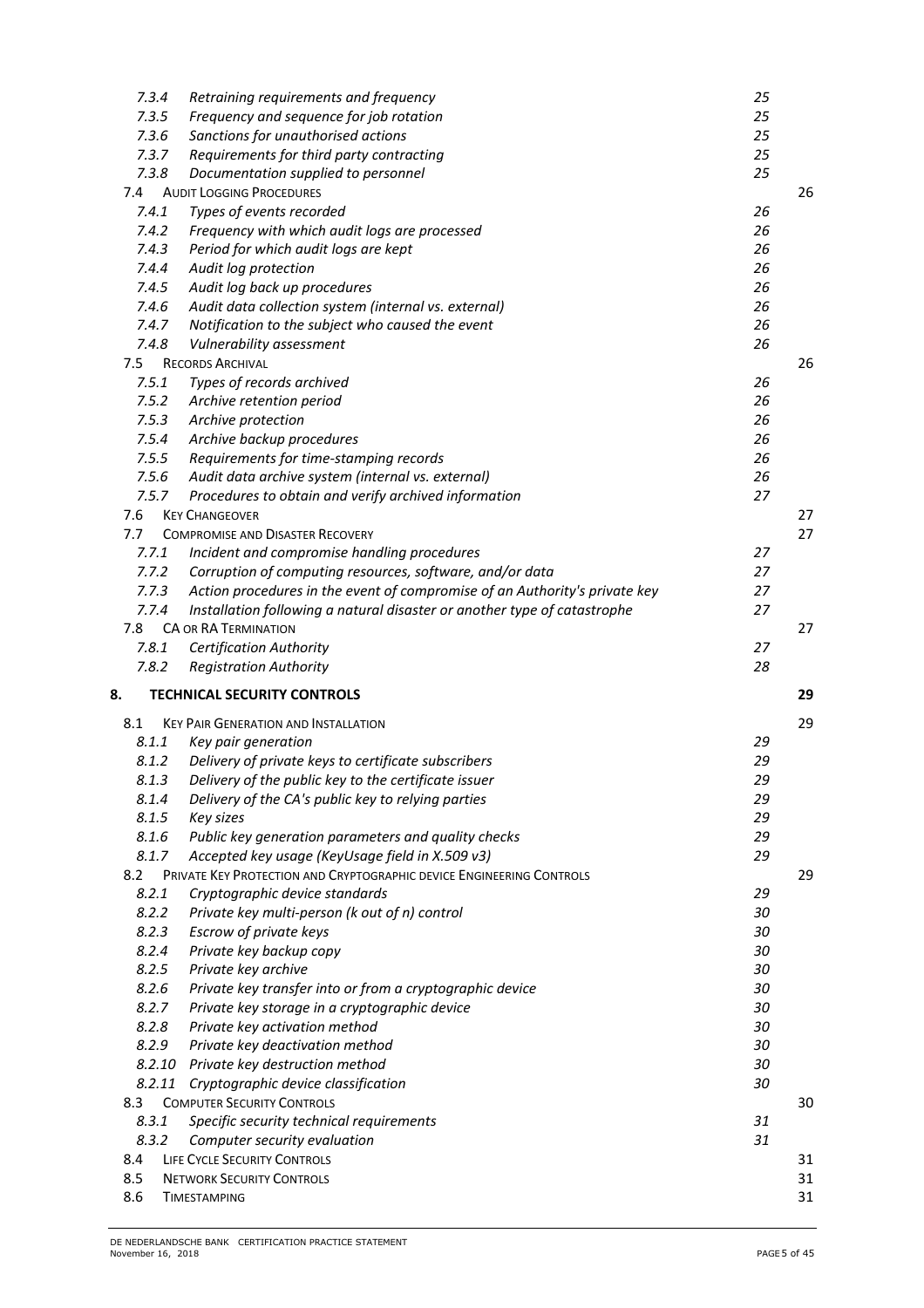| 9.     | CERTIFICATE, CRL, AND OCSP PROFILES                                    | 32 |
|--------|------------------------------------------------------------------------|----|
| 9.1    | <b>CERTIFICATE PROFILE</b>                                             | 32 |
| 9.1.1  | Version number                                                         | 32 |
| 9.1.2  | Certificate extensions                                                 | 32 |
| 9.1.3  | Algorithm Object Identifiers (OID)                                     | 33 |
| 9.1.4  | Name formats                                                           | 33 |
| 9.1.5  | Name constraints                                                       | 33 |
| 9.1.6  | Certificate Policy Object Identifiers (OID)                            | 33 |
| 9.1.7  | Use of the "PolicyConstraints" extension                               | 34 |
| 9.1.8  | Syntax and semantics of the "PolicyQualifier"                          | 34 |
| 9.1.9  | Processing semantics for the critical "Certificate Policy" extension   | 34 |
| 9.2    | <b>CRL PROFILE</b>                                                     | 34 |
| 9.2.1  | Version number                                                         | 34 |
| 9.2.2  | CRL and extensions                                                     | 34 |
| 9.3    | <b>OCSP PROFILE</b>                                                    | 34 |
| 9.3.1  | Version number(s)                                                      | 34 |
| 9.3.2  | <b>OCSP Extensions</b>                                                 | 34 |
| 10.    | <b>COMPLIANCE AUDIT AND OTHER ASSESSMENT</b>                           | 35 |
| 10.1   | FREQUENCY OR CIRCUMSTANCES OF CONTROLS FOR EACH AUTHORITY              | 35 |
| 10.2   | IDENTITY/QUALIFICATIONS OF THE AUDITOR                                 | 35 |
| 10.3   | <b>RELATIONSHIP BETWEEN THE ASSESSOR AND THE ENTITY BEING ASSESSED</b> | 35 |
| 10.4   | <b>ASPECTS COVERED BY CONTROLS</b>                                     | 35 |
| 10.5   | <b>ACTIONS TAKEN AS A RESULT OF DEFICIENCIES FOUND</b>                 | 35 |
| 10.6   | <b>NOTIFICATION OF THE RESULTS</b>                                     | 35 |
|        |                                                                        |    |
| 11.    | <b>OTHER BUSINESS AND LEGAL MATTERS</b>                                | 36 |
| 11.1   | FEES                                                                   | 36 |
|        | 11.1.1 Certificate issuance or renewal fees                            | 36 |
|        | 11.1.2 Certificate access fees                                         | 36 |
|        | 11.1.3 Revocation or status information fees                           | 36 |
|        | 11.1.4 Fees for other services, such as policy information             | 36 |
|        | 11.1.5 Refund policy                                                   | 36 |
| 11.2   | <b>FINANCIAL RESPONSIBILITY</b>                                        | 36 |
|        | 11.2.1 Insurance                                                       | 36 |
|        | 11.2.2 Other assets                                                    | 36 |
|        | 11.2.3 Insurance or warranty coverage for end-entities                 | 36 |
| 11.3   | <b>CONFIDENTIALITY OF BUSINESS INFORMATION</b>                         | 36 |
| 11.3.1 | Scope of confidential information                                      | 36 |
|        | 11.3.2 Non-confidential information                                    | 36 |
|        | 11.3.3 Duty to maintain professional secrecy                           | 36 |
| 11.4   | PRIVACY OF PERSONAL INFORMATION                                        | 37 |
|        | 11.4.1 Personal data protection policy                                 | 37 |
|        | 11.4.2 Information considered private                                  | 37 |
|        | 11.4.3 Information not classified as private                           | 37 |
|        | 11.4.4 Responsibility to protect personal data                         | 37 |
|        | 11.4.5 Notification of and consent to the use of personal data         | 37 |
|        | 11.4.6 Disclosure within legal proceedings                             | 37 |
|        | 11.4.7 Other circumstances in which data may be made public            | 37 |
| 11.5   | <b>INTELLECTUAL PROPERTY RIGHTS</b>                                    | 37 |
| 11.6   | <b>REPRESENTATIONS AND WARRANTIES</b>                                  | 38 |
|        | 11.6.1 Obligations of the CA                                           | 38 |
|        | 11.6.2 Obligations of the RA                                           | 39 |
|        | 11.6.3 Obligations of certificate subscribers                          | 39 |
|        | 11.6.4 Obligations of relying parties                                  | 39 |
| 11.7   | <b>DISCLAIMERS OF WARRANTIES</b>                                       | 40 |
|        | 11.7.1 DNB-PKI liabilities                                             | 40 |
|        | 11.7.2 Scope of liability coverage                                     | 41 |
| 11.8   | LIMITATIONS OF LIABILITY                                               | 41 |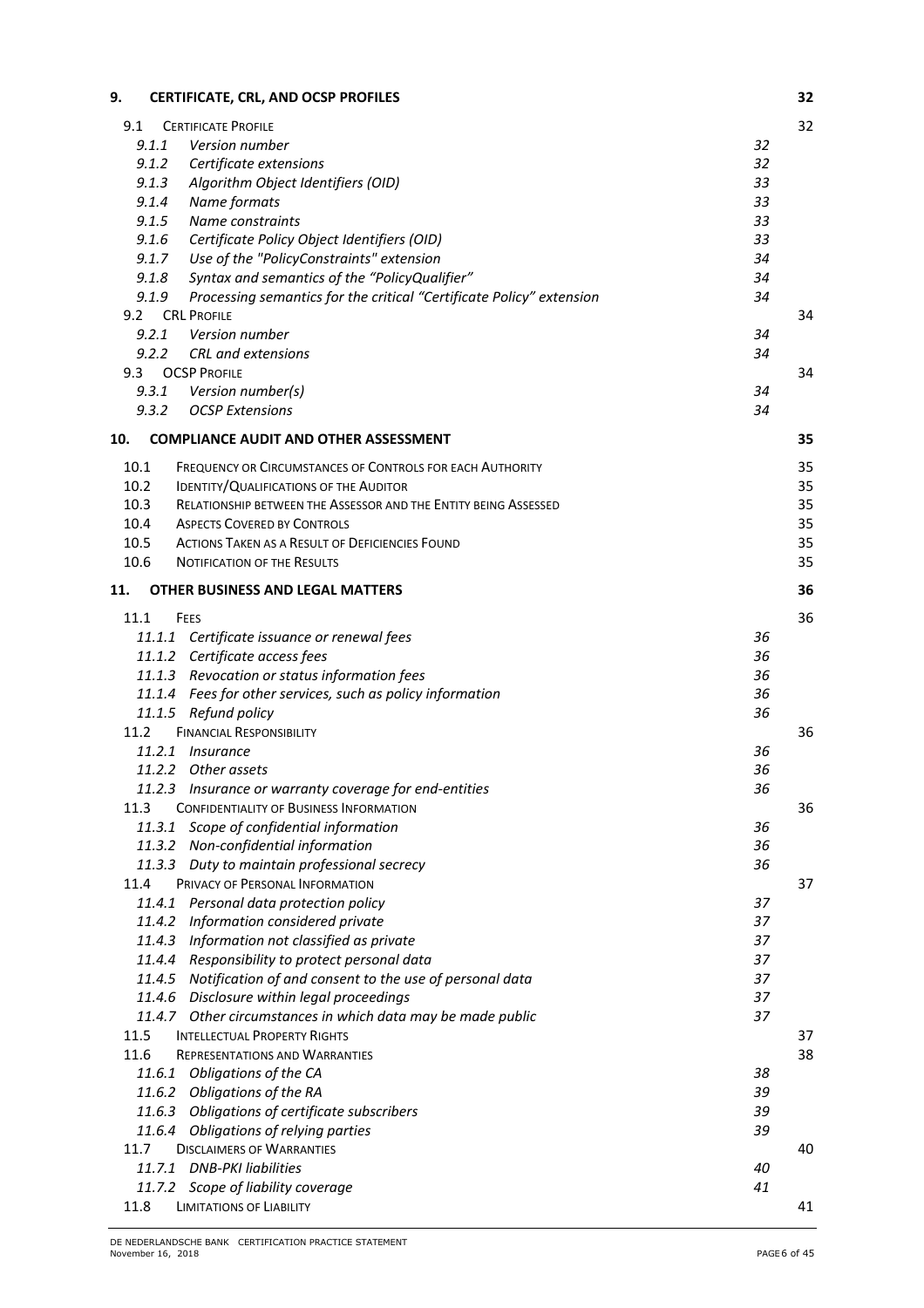| 11.9  | <b>INDEMNITIES</b>                                      |    | 41 |
|-------|---------------------------------------------------------|----|----|
| 11.10 | <b>TERM AND TERMINATION</b>                             |    | 42 |
|       | 11.10.1 Term                                            | 42 |    |
|       | 11.10.2 CPS substitution and termination                | 42 |    |
|       | 11.10.3 Consequences of termination                     | 42 |    |
| 11.11 | INDIVIDUAL NOTICES AND COMMUNICATIONS WITH PARTICIPANTS |    | 42 |
| 11.12 | <b>AMENDMENTS</b>                                       |    | 42 |
|       | 11.12.1 Amendment procedures                            | 42 |    |
|       | 11.12.2 Notification period and mechanism               | 42 |    |
|       | 11.12.3 Circumstances in which the OID must be changed  | 42 |    |
| 11.13 | <b>DISPUTE RESOLUTION PROCEDURES</b>                    |    | 43 |
| 11.14 | <b>GOVERNING LAW</b>                                    |    | 43 |
| 11.15 | <b>COMPLIANCE WITH APPLICABLE LAW</b>                   |    | 43 |
| 11.16 | <b>MISCELLANEOUS PROVISIONS</b>                         |    | 43 |
|       | 11.16.1 Entire agreement clause                         | 43 |    |
|       | 11.16.2 Independence                                    | 43 |    |
|       | 11.16.3 Resolution through the courts                   | 43 |    |
| 11.17 | <b>OTHER PROVISIONS</b>                                 |    | 43 |
| 12.   | <b>DEFINITIONS AND ACRONYMS</b>                         |    | 44 |
| 12.1  | <b>DEFINITIONS</b>                                      |    | 44 |
| 12.2  | <b>ACRONYMS</b>                                         |    | 45 |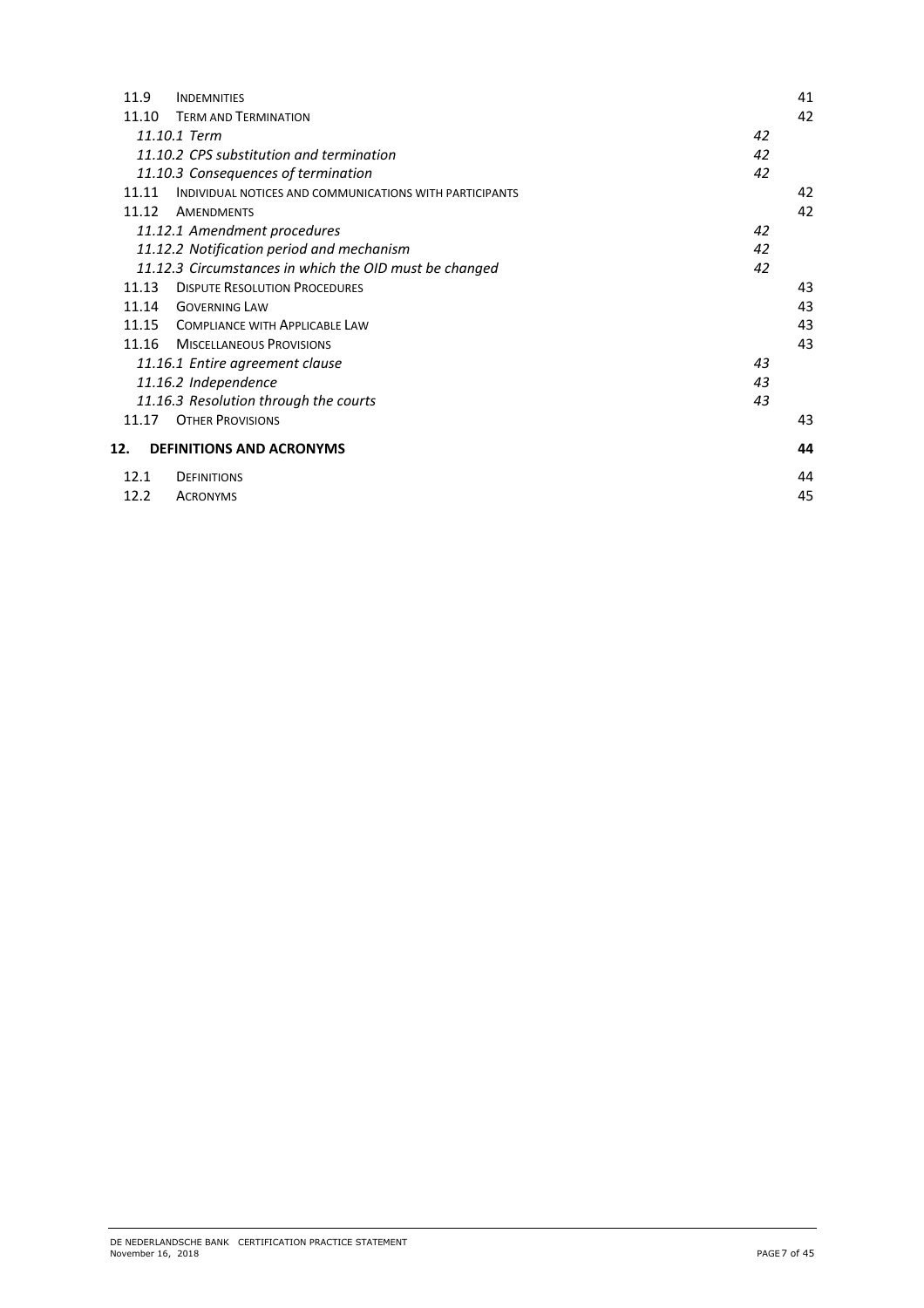# **1. Content, rights and obligations established in Certification Practice Statement (CPS)**

This section provides an overview of the content, rights and obligations established in the Certification Practice Statement (CPS) for De Nederlandsche Bank. Its content must be supplemented with the corresponding Certificate Policy (CP), applicable to the certificate requested or being used. It is recommended that this CPS be read fully, as well as the applicable CPs, in order to understand the purposes, specifications, regulations, rights, obligations and responsibilities governing the provision of the certification service.

- This CPS and the related documentation regulate the entire life-cycle of electronic certificates, from their request to their end of subscription or revocation, as well as the relations that are established between the certificate applicant/subscriber, the Certification Authority and the relying parties.
- The Certification Authorities of De Nederlandsche Bank's PKI issue different types of certificates for which there are specific Certification Policies (CP). Consequently, when requesting any kind of certificate and in order to request and use them correctly, applicants must be aware of the content of this CPS and, as appropriate, the applicable CP. The stipulations contained in the Certificate Policies shall prevail over the regulations in this CPS.
- The CPS and the CPs set out the scope of liabilities for the different parties involved, as well as their limits as regards possible damages.
- Certificate subscribers shall make appropriate use of certificates and shall be solely responsible for any use other than that specified in the CPS and corresponding CP.
- Certificate subscribers shall notify the Certification Authority of any modification or variation in the data provided to obtain the certificate, regardless of whether or not said data is included on the certificate itself.
- Safekeeping of the private key by certificate subscribers is an essential requirement for the security of the system. Therefore, the Certification Authority will immediately be informed of the existence of any of the causes established in the CPS for revocation/suspension of certificate validity, thus enabling suspension/revocation of the compromised certificate to prevent its illegal use by unauthorized third parties.
- Persons who wish to rely on a certificate are responsible for verifying, using the information sources provided, that the certificate and the rest of the certificates in the chain of trust are valid and have not expired or been suspended or revoked.
- Furthermore, when drafting its content, European standards have been taken into consideration. Both the electronic certificates governed by Artikel 3:15a Burgerlijk Wetboek (Nederland) (B.W.) "de Wet Elektronische Handtekening", the Regulation (EU) No 910/2014 of the European Parliament and of the Council of 23 July 2014 on electronic identification and trust services for electronic transactions in the internal market and repealing Directive 1999/93/EC
- Both the CPS and the rest of the related documentation are available to certificate applicants, subscribers and relying parties at https://www.dnb.nl/pki/, See contact details below.

For more information contact the Certification Authority by e-mail at pki@dnb.nl.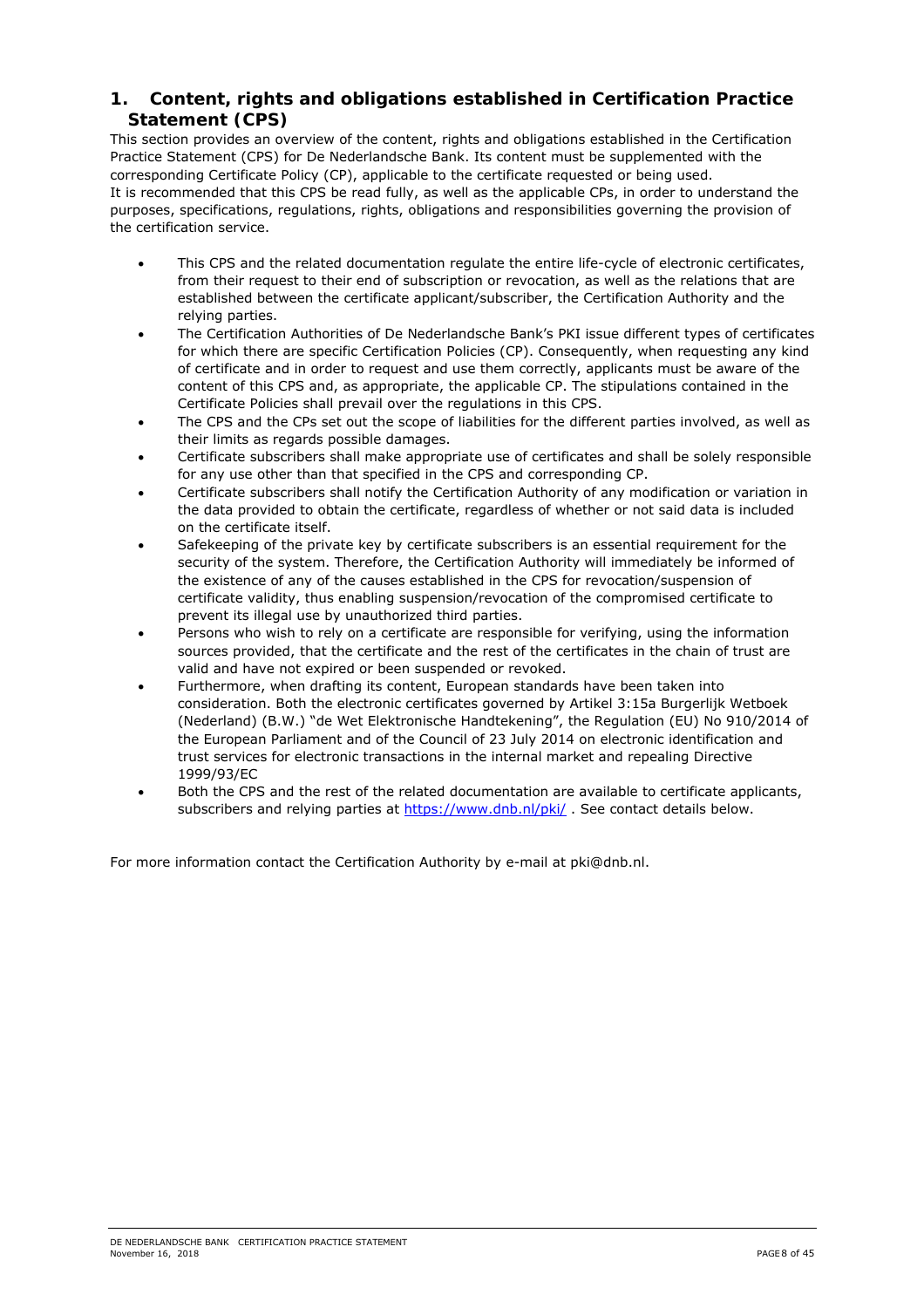# **2. Introduction**

# **2.1 Overview**

This document covers the Certification Practice Statement (CPS) that governs the functioning and operations of the Public Key Infrastructure (hereinafter referred to as PKI) of De Nederlandsche Bank (hereinafter referred to as DNB-PKI).

This CPS is applicable to all participants related to De Nederlandsche Bank PKI hierarchy, including the Certification Authorities (CA), Registration Authorities (RA), Certificate Applicants and Subscribers and Relying Parties, among others.

In order to give the document a uniform structure and facilitate its reading and analysis, all the sections established in RFC 3647 have been included. Where nothing has been established for any section the phrase "No stipulation" will appear.

This CPS assumes that the reader is conversant with the PKI, certificate and electronic signature concepts. If not, readers are recommended to obtain information on the aforementioned concepts before they continue reading this document.

# **2.2 Document name and Identification:**

| <b>Name</b>                | <b>Description</b>                     |
|----------------------------|----------------------------------------|
| Title                      | CERTIFICATION PRACTICE STATEMENT (CPS) |
|                            | De Nederlandsche Bank                  |
| Classification             | Public                                 |
| Version                    | 1.2                                    |
| Date                       | November 2017                          |
| Document status            | Final                                  |
| Author                     | <b>Information Security</b>            |
| O.I.D. (Object Identifier) | 2.16.528.1.1017.2.1.1.2                |

## **2.3 Contact information:**

| <b>Name</b>      | <b>Description</b>                     |
|------------------|----------------------------------------|
| Visit location   | De Nederlandsche Bank                  |
|                  | Westeinde 1                            |
|                  | 1017 ZN Amsterdam                      |
|                  | The Netherlands                        |
| Telephone number | +31 20 524 9111                        |
| Email address    | pki@dnb.nl                             |
| l PGP kev        | http://www.dnb.nl/en/contact/index.jsp |
|                  |                                        |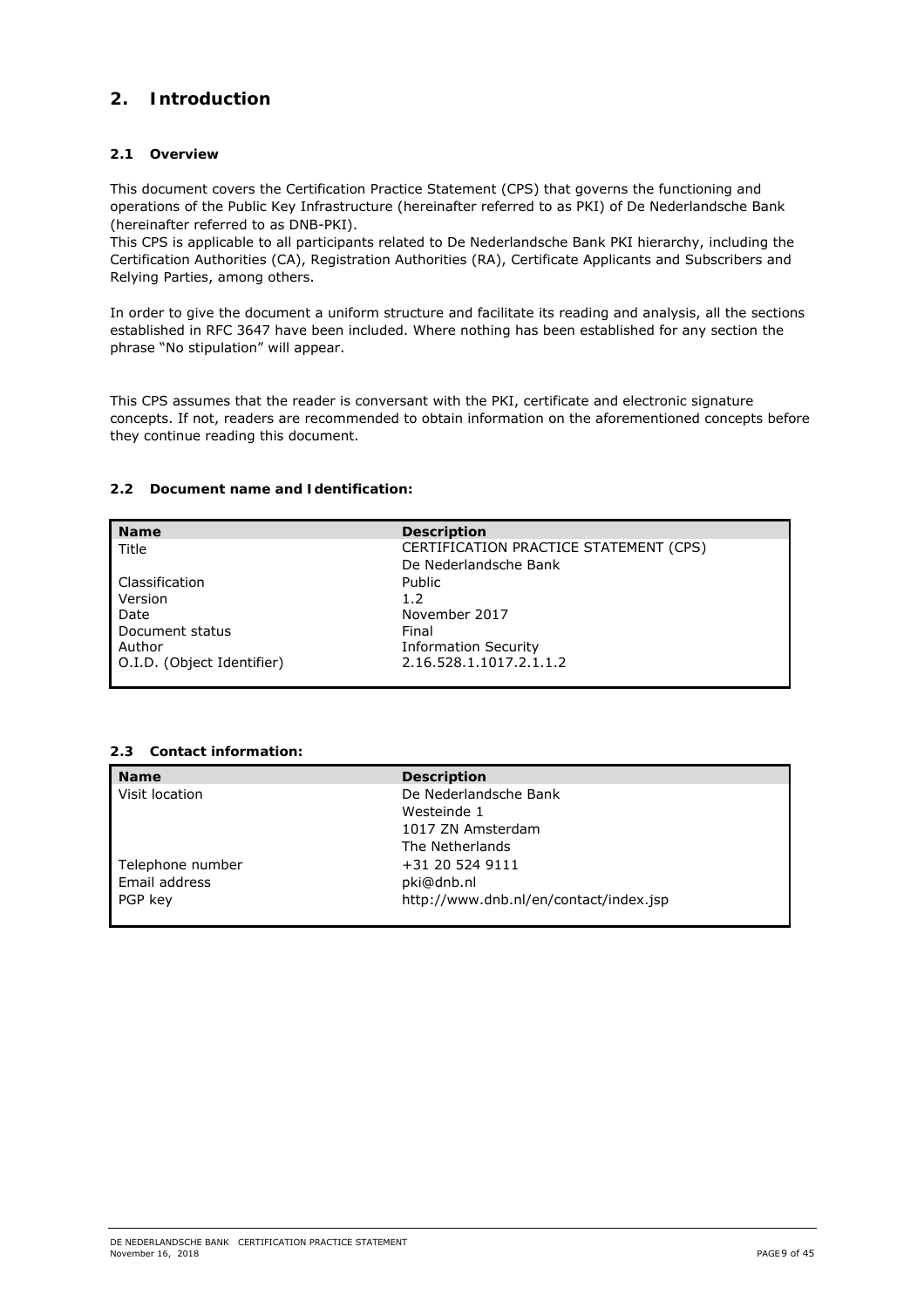#### **2.4 General Architecture DNB PKI**



The amount of Online servers can fluctuate. The figure only represents which server is Offline and which is Online.

**Note:** Some illustrations will be provided for better understanding. In the event of any difference or discrepancy between the text and the illustrations, the text will prevail in all cases, given the necessary synthetic nature of the illustrations.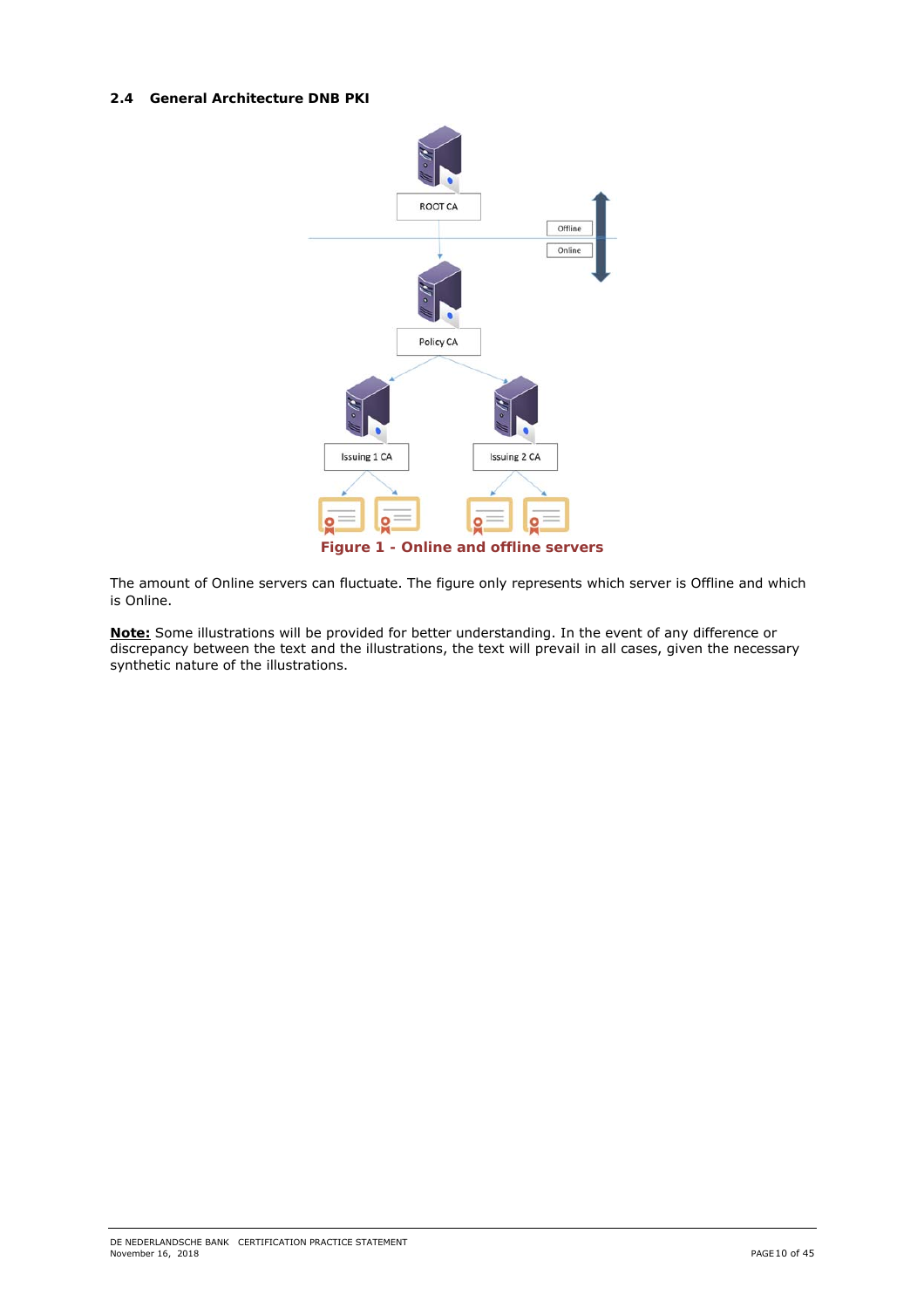# **3. Introduction**

# **3.1 DNB-PKI Participants**

This section will describe the participating entries and persons.

- 1. The Policies Approval Authority.
- 2. The Certification Authorities.
- 3. The Registration Authorities.
- 4. The Validation Authorities.
- 5. The Keys Archive.
- 6. The Applicants and Subscribers of the certificates issued by DNB-PKI.
- 7. The Relying Parties of the certificates issued by DNB-PKI.

# **3.1.1 The Policy Approval Authority**

The Policies Approval Authority (PAA) is the organization established within the CIO office of the ICT Division of De Nederlandsche Bank and responsible for administering this CPS and DNB-PKI's Certificate Policies.

The PAA is also responsible, in the event of having to evaluate the possibility of an external CA interoperating with DNB-PKI, for establishing whether or not the CPS of said CA is suitable for the CP in question.

The PAA is responsible for analyzing the full or partial audit reports drawn up on DNB-PKI and, when necessary, for establishing the corrective actions to be taken.

# **3.1.2 Certification Authority**

These are the individuals, policies, procedures and computer systems entrusted with issuing the electronic certificates and assigning them to their subscribers. Additionally, they carry out the renewal or revocation of the aforementioned certificates and generate the public and private keys, when so established under their practices and policies.

The De Nederlandsche Bank will act as CA for internal requests and for external ECB bank partners to create and assign certificates mentioned in the corresponding CPs.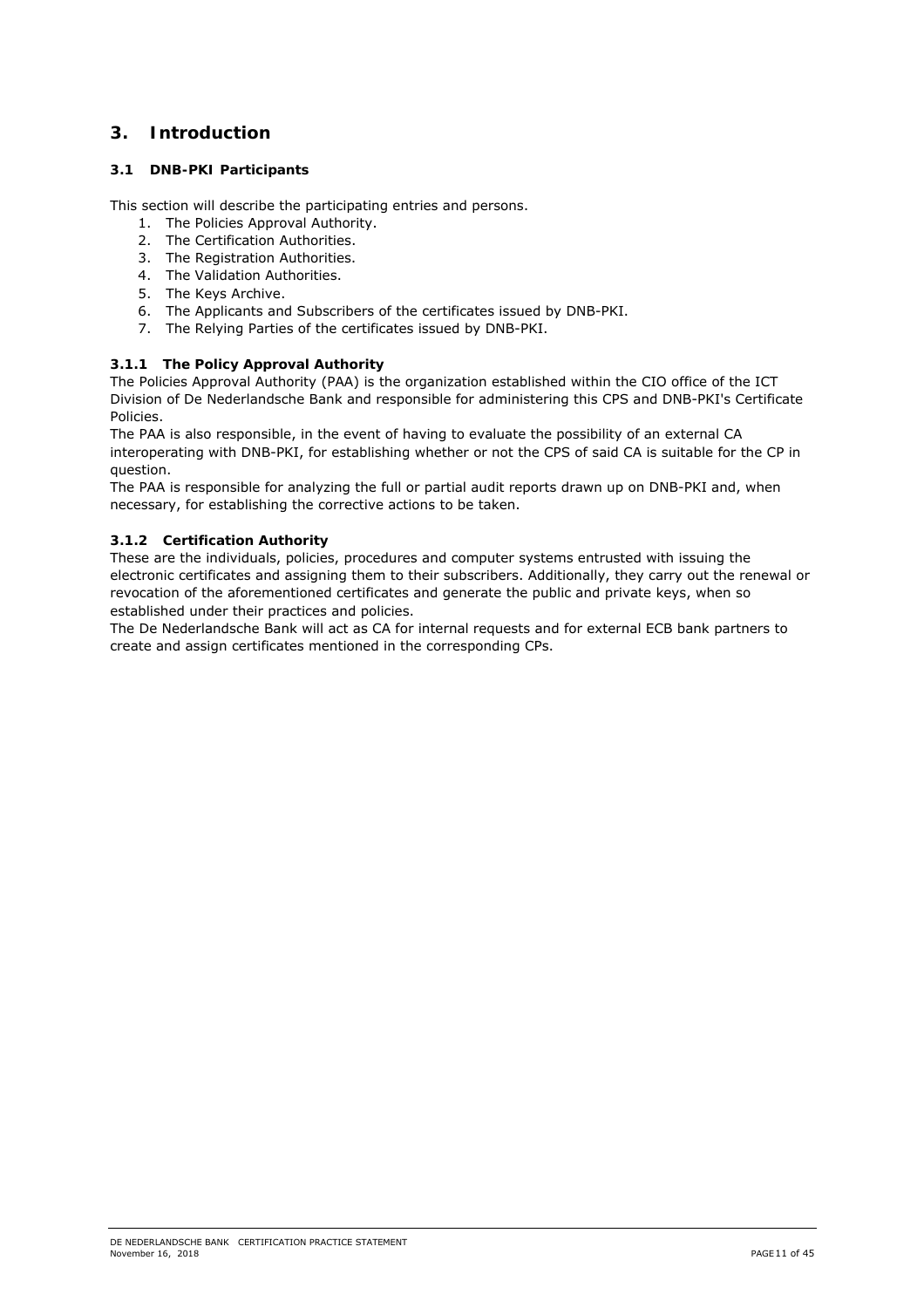The Certification Authority includes multiple technical components, the most significant data are:

1. Offline Root CA:

| Distinguished Name           | CN=DNBNL-ROOTCA,<br>O=De Nederlandsche Bank N.V.,<br>$C = NI$  |
|------------------------------|----------------------------------------------------------------|
| Serial Number                | 54 80 5e 6f 2a f5 e7 b6 40 29 c5 92 26 0e b8 5e                |
| Distinguished Name of Issuer | CN=DNBNL-ROOTCA,<br>O=De Nederlandsche Bank N.V.,<br>$C = NI$  |
| <b>Validity Period</b>       | From 10-05-2017 to 10-05-2057                                  |
| Message Digest (SHA-1)       | 50 66 b1 18 22 0e 22 d2 73 e4 ff 55 2a 2d 86 cc e7<br>29 a0 c5 |

# 2. Online Policy CA:

| Distinguished Name<br>CN=DNBNL-POLICYCA,<br>O=De Nederlandsche Bank N.V.,<br>$C = NI$<br>Serial Number<br>7e 00 00 00 02 1c 79 bd 0d 89 4b d2 47 00 00 00 00<br>00 02<br>Distinguished Name of Issuer<br>CN=DNBNL-ROOTCA,<br>O=De Nederlandsche Bank N.V.,<br>$C = NI$<br><b>Validity Period</b><br>From 11-05-2017 to 11-05-2037<br>d7 8b c1 c7 9f cb d5 01 d7 89 e1 32 d1 0d ff c6 82 af<br>Message Digest (SHA-1)<br>14 e1 |  |
|-------------------------------------------------------------------------------------------------------------------------------------------------------------------------------------------------------------------------------------------------------------------------------------------------------------------------------------------------------------------------------------------------------------------------------|--|
|                                                                                                                                                                                                                                                                                                                                                                                                                               |  |
|                                                                                                                                                                                                                                                                                                                                                                                                                               |  |
|                                                                                                                                                                                                                                                                                                                                                                                                                               |  |
|                                                                                                                                                                                                                                                                                                                                                                                                                               |  |
|                                                                                                                                                                                                                                                                                                                                                                                                                               |  |

# 3. Online Issuing CA:

| Distinguished Name           | $CN = DNBNL-CA1$ ,<br>O=De Nederlandsche Bank N.V.,<br>$C = NL$ |
|------------------------------|-----------------------------------------------------------------|
| Serial Number                | 36 00 00 00 04 d5 30 0e 40 a5 d6 82 11 00 00 00 00<br>00 04     |
| Distinguished Name of Issuer | CN=DNBNL-POLICYCA,<br>O=De Nederlandsche Bank N.V.,<br>$C = NI$ |
| <b>Validity Period</b>       | From 15-05-2017 to 13-05-2027                                   |
| Message Digest (SHA-1)       | 30 1c b1 7e d9 f5 c3 43 37 3a df a2 b7 c2 5f 2f 0b ac<br>52 70  |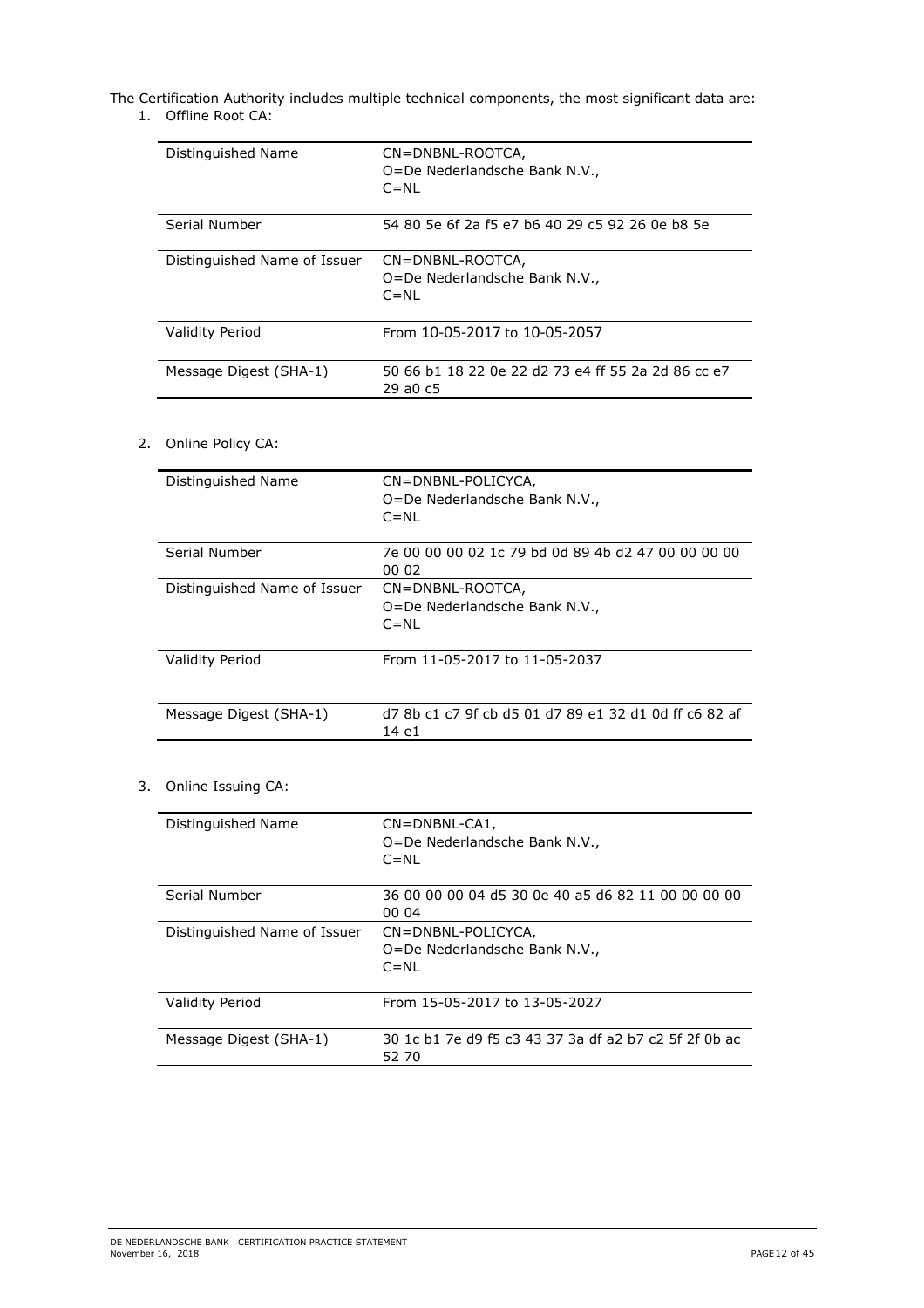# 4. Online Issuing CA:

| Distinguished Name           | $CN = DNBNL-CA2$<br>O=De Nederlandsche Bank N.V.,<br>$C = NI$   |
|------------------------------|-----------------------------------------------------------------|
| Serial Number                | 36 00 00 00 12 cc 02 d7 25 2b 5d 02 3e 00 00 00 00<br>00 12     |
| Distinguished Name of Issuer | CN=DNBNL-POLICYCA,<br>O=De Nederlandsche Bank N.V.,<br>$C = NL$ |
| <b>Validity Period</b>       | From 13-06-2017 to 11-06-2027                                   |
| Message Digest (SHA-1)       | 56 9c 69 68 f4 bd a4 c8 ec 5b 7b 8e 5e 98 ca 9b ad<br>fe cb 68  |

# 5. Online Issuing CA:

| Distinguished Name           | CN=DNBNL-CA-ONLINE,<br>O=De Nederlandsche Bank N.V.,<br>$C = NL$ |
|------------------------------|------------------------------------------------------------------|
| Serial Number                | 36 00 00 00 0c c9 18 7e 92 41 78 54 64 00 00 00 00<br>00 Oc      |
| Distinguished Name of Issuer | CN=DNBNL-POLICYCA,<br>O=De Nederlandsche Bank N.V.,<br>$C = NI$  |
| <b>Validity Period</b>       | From 19-05-2017 to 17-05-2027                                    |
| Message Digest (SHA-1)       | ec db 96 39 46 53 c9 f8 6a 1f 2b f7 73 5d b2 36 5f 5a<br>c23c    |

## **3.1.3 Registration Authority**

This includes individuals, policies, procedures and computer systems entrusted with verifying the identity of those applying for electronic certificate and, when appropriate, of the attributes associated with them. RAs shall identify those applying for certificates pursuant to the rules established in this CPS and the corresponding CP, the relations between both parties will be governed by this CPS and the applicable CP.

The needed roles which shall be performed in accordance with this CPS and the relevant CPs, have been assigned internally. These roles are:

- Registration Officers (ROs) which are responsible for identifying certificate applicants, validating the documentation required during the identification process, gathering all the information necessary to issue the public key certificate and allowing the user to retrieve the certificate
- Key Recovery Officers (KROs) which participate during the recovery of encryption key pairs from the Key Archive (if applicable).
- Shared Mailbox Administrator: The Shared Mailbox Administrator (SMA) role is in charge of defining in the DNB-PKI system the attributes of those shared mailboxes that require an electronic certificate.

## **3.1.4 Validation Authority**

The Validation Authority (VA) is the computer system, together with the corresponding policies and procedures, responsible for verifying the status of the certificates issued by DNB-PKI. This is presented via Certificate Revocation Lists (CRL).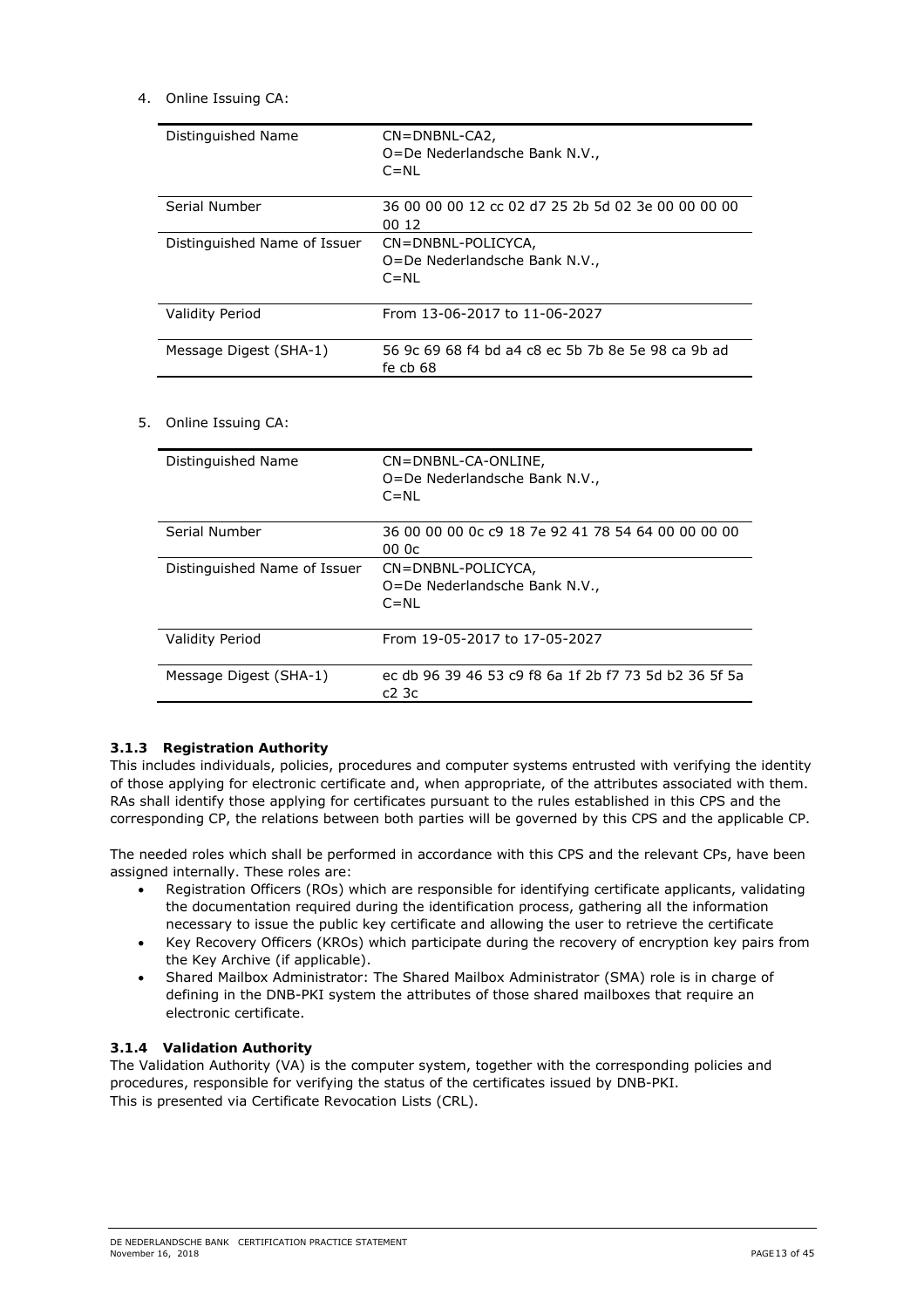# **3.1.5 Key Archive**

The Certificate Policies may establish the existence of a Keys Archive, which is a computer system that, together with the corresponding policies and procedures, enables the archiving and recovery of the private keys belonging to subscribers of the certificates regulated under said policies. The Keys Archive must guarantee the confidentiality of the private keys and their recovery must require the intervention of at least two people. The CP must regulate the request and processing procedures for key recovery.

## **3.1.6 Certificate Subscribers**

A Certificate Subscriber is any individual or computer component for which a certificate is issued within the DNB-PKI environment. Certificate entitlement becomes effective once the certificate has been issued by the CA and accepted by the applicant.

The types of entities that can hold DNB-PKI certificates are defined and limited in each CP.

# **3.1.7 Relying Parties**

Relying parties are individuals or entities other than subscribers that have decided to accept and rely on a certificate issued by DNB-PKI. The Certificate Policies corresponding to each type of certificate determine the relying parties for each certificate.

# **3.2 Certificate Usage**

# **3.2.1 Appropriate certificate use**

The appropriate use of each certificate is established in the Certificate Policies corresponding to each type of certificate.

# **3.2.2 Certificate usage constraints and restrictions**

The certificates must be used in accordance with the functions and purposes defined in their corresponding CP and may not be used for activities or purposes not included therein.

Likewise, the certificates must be used solely in accordance with the applicable legislation. Unless otherwise specified in the CP, the certificates may not be used to act as Registration Authority or Certification Authority, or for signing public key certificates of any kind or Certificate Revocation Lists (CRL).

The certification services provided by DNB-PKI have not been designed nor are they authorised for use in high risk activities or those that require fail-safe operations, such as those related to the running of hospital, nuclear or air or rail traffic control facilities, or any other where failure could lead to death, personal injury or serious environmental damage.

The Certificate Policies corresponding to each certificate may establish additional certificate usage constraints or restrictions.

It is not the purpose of this CPS to establish said additional constraints and restrictions.

## **3.3 Policy Administration**

## **3.3.1 CPS**

This CPS belongs to De Nederlandsche Bank.

## **3.3.2 Contact Person**

This CPS is managed by the PAA of DNB-PKI. New versions of this CPS and CPs will be approved by these PAA and will become available.

#### **3.3.3 Establishment of the suitability of a CPS from an External CA as regards the DNB-PKI Certificate Policies**

In the event of having to evaluate the possibility of an external CA interoperating with DNB-PKI, the PAA is responsible for determining whether or not the CPS of the external CA is suitable for the CP in question.

## **3.3.4 Approval Procedure for this CPS**

De Nederlandsche Bank, division ICT, is accountable for approving this Certificate Practice Statement (CPS), as well as the different Certificate Policies (CP); it has, nevertheless, authorized the CIO Office and in particular Information Security within the CIO office to elaborate and publish the needed updates to said documents, informing about them on a periodic basis.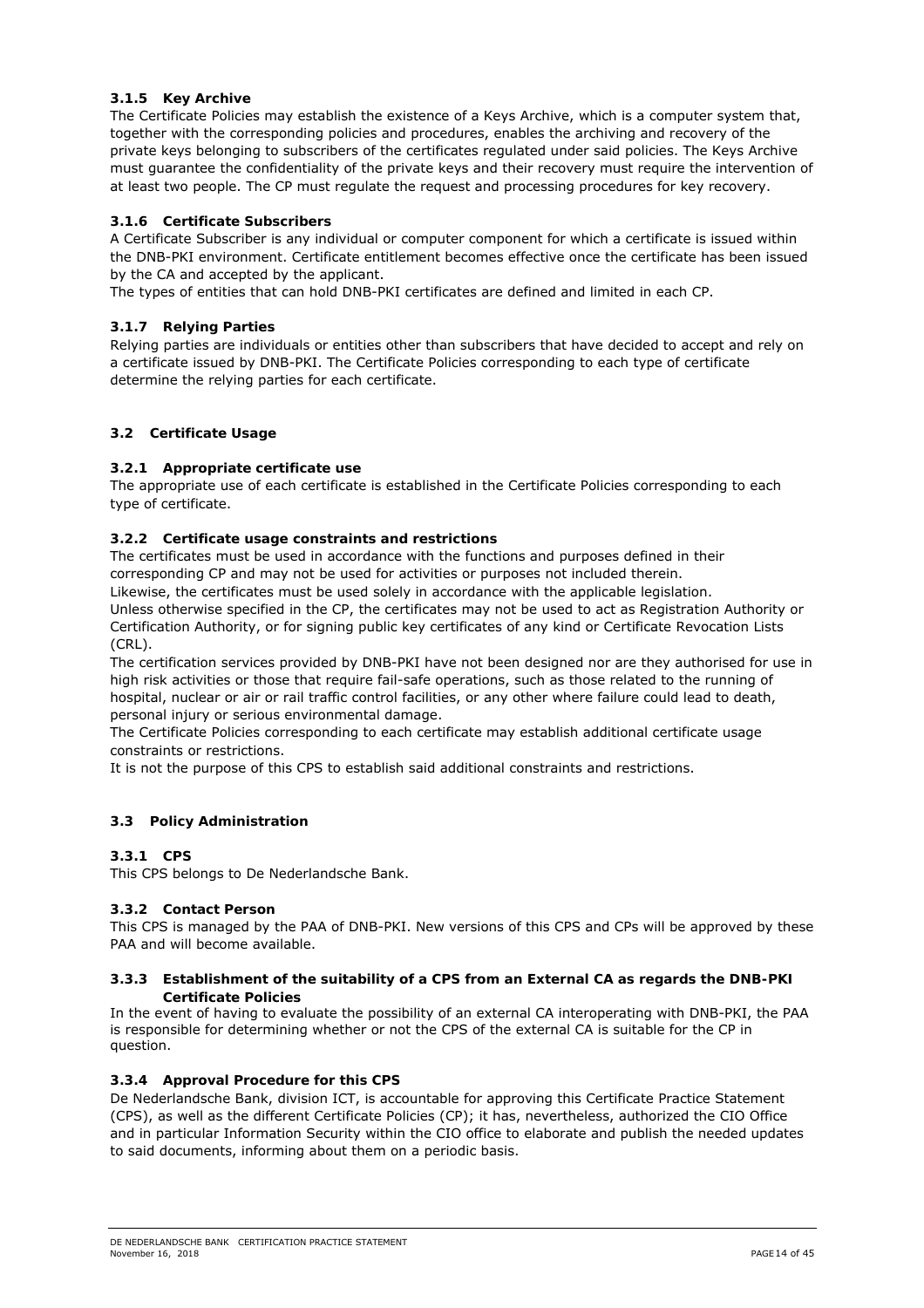# **4. Publication and Repository Responsibilities**

| 4.1<br><b>External repositories</b>      |                                                                                                                                                                                                                                                       |
|------------------------------------------|-------------------------------------------------------------------------------------------------------------------------------------------------------------------------------------------------------------------------------------------------------|
| <b>Repository</b>                        | URL                                                                                                                                                                                                                                                   |
| Root CA CRLs distribution point          | http://pki.dnb.nl/pki/dnbnl-rootca.crl                                                                                                                                                                                                                |
| Policy CA CRLs distribution point        | http://pki.dnb.nl/pki/dnbnl-policyca.crl                                                                                                                                                                                                              |
| Issuing CA CRLs distribution point       | http://pki.dnb.nl/pki/dnbnl-ca1.crl<br>http://pki.dnb.nl/pki/dnbnl-ca1+.crl<br>http://pki.dnb.nl/pki/dnbnl-ca2.crl<br>http://pki.dnb.nl/pki/dnbnl-ca2+.crl<br>http://pki.dnb.nl/pki/dnbnl-ca-online.crl<br>http://pki.dnb.nl/pki/dnbnl-ca-online+.crl |
| Root CA certificate distribution point   | http://pki.dnb.nl/pki/dnbnl-rootca.crt                                                                                                                                                                                                                |
| Online CA certificate distribution point | http://pki.dnb.nl/pki/dnbnl-policyca.crt<br>http://pki.dnb.nl/pki/dnbnl-ca1.crt<br>http://pki.dnb.nl/pki/dnbnl-ca2.crt<br>http://pki.dnb.nl/pki/dnbnl-ca-online.crt                                                                                   |

# **4.1 External repositories**

# **4.2 Documentation on Practice Statements and Policies**

| Document                               | URL                     |
|----------------------------------------|-------------------------|
| Certification Practice Statement (CPS) | https://www.dnb.nl/pki/ |
| Certificate Policy (CP)                | https://www.dnb.nl/pki/ |

DNB-PKI repository does not contain any information of a confidential nature.

## **4.3 Publication of Certification Data, CPS and CP**

Both the CPS and the rest of the related documentation are available to certificate applicants, subscribers and relying parties at https://www.dnb.nl/pki/

At https://www.dnb.nl/pki/ links to the DNB-PKI Certificate Revocation Lists (CRLs) are available in CRL v2 format. The CRL will be signed electronically by the DNB-PKI CA that issued them. The information about certificate status can be obtained by accessing the CRL directly.

## **4.4 Publication Timescale or Frequency**

The CPS and the CPs are published as they are created, as well as when any modification to them is approved.

## **4.5 Repository Access Controls**

De Nederlandsche Bank, is authorized to modify, substitute or eliminate information from its repository or website. For this purpose, De Nederlandsche Bank has established controls that prevent unauthorized individuals from manipulating the information contained in the repositories.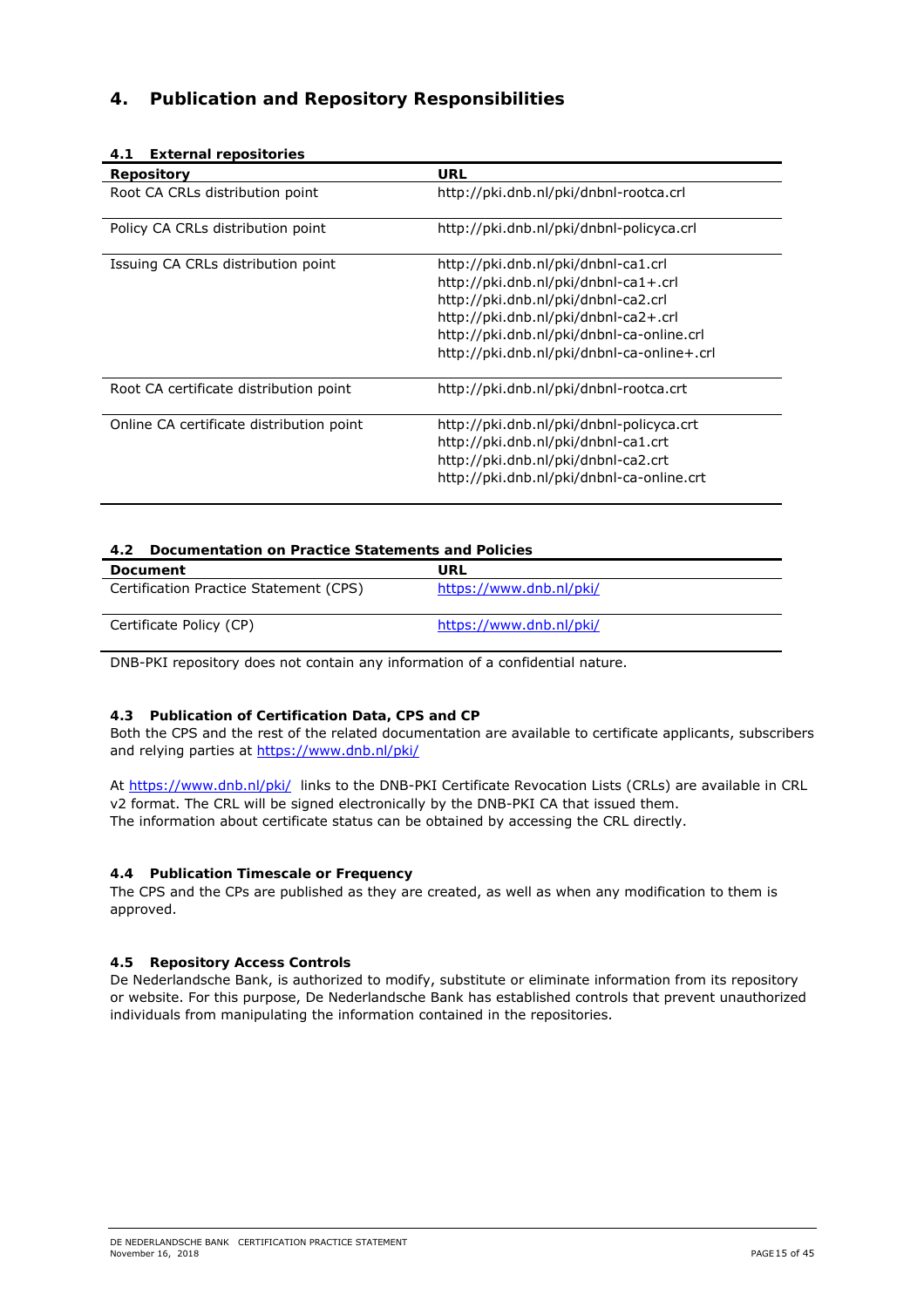# **5. Identification and Authentication (I&A)**

# **5.1 Naming**

# **5.1.1 Types of names**

All certificate holders must have a distinguished name pursuant to the X.500 standard. The procedure for distinguished name assignment is determined in the policy drawn up for this purpose, developed and described in the CP corresponding to the certificate in question.

## **5.1.2 The need for names to be meaningful**

The procedure for making distinguished names meaningful is determined in the policy drawn up for this purpose, developed and described in the CP corresponding to the certificate in question.

#### **5.1.3 Rules for interpreting various name formats**

The rule applied by DNB-PKI for the interpretation of the distinguished names for subscribers of the certificates it issues is the ISO/IEC 9595 (X.500) Distinguished Name (DN) standard.

#### **5.1.4 Uniqueness of names**

Each Distinguished Name must be unique and unambiguous, the Certificate Policies will establish the procedures to guarantee this.

#### **5.1.5 Name dispute resolution procedures**

Any dispute concerning ownership of names will be resolved by Information Security / CIO Office.

#### **5.1.6 Recognition, authentication, and the role of trademarks**

No stipulation.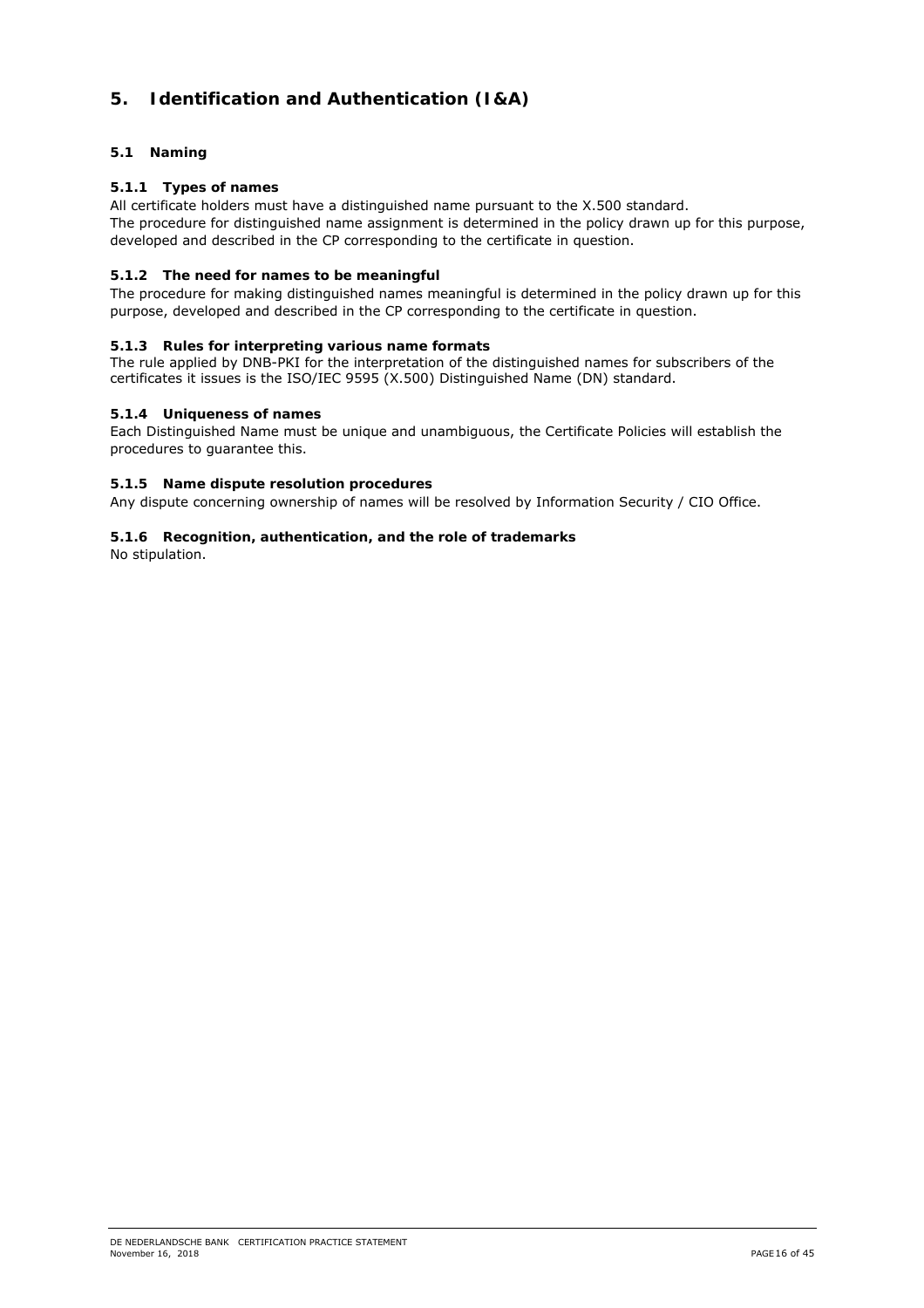# **5.2 Initial Identity Validation**

# **5.2.1 Means of proof of possession of the private key**

In the event that the key pair is generated by the certificate applicant, the possession of the private key, shall be proven by sending the certificate signing request (CSR), which includes it's public key, to the CA. This procedure may be modified with another established in each case in the applicable CP.

# **5.2.2 Identity authentication for an entity**

When applicable, each CP will establish the identity authentication procedure for entities.

# **5.2.3 Identity authentication for an individual**

The CP applicable to each type of certificate will define the identification procedure, the minimum data to be provided by the applicant. Also the minimum aspects will be described like:

- Types of identity documents valid for identification.
- CA or RA procedures to identify the individual.
- Whether or not in-person identification is required.
- Means of proof of belonging to a specific organisation.

# **5.2.4 Non-verified applicant information**

Each CP will establish which part of the information provided in the application for a certificate shall not necessarily be verified.

# **5.2.5 Validation of authority**

For issuance of computer component certificates, verification of the authority of the person responsible for the application for said certificates will be established in the specific CP.

# **5.2.6 Criteria for operating with external CAs**

Before establishing interoperation with external CAs, their suitability to meet certain requirements must be established. The minimum criteria to consider a CA suitable to interoperate with DBN-PKI, which may be extended in each case by the PAA, are:

- The external CA must provide a level of security in the handling of its certificates, and throughout their entire life cycle, equal, at least, to that of DNB-PKI. This requirement shall be included in the corresponding CPS and CP and in their fulfilment by the CA.
- It must provide an audit report from an independent Authority of recognised prestige regarding its operations, as a means of verifying the existing level of security. The PAA may waive this requirement for CAs belonging to Public Administrations or the European System of Central Banks.
- It must establish a collaboration agreement that sets out the commitments given as regards the security of the certificates included in the interoperation,

Even when the CA fulfils the aforementioned requirements, the PAA may refuse the application for interoperation without the need to give any justification.

Interoperation may be carried out by way of cross-certification, unilateral certification or by other means.

## **5.3 Identification and Authentication for Re-key Requests**

## **5.3.1 Identification and authentication requirements for routine re-key**

The identification and individual authentication processes are defined in the CP applicable to each type of certificate.

## **5.3.2 Identification and authentication requirements for re-key after certificate revocation**

The identification and individual authentication processes are defined in the CP applicable to each type of certificate.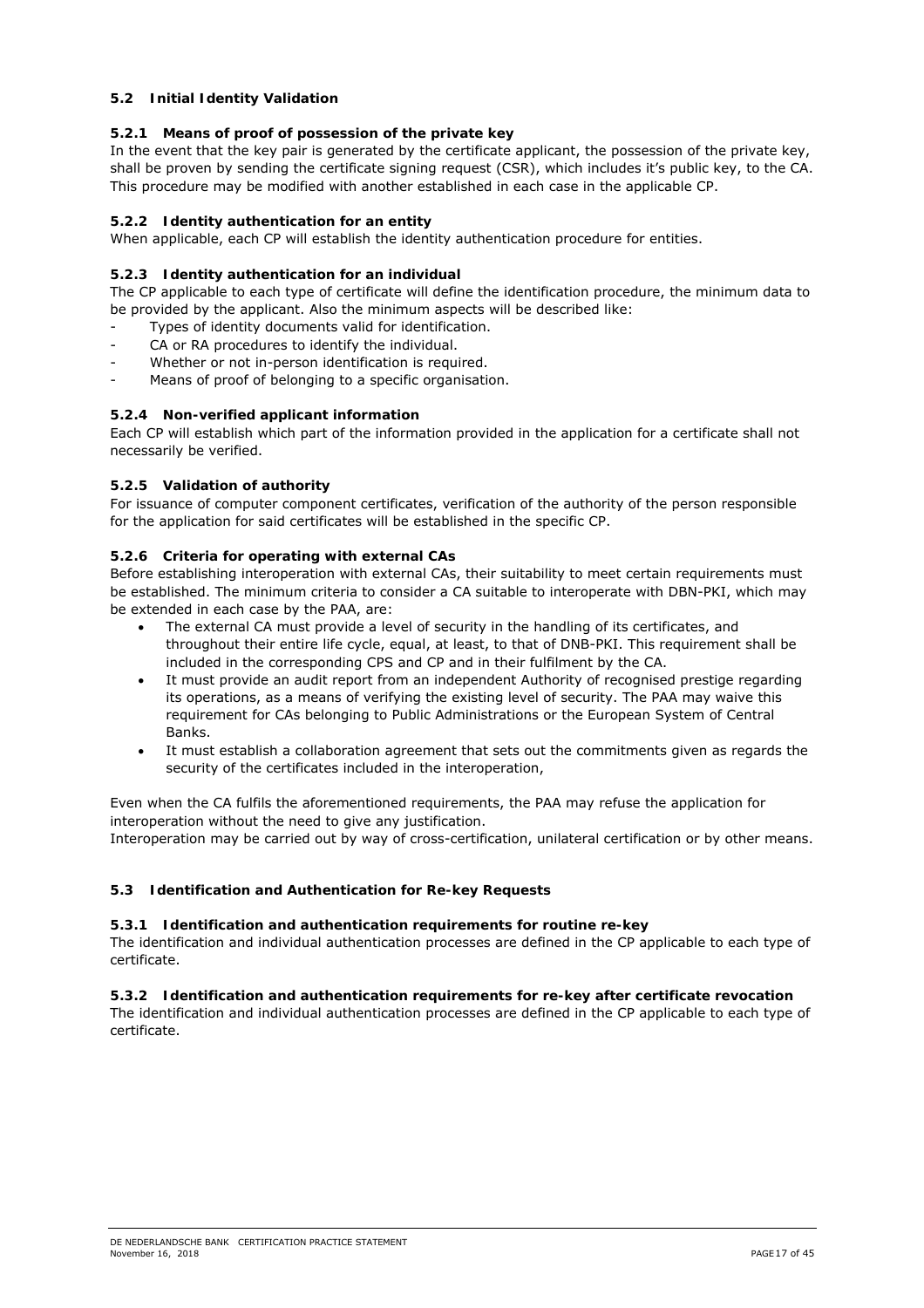# **6.** Certificate Life Cycle Operational Requirements

# **6.1 Certificate Application Process**

## **6.1.1 Process for submitting a certificate application**

The person who is allowed to submit a certificate is documented in the corresponding CP. To submit a certificate the terms and conditions application form must be completed and the identification documentation must be provided. All information will be approved by the Registration Authority. If needed the RA might refuse to issue a certificate to any applicant based exclusively on its own criteria and without leading to any liability whatsoever for any consequences may arise from that refusal. After approval, the applicant will be informed about the delivery of the certificate and (when appropriate) the publication of certificates in the DNB-PKI internal repository.

## **6.1.2 Enrollment process**

The enrollment process for a certificate is documented in the corresponding CP.

## **6.1.3 Time limit for processing the certificate applications**

The Certification Authority shall not be held liable for any delays that may arise in the period between application for the certificate, publication in the DNB-PKI repository (when appropriate), and its delivery. In any case, the minimum deadlines for processing certificate applications will be established in the corresponding Certificate Policies.

# **6.2 Certificate Acceptance**

## **6.2.1 Form of certificate acceptance**

Certificate acceptance signifies commencement of the certificate applicants' obligations in relation to DNB-PKI.

Certificates that require identification in person shall carry certificate applicants' explicit acceptance and acknowledgement that they are in agreement with the terms and conditions contained in the terms and conditions acceptance form for the certification services provided by the DNB-PKI, which govern the rights and obligations assumed between DNB-PKI and certificate applicants. Likewise it shall also carry express declaration that the certificate applicants are aware of the existence of this CPS, which sets out the technology and operations of the electronic certificate services provided by DNB-PKI. The certificates applicants shall sign the terms and conditions application form.

For online renewals, terms and conditions acceptance may be carried out by way of electronic signature. The corresponding CP may detail or extend the manner in which certificates are accepted.

## **6.2.2 Notification of certificate issuance by the CA to other Authorities**

When a DNB-PKI CA issues a certificate pursuant to a certificate application processed through an RA, it shall send a copy of the same to the RA that forwarded the application.

## **6.3 Key Pair and Certificate Usage**

## **6.3.1 Certificate subscribers' use of the private key and certificate**

The responsibilities and constraints relating to the use of key pairs and certificates will be established in the corresponding CP.

Certificate subscribers may only use the private key and the certificate for the uses authorised in the CP and in accordance with the 'Key Usage' and 'Extended Key Usage' fields of the certificate. Likewise, certificate subscribers may only use the key pair and the certificate once they have accepted the terms and conditions of use established in the CPS and CP, and only for that which is stipulated therein. Following certificate end-of-life or revocation, certificate subscribers must discontinue the use of the private key.

## **6.3.2 Relying parties' use of the public key and the certificate**

Relying parties may only rely on the certificates as stipulated in the corresponding CP and in accordance with the 'Key Usage' field of the certificate.

Relying parties are obliged to check the status of a certificate using the mechanisms established in this CPS and the corresponding CP. Likewise, they accept the obligations regarding the conditions of use set forth in those documents.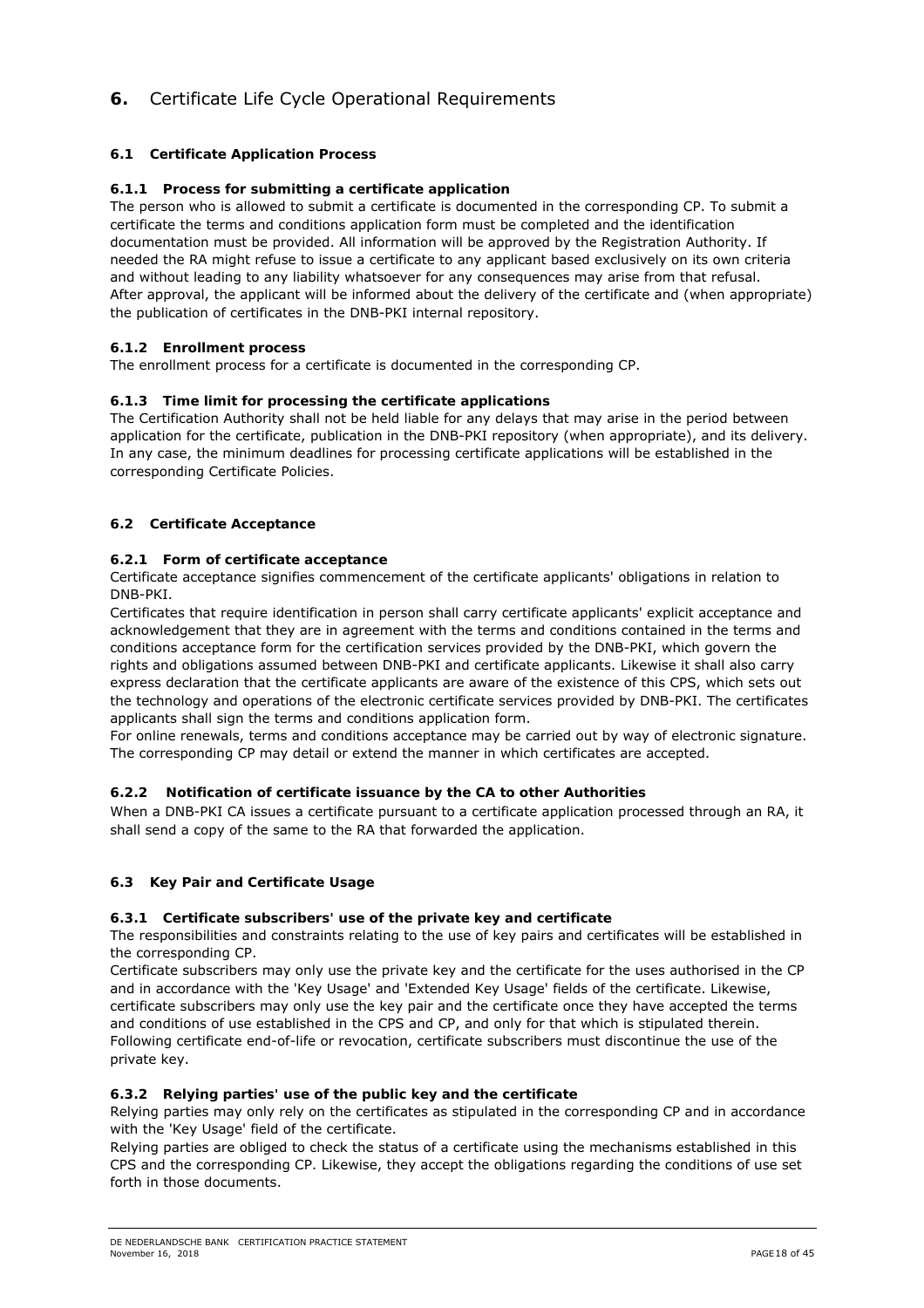## **6.4 Certificate Renewal**

#### **6.4.1 Circumstances for certificate renewal with no key changeover**

All certificate renewals covered by this CPS shall be carried out with change of keys. Consequently, the remaining points in this section established in RFC 3647 are not included and, therefore, for the purposes of this Statement, their content is "no stipulation".

## **6.5 Certificate Re-key**

#### **6.5.1 Circumstances for certificate renewal with key changeover**

The certificate renewal procedure shall depend on the CP applicable to each type of certificate. A certificate may be renewed for the following reasons, among others:

- End of the validity period
- Modification of the data contained in the certificate.
- When the keys are compromised or are no longer fully reliable.
- Change of format.

All certificate renewals covered by this CPS shall be carried out with change of keys.

#### **6.5.2 Who may request certificate renewal?**

Renewal must be requested by certificate subscribers, although not all certificates include this option. Each CP will establish who may request a certificate renewal.

### **6.5.3 Procedures for processing certificate renewal requests with key changeover**

During the renewal process, the RA will check that the information used to verify the identity and attributes of the certificate subscriber is still valid. If any of the certificate subscriber's data have changed, they must be verified and registered with the agreement of the certificate subscriber. In any case, certificate renewal is subject to:

- The request being made in due time and manner, following the instructions and regulations established by DNB-PKI specifically for this purpose.
- The RA or CA not having certain knowledge of the existence of any cause for the revocation / suspension of the certificate.
- The request for the renewal of the provision of services being for the same type of certificate as the one initially issued.

## **6.5.4 Notification of the new certificate issuance to the certificate subscriber**

Each CP shall establish the manner in which applicants will be informed that the corresponding certificate has been issued in their name.

## **6.5.5 Manner of acceptance of certificates with changed keys**

Each CP shall establish the manner of acceptance.

#### **6.5.6 Publication of certificates with the new keys by the CA**

Each CP shall establish, when appropriate, the procedure for publishing the certificates in the DNB-PKI repository.

#### **6.5.7 Notification of certificate issuance by the CA to other Authorities**

When a DNB-PKI CA issues a certificate pursuant to a certificate application processed through an RA, it shall send a copy of the same to the RA that forwarded the application.

#### **6.6 Certificate Modification**

#### **6.6.1 Circumstances for certificate modification**

Certificate modification takes place when a new certificate is issued due to changes in the certificate information, not related to its public key or end-of-life of the certificate.

All certificate modifications carried out within the scope of this CPS will be treated as certificate renewals and, therefore, the previous points in this respect shall be applicable. Consequently, the remaining points in this section as established in RFC 3647 are not included, meaning that, for the purpose of this Statement, they are not covered.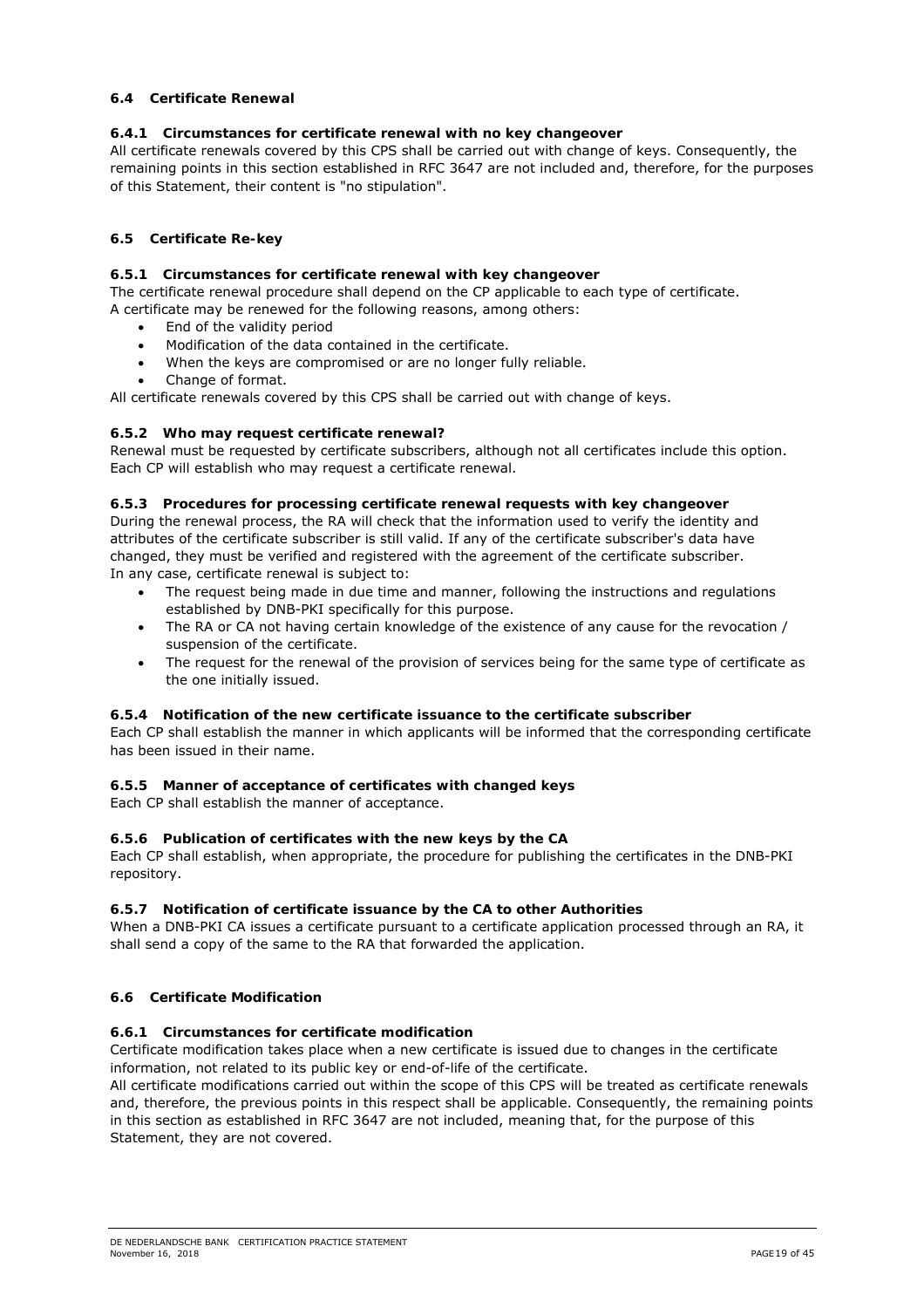# **6.7 Certificate Revocation and Suspension**

# **6.7.1 Circumstances for revocation**

Certificate revocation is the action that renders a certificate invalid prior to its expiry date. Certificate revocation produces the discontinuance of the certificate's validity, rendering it permanently inoperative as regards its inherent uses and, therefore, discontinuance of the provision of certification services. Revocation of a certificate prevents its legitimate use by the certificate subscriber. The revocation request process is defined in the CP applicable to each type of certificate. Revocation of a certificate entails its publication on the Certificate Revocation Lists (CRL). Once the period of validity of a revoked certificate has expired, it is removed from the CRL.

# Causes for revocation:

Notwithstanding the applicable legislation, a certificate may be revoked in the following cases:

- Loss, disclosure, modification or any other circumstance that compromises the certificate subscriber's private key or when suspicion of such compromise exists.
- Deliberate misuse of keys and certificates, or failure to observe or infringement of the operational requirements contained on the Acceptance Form for the terms and conditions of the certification services provided by the DNB-PKI CA, in the associated CP or in this CPS.
- The certificate subscriber ceases to belong to the group, when that membership granted the certificate subscriber the right to hold the certificate.
- DNB-PKI ceases its activity.
- Defective issue of a certificate due to:
	- 1. Failure to comply with the material requirements for certificate issuance.
	- 2. Reasonable belief that basic information related to the certificate is or could be false.
	- 3. The existence of a data entry error or any other processing error.
- The key pair generated by the certificate subscriber has been found to be "weak".
- The information contained in a certificate or used for the application becomes inaccurate.
- By order of the certificate subscriber or an authorised third party.
- The certificate of a higher RA or CA in the certificate trust hierarchy is revoked.
- The existence of any other cause specified in this CPS or in the corresponding Certificate Policies established for each type of certificate.

The main effect of revocation as regards the certificate is the immediate and early termination of its term of validity, with which the certificate becomes invalid. Revocation shall not affect the underlying obligations created or notified by this CPS, nor shall its effects be retroactive.

# **6.7.2 Who can request revocation?**

- The CA or any of the RAs may, at their own initiative, request the revocation of a certificate if they become aware or suspect that the certificate subscriber's private key has been compromised, or in the event of any other determining factor that recommends taking such action.
- Certificate subscribers or, in the case of component certificates, component managers may also request revocation of their certificates, which must be carried out in accordance with the conditions specified in *Procedures for requesting certificate revocation*. The identification policy for revocation requests is the same as that of the initial registration. The authentication policy shall accept revocation requests signed electronically by the certificate subscriber, as long as it is done using a valid certificate other than the one for which the revocation is requested. If this is not possible the person will be authenticated (shortly) or the manager will process the request.
- Via the standard ISO:20000 ITSM change process for a person who is leaving the company.

The different Certificate Policies may establish other identification procedures of a stricter nature.

# **6.7.3 Procedures for requesting certificate revocation**

The revocation request procedure for each type of certificate shall be established in the corresponding CP.

# **6.7.4 Revocation request grace period**

Revocation shall be carried out immediately following the processing of each request that is verified as valid. Therefore, the process will not include a grace period during which the revocation request may be cancelled.

# **6.7.5 Time limit for the CA to process the revocation request**

Each CP shall establish the maximum time allowed for processing revocation requests. Notwithstanding the aforementioned, it is hereby established that, as a general rule, that time shall will be less than 24 hour.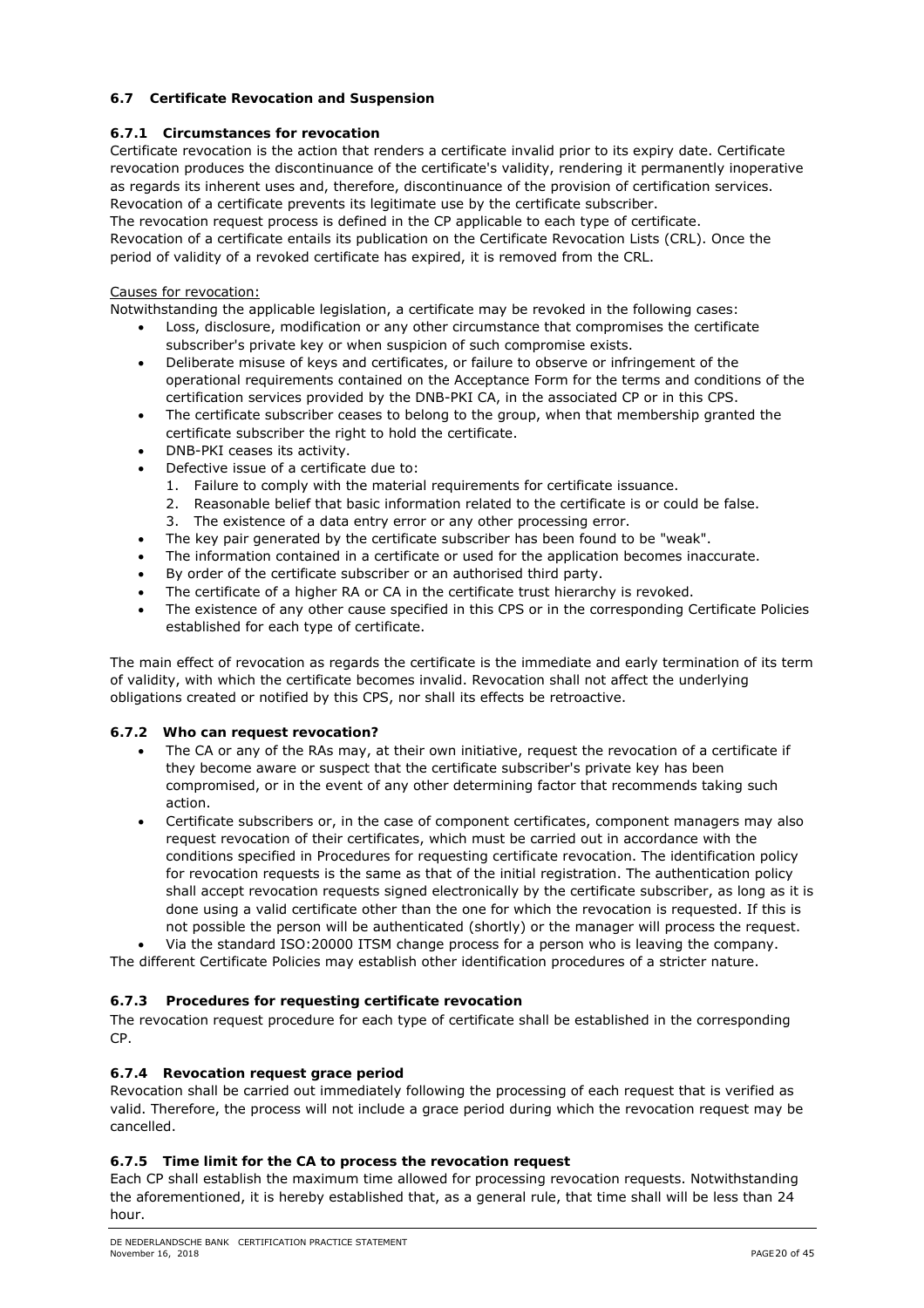# **6.7.6 Requirements for revocation verification by relying parties**

Relying parties must check the validity of the certificate prior to each use and download the new CRL from the DNB-PKI repository when the one they hold expires. Certificate Revocation Lists stored in cache memory, even when not expired, do not guarantee availability of updated revocation data. Optionally, unless the applicable CP establishes otherwise, the VA may be used for revocation verification. When the CP accepts other forms of revocation data publication, the requirements for checking data will be specified in the CP itself.

# **6.7.7 CRL issuance frequency**

DNB-PKI shall publish a new CRL in its repository even when the CRL has not been modified. Root CA at least every 6 months, Policy CA at least 3 days and Issuing CA each 24 hours.

# **6.7.8 Maximum latency between the generation of CRLs and their publication**

Each CP will establish the maximum time allowed between generation of the CRLs and their publication in the repository.

# **6.7.9 Online certificate revocation status checking availability**

DNB-PKI provides a repository on which it publishes the CRLs for verification of the status of the certificates it issues.

## **6.7.10 Online revocation checking requirements**

Online parties must check the validity of the certificate prior to each use and download the new CRL from the DNB-PKI repository when the one they hold expires. Optionally, when using the VA, relying parties must have software capable of operating with an online highly available website to obtain the certificate information.

## **6.7.11 Special requirements for the revocation of compromised keys**

There are no variations to the aforementioned clauses for revocation due to private key compromise.

## **6.7.12 Causes for suspension**

Suspension is not an option, when needed a certificate is revoked.

## **6.7.13 Who can request the suspension?**

Not applicable.

# **6.7.14 Procedure for requesting certificate suspension**

Not applicable.

## **6.7.15 Suspension period limits**

Not applicable.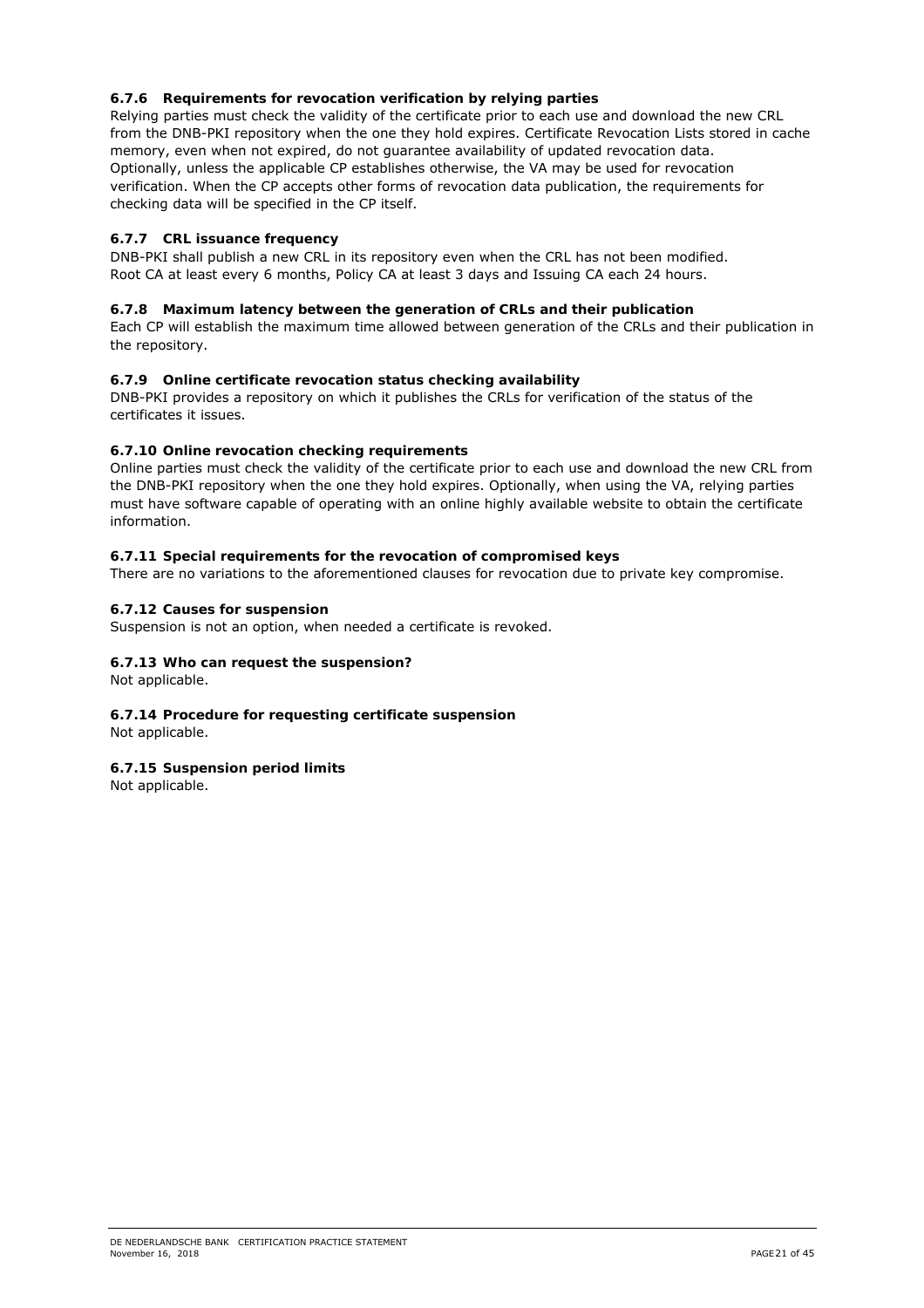## **6.8 Certificate Status Services**

#### **6.8.1 Operational characteristics**

Publication of Certificate Revocation Lists (CRL) is provided.

#### **6.8.2 Service availability**

The CRL is available permanently, every day of the year.

#### **6.8.3 Additional features**

Not applicable.

#### **6.9 End of Subscription**

Certificate subscription may be ended due to the following causes:

 Certificate revocation due to any of the causes established in section *Who can request revocation* End of the certificate validity period.

If certificate renewal is not requested, the end of the subscription will terminate the relationship between the certificate subscriber and the CA.

## **6.10 Key Escrow and Recovery**

# **6.10.1 Key escrow and recovery practices and policies**

The policies and practices for key registration and recovery shall be identified in each CP that establishes private key escrow.

No private key for any certificate in which the non-repudiation electronic signature functionality has been authorised shall be escrowed (see whether or not the 'Key Usage' code is "1" in the 'nonRepudiation' field).

#### **6.10.2 Session key protection and recovery policies and practices**

When appropriate, the corresponding CP will identify the policies and practices for the protection and recovery of session keys.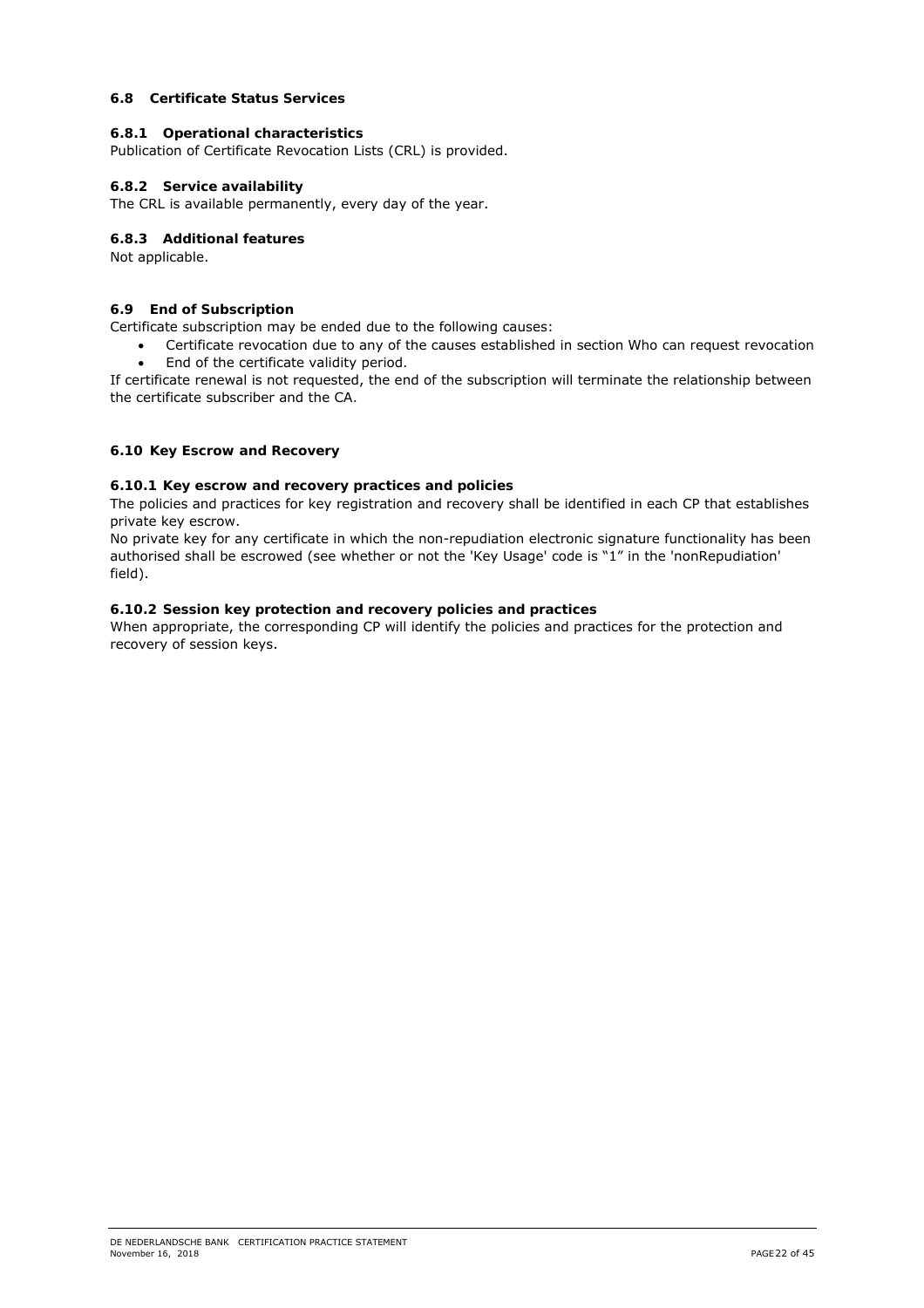# **7. Facility Management, and Operational Controls**

# **7.1 Physical Security Controls**

This point establishes the most significant measures taken to physical security controls.

# **7.1.1 Site location and construction**

The buildings in which the DNB-PKI infrastructure is located are separated and capable of housing the PKI infrastructure. Multiple physical measures are taken to prevent theft or burglary. All DNB-PKI's critical operations are carried out in physically secured facilities, with specific levels of security for the most critical elements.

## **7.1.2 Physical access**

There is a complete system to control physical access by individuals at the entry and exit, comprising various levels of security. All sensitive operations are carried out within a physically secure facility with different levels of security required to access critical machinery and applications. Loading and unloading areas are isolated and under permanent surveillance, by human and technical means.

# **7.1.3 Power and air-conditioning**

The infrastructure is protected against power failures or any other electricity supply anomaly. Systems that so require have permanent power supply units as well as a generator.

The rooms in which DNB-PKI infrastructure equipment is located has air-conditioning.

## **7.1.4 Water exposure**

Appropriate measures have been taken to prevent exposure of the equipment and cables to water.

## **7.1.5 Fire prevention and protection**

The rooms have the suitable means (detectors and actors) to protect their content against fire.

## **7.1.6 Storage system**

De Nederlandsche Bank has established all the necessary procedures to make backup copies of all its productive infrastructure data. De Nederlandsche Bank has organised backup copy plans, the same as those used in the rest of the banks central infrastructure, for all the sensitive data and those considered necessary for activity continuity.

## **7.1.7 Waste disposal**

A waste management policy has been adopted that guarantees destruction of any material that could contain information, as well as a management policy for removable media.

## **7.1.8 Offsite backup**

DNB-PKI has backup copies in two separate data centers, which have the necessary security measures in place and are suitably physically separated.

## **7.2 Procedural controls**

For security reasons, the information related to procedural controls is considered confidential and only part of this is included herein.

DNB-PKI endeavours to ensure that all management, related to both operational and administrative procedures, is carried out in a secure manner, pursuant to the guidelines in this document, carrying out periodic audits.

Additionally, duties have been divided to prevent a single person from obtaining control of the entire infrastructure.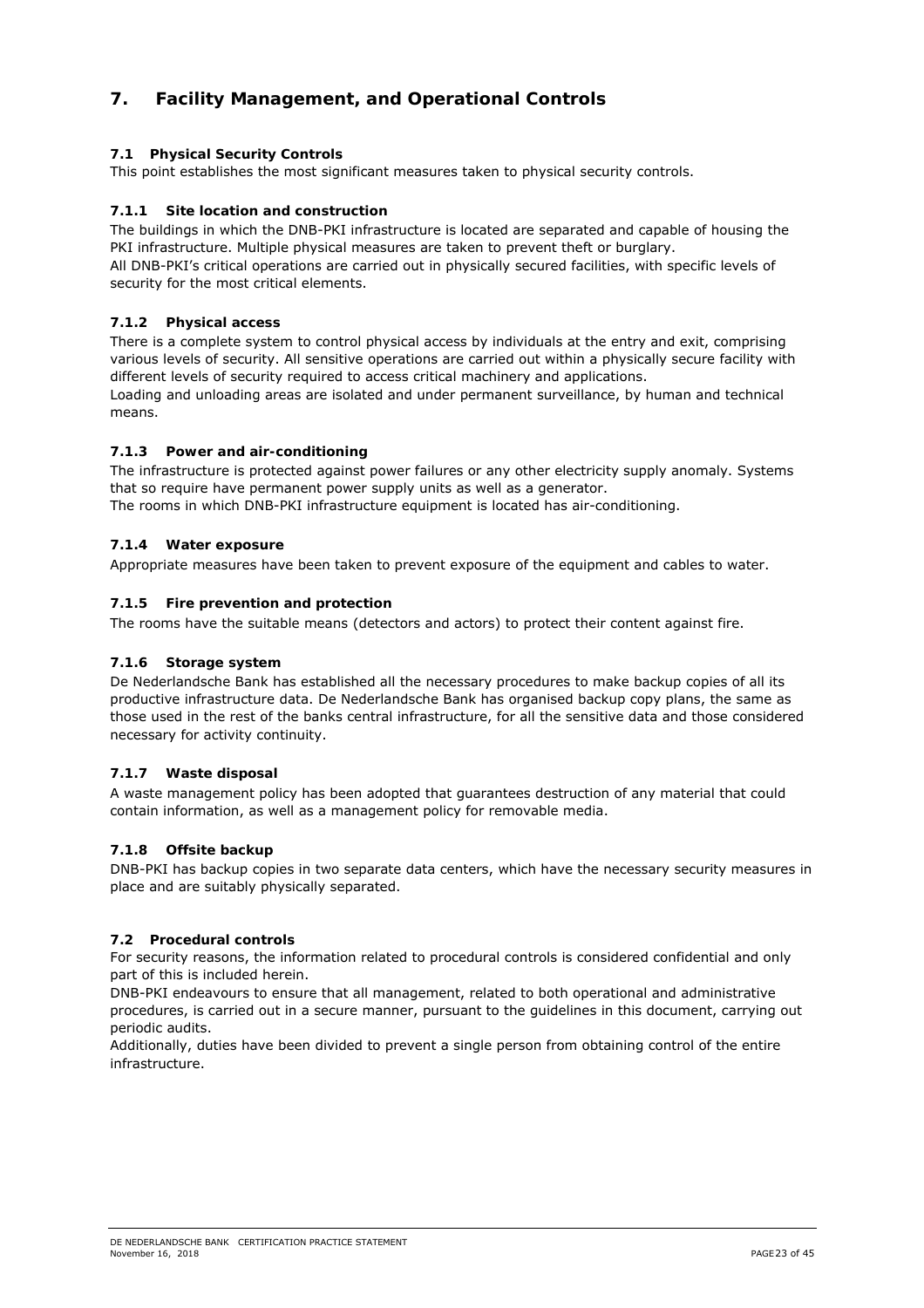# **7.2.1 Roles responsible for PKI control and management**

The following responsibilities are established for control and management of the PKI system

#### **7.2.1.1 Roles to manage Hardware Security Modules (HSM)**

#### **HSM administrator role**

HSM administrator is responsible for creating new partitions, delete or change existing partitions and to configure policies.

## **HSM operator role**

HSM operator is the owner of the partition and is responsible for backup of the partition.

#### **HSM audit role**

HSM auditor is responsible for the operation of the HSM audit data.

Due to the HSM, a minimum of two people with sufficient professional capacity are required to perform the tasks of HSM Administration or Operation.

#### **7.2.1.2 Roles to manage PKI infrastructure**

#### **Registration Officers**

Responsible for issuing of the certificate, revocation when needed and for life cycle management of the issued certificate

#### **Security Officer:**

Responsible for establishing and verifying security policies and procedures.

#### **PKI administrator:**

Responsible for the operation of the systems that make up the PKI infrastructure, the hardware and the base software.

#### **PKI Policy Manager:**

Responsible for configuring, publishing and maintaining CA templates and policies.

#### **PKI Issue Manager:**

Authority responsible for approving submitted requests for creating and revoking PKI certificates

#### **PKI Web manager:**

Authority responsible for configuring, publishing and maintaining web content of the CA web enrolment servers.

#### **PKI Audit Administrator:**

Responsible for carrying out and reviewing internal audit data of the PKI infrastructure.

#### **Backup Administrator:**

Responsible for carrying out and reviewing the backup copies of the PKI infrastructure.

#### **User Administrators:**

Responsible for processing personal certificate requests, controlling their correct download by subscribers and subscribers' acceptance of the terms and conditions of use.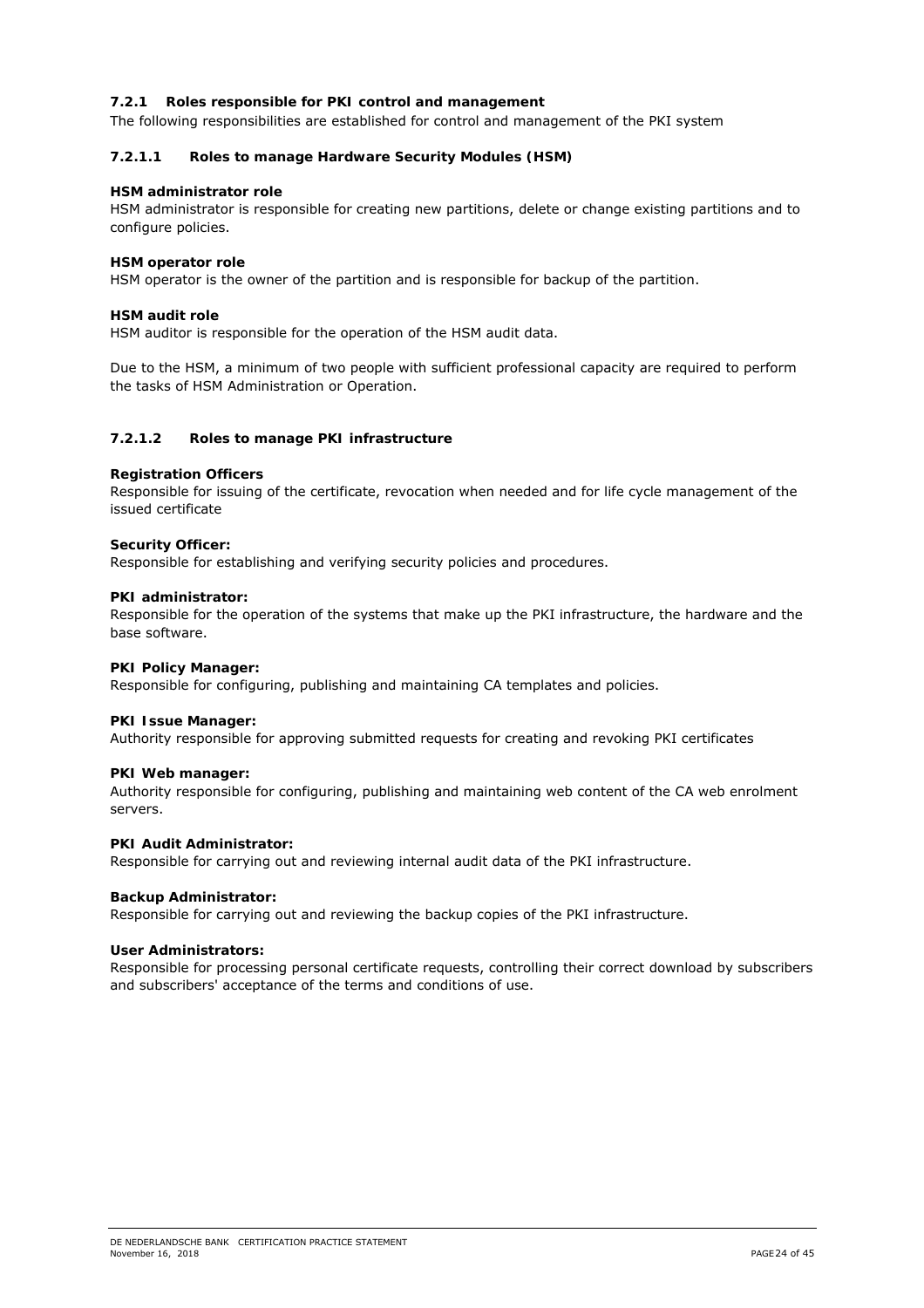# **7.3 Personnel Controls**

# **7.3.1 Requirements concerning professional qualification, knowledge and experience**

All personnel working in the DNB-PKI environment must have sufficient knowledge, experience and training for optimum performance of their assigned duties.

Therefore, De Nederlandsche Bank carries out the personnel selection processes it considers necessary to ensure that the professional profiles of personnel are the most suitable to the features inherent to the tasks to be carried out.

# **7.3.2 Background checks and clearance procedures**

In accordance with personnel selection procedures arenestablished by De Nederlandsche Bank.

# **7.3.3 Training requirements**

In accordance with to procedures established by De Nederlandsche Bank. Specifically, personnel related to PKI operations will receive the necessary training to ensure the correct

performance of their duties.

# **7.3.4 Retraining requirements and frequency**

In accordance with to procedures established by De Nederlandsche Bank.

# **7.3.5 Frequency and sequence for job rotation**

No stipulation.

# **7.3.6 Sanctions for unauthorised actions**

Unauthorised action shall be classified as a work offence, sanctioned pursuant to De Nederlandsche Bank Labour Regulations and in the Workers' Statute, without prejudice to the liabilities of any other kind that may be incurred.

# **7.3.7 Requirements for third party contracting**

De Nederlandsche Bank general regulations shall be applied to contracting.

## **7.3.8 Documentation supplied to personnel**

Access will be given to the mandatory security regulations together with this CPS and those contained in the applicable CP.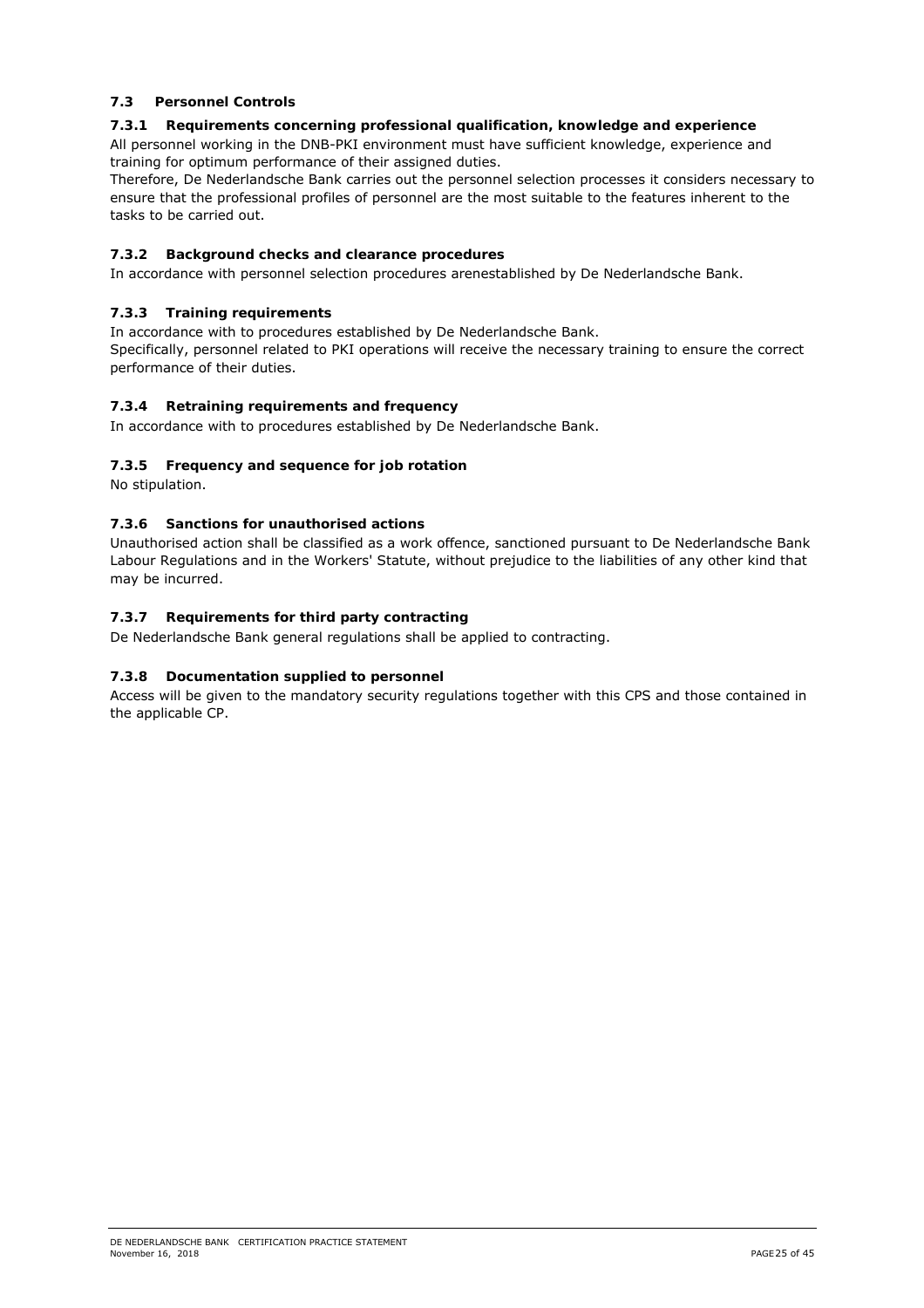# **7.4 Audit Logging Procedures**

## **7.4.1 Types of events recorded**

All events produced within a high secure enterprise PKI environment will be recorded.

#### **7.4.2 Frequency with which audit logs are processed**

Logs are analysed manually when necessary, or using automatic tools, and there is no established frequency for this process.

#### **7.4.3 Period for which audit logs are kept**

The information generated in the audit logs is direct available until it is archived. Once archived, audit logs are kept for at least 3 years.

#### **7.4.4 Audit log protection**

Events logged by the PKI is protected and can only be accessed by the event viewing applications and with the appropriate access controls.

#### **7.4.5 Audit log back up procedures**

Backup copies of audit logs are made in accordance with the standard measures established by De Nederlandsche Bank.

#### **7.4.6 Audit data collection system (internal vs. external)**

The PKI's system for compiling audit data is a combination of automatic and manual processes carried out by the PKI applications and are stored in DNB-PKI internal systems and sent to central log facilities.

#### **7.4.7 Notification to the subject who caused the event**

No automatic notification of audit log file actions to the subject who caused the event has been established.

#### **7.4.8 Vulnerability assessment**

Vulnerability assessment is covered by De Nederlandsche Bank VPM proces. This process contains scanning on vulnerabilities, patching of systems within defined times and reporting.

## **7.5 Records Archival**

#### **7.5.1 Types of records archived**

Each Certificate Authority within in DNB-PKI stores, for the established periods, all the information related to the operations carried out with certificates and keeps an events log. Logged operations include those carried out by the administrators who use the DNB-PKI element administration applications, as well as all the data related to the registration process.

#### **7.5.2 Archive retention period**

All the information related to certificates is held for an appropriate period of time for a high secure enterprise PKI environment.

#### **7.5.3 Archive protection**

Events logged by the PKI is protected and can only be accessed by the event viewing applications and with the appropriate access controls.

## **7.5.4 Archive backup procedures**

Backup copies of log archives are made in accordance with the standard measures established by De Nederlandsche Bank.

#### **7.5.5 Requirements for time-stamping records**

The information systems employed by DNB-PKI guarantee logging of the time at which the log entries were made. The moment in time in the systems comes from a secure source that establishes the date and time.

#### **7.5.6 Audit data archive system (internal vs. external)**

Data collection is internal to the Certification Authority and corresponds to the DNB-PKI.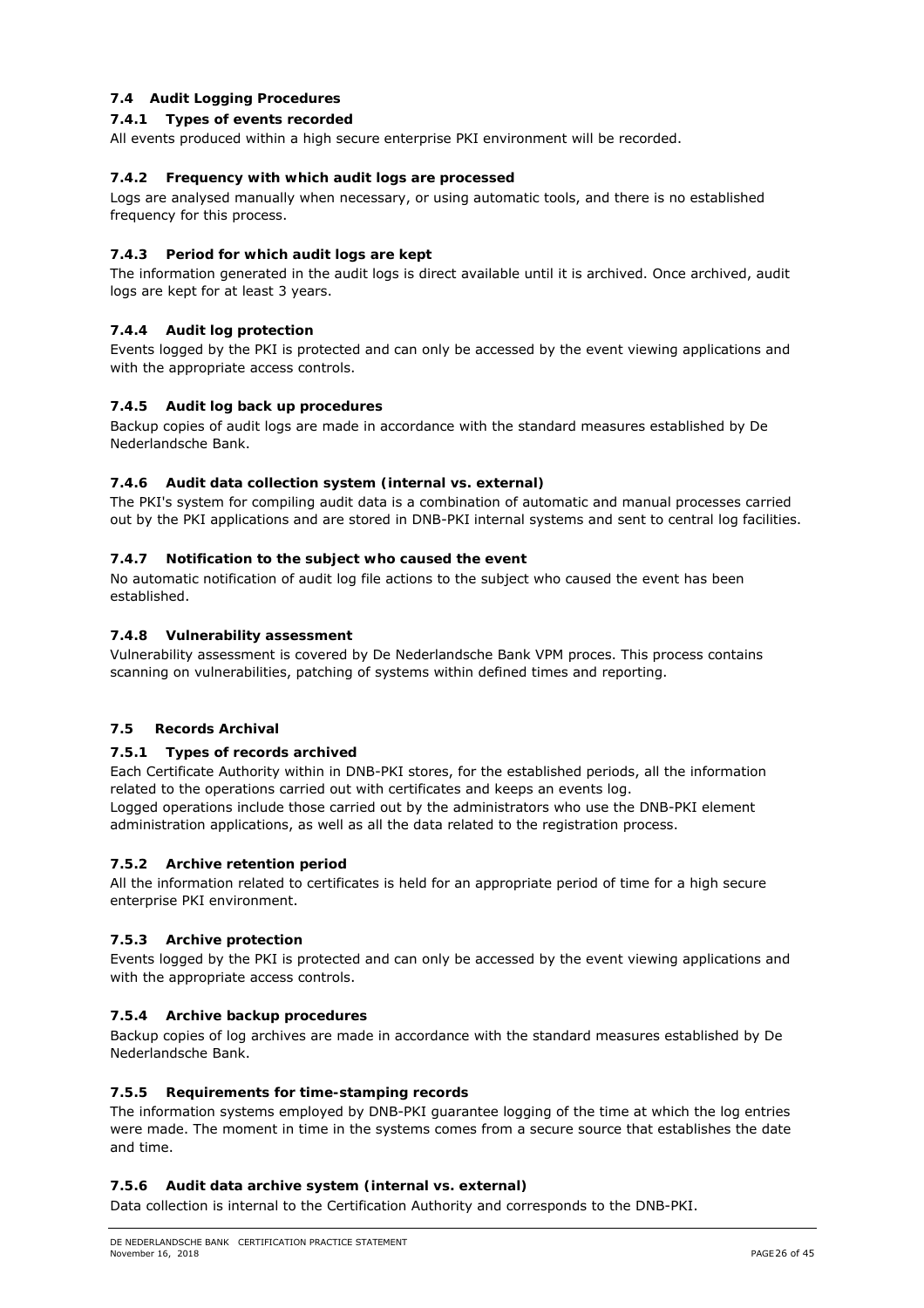# **7.5.7 Procedures to obtain and verify archived information**

Events logged by the PKI are protected and can only be accessed by the event viewing and management applications.

# **7.6 Key Changeover**

The procedures to provide subscribers and relying parties of the certificates of the former with a new CA public key, in the event of key changeover, are the same as those used to provide the current public key. Consequently, the new CA key will be published in the DNB-PKI repository.

## **7.7 Compromise and Disaster Recovery**

## **7.7.1 Incident and compromise handling procedures**

De Nederlandsche Bank has established a Contingency Plan that sets out the actions to be taken, resources to be used and personnel to be employed in the case of a deliberate or accidental event that renders useless or deteriorates the resources or certification services provided by DNB-PKI.

In the event of any compromise of the signature verification data of any Certification Authority, DNB-PKI shall inform all DNB-PKI certificate subscribers and relying parties known that all the certificates and revocation lists of certificates signed with said data are no longer valid. Service will be re-established as soon as possible.

## **7.7.2 Corruption of computing resources, software, and/or data**

If computing resources, software, and/or data are corrupted or suspected to be corrupted, PKI operations will be halted until the environment's security has been re-established, with the incorporation of new components, the suitability of which can be accredited. At the same time, an audit will be carried out to identify the cause of the corruption and ensure it does not reoccur.

In the event that issued certificates are affected, the users of the same will be notified and new certificates will be issued.

## **7.7.3 Action procedures in the event of compromise of an Authority's private key**

If a DNB CA's private key is compromised, it will be revoked immediately. The corresponding CRL will then be generated and published and the Authority's activity ceased, carrying out the generation, certification and start-up of a new Authority with a new key pair and with the same name as the eliminated one but updating the version identifier.

In the event that a DNB CA is affected, its revoked certificate shall remain accessible in the DNB-PKI repository in order to continue verifying the certificates issued whilst it was operational.

The Authorities that make up DNB-PKI that are dependent on the affected CA will be informed of the situation and urged to request new certification by the CA with its new key.

All the affected Authorities will be notified that the certificates and revocation data, supplied with CA's compromised key, cease to be valid from the moment of notification, so they must use the CA's new public key to verify data validity.

Certificates signed by the Authorities dependent on the affect CA during the period between key compromise and the corresponding certificate revocation will likewise be revoked, notifying their subscribers of this circumstance and issuing new certificates.

## **7.7.4 Installation following a natural disaster or another type of catastrophe**

The DNB-PKI Certification Authority system can be reconstructed in the event of disaster. Hardware, software and procedures are available. Tests on rebuilding have been done.

With these elements it is possible to reconstruct the system as it was at the time the backup copy was made and, therefore, recover the CA, including its private keys.

# **7.8 CA or RA Termination**

## **7.8.1 Certification Authority**

In the event of termination of activities of a CA, DNB-PKI will ensure that the potential problems for its certificate subscribers and relying parties are kept to a minimum, as well as ensuring maintenance of the records required to provide certified proof of the certificates for legal purposes.

In the event of termination of the activities of one or all of the CA's, DNB-PKI will notify their certificate subscribers and relying parties, by any means that guarantee sending and receipt of said notifications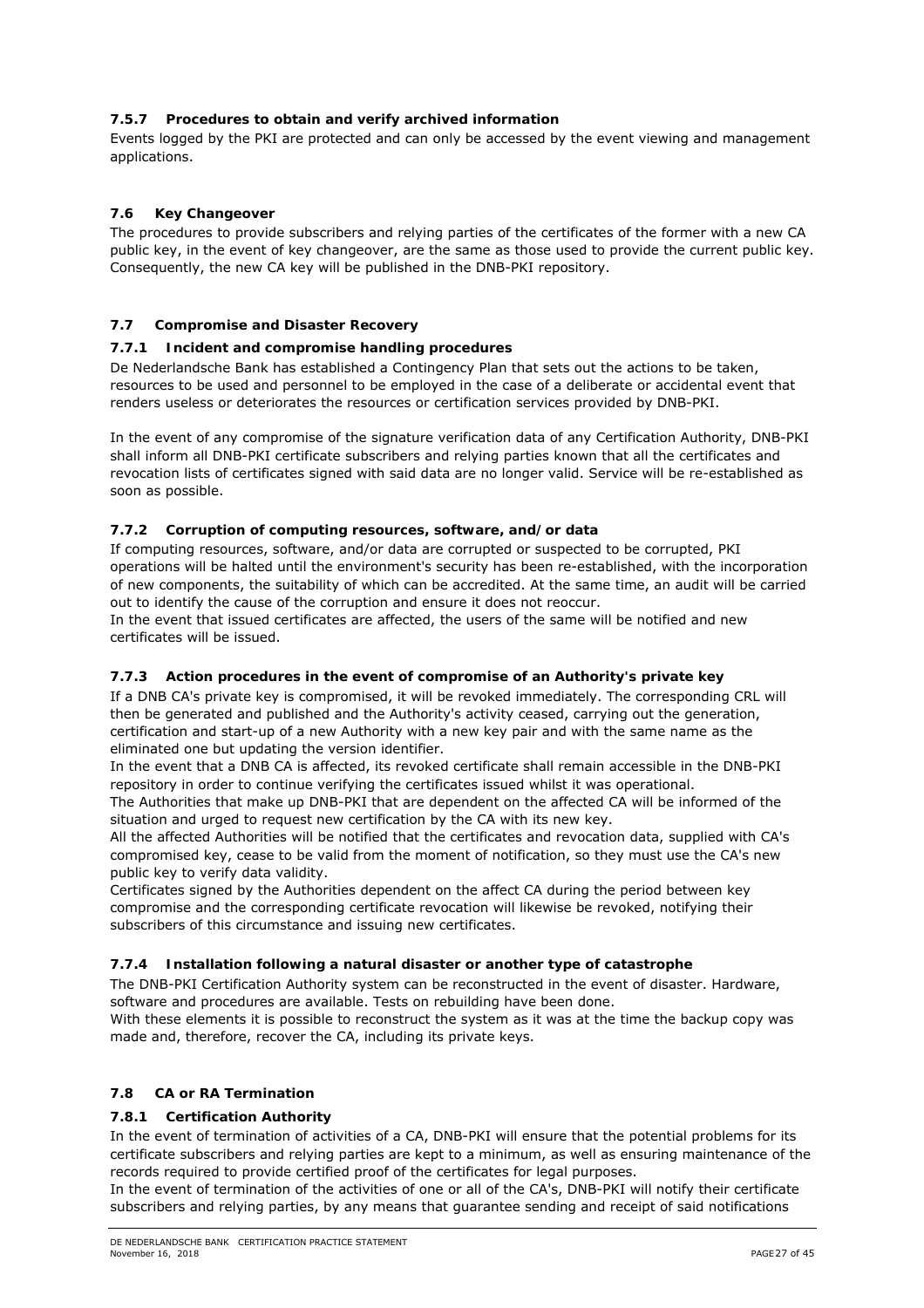and with a minimum notice of two months prior to the termination of activities, that it intends to have the corresponding CA/CAs discontinue its/their activities as certification services provider/s. In the event the DNB-PKI decides to transfer the activity to another Certification Services Provider, it shall notify its certificate subscribers regarding the transfer agreements. For this purpose, DNB-PKI shall send a document explaining the transfer terms and conditions and the characteristics of the Provider to which it proposes to transfer certificate management. This notification shall be carried out by any means that guarantee sending and receipt of the notification, at least two months prior to the effective termination of its activities.

Likewise, it shall report any other relevant circumstance that could prevent activity continuity.

#### **7.8.2 Registration Authority**

Once the Registration Authority ceases to carry out its duties, it shall transfer the records it holds to DNB-PKI, when the obligation subsists to maintain the information on file; otherwise, it will be destroyed.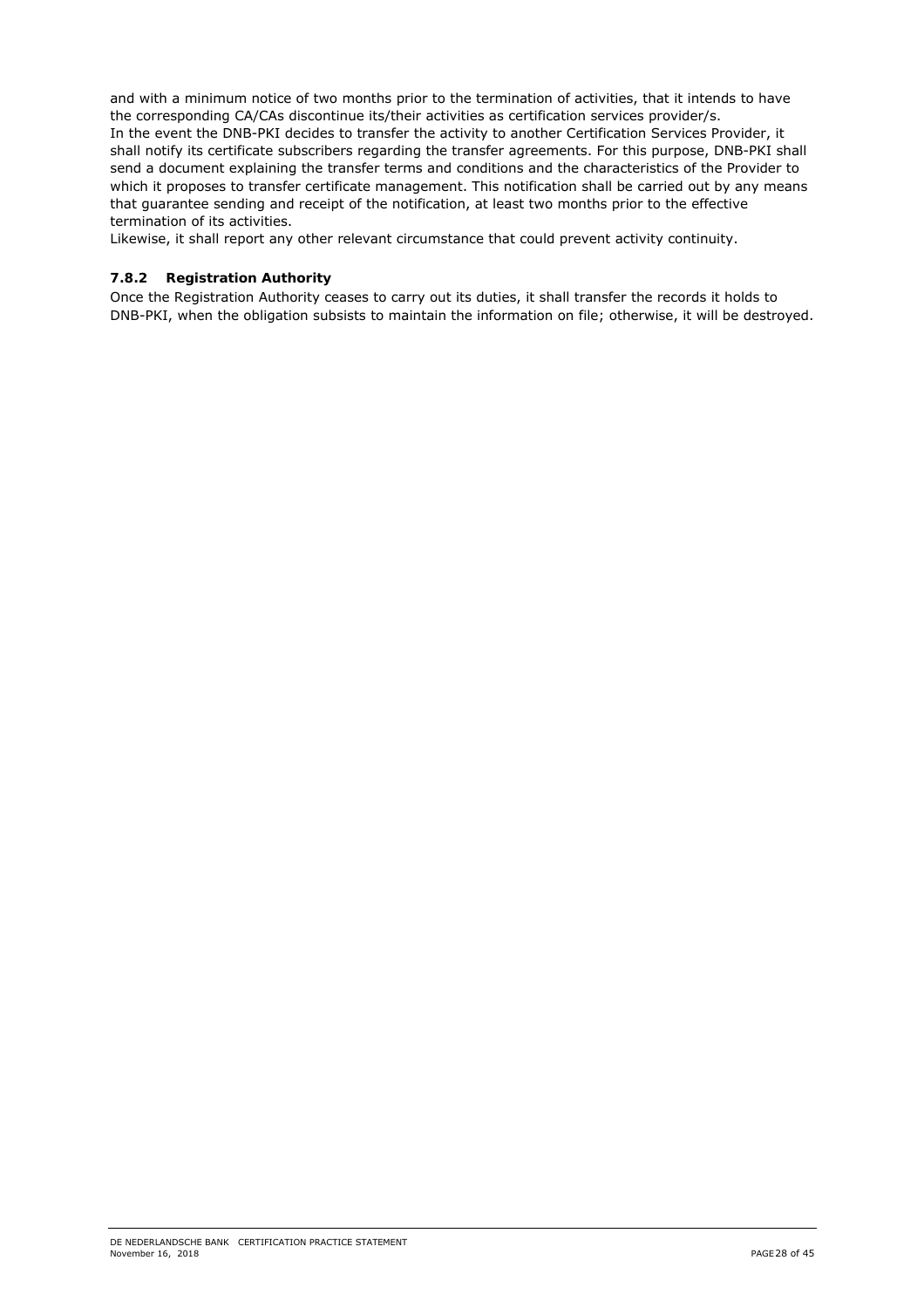# **8. Technical Security Controls**

#### **8.1 Key Pair Generation and Installation**

#### **8.1.1 Key pair generation**

The key pairs for the Root CA, Policy CA and Issuing CA are generated in cryptographic hardware modules with at least FIPS 140-2 Level 3 certification. Key pairs for encrypting email are also stored in cryptographic hardware modules to provide recovery when needed. Key pairs needed for internal systems might be generated and stored on the system self. The PKI CA is not responsible for these keys.

#### **8.1.2 Delivery of private keys to certificate subscribers**

The method used to deliver private keys to their certificate subscribers depends on each certificate and is established in the CP corresponding to each certificate.

#### **8.1.3 Delivery of the public key to the certificate issuer**

The method used to deliver the public key to their certificate subscribers depends on each certificate and is established in the CP corresponding to each certificate.

## **8.1.4 Delivery of the CA's public key to relying parties**

The public key of the Root CA and the Online CA's are made available to relying parties in the DNB-PKI repository, notwithstanding the possibility of the CP establishing additional mechanisms for the delivery of these keys.

## **8.1.5 Key sizes**

The Root CA key size is 4096 bits. The Online CA's key size is 4096 bits. The size of the keys for each type of certificate issued by DNB-PKI is defined in the applicable CP.

#### **8.1.6 Public key generation parameters and quality checks**

RootCA and Online CA's keys are encoded pursuant to RFC 3280 and PKCS#1. The key generation algorithm is the RSA.

The key generation parameters for each type of certificate issued by DNB-PKI are determined in the applicable CP.

The procedures and means of checking the quality of the key generation parameters for each type of certificate issued by DNB-PKI are determined in the applicable CP.

#### **8.1.7 Accepted key usage (KeyUsage field in X.509 v3)**

The accepted key usage for each type of certificate issued by DNB-PKI is defined in the applicable CP.

All certificates issued by DNB-PKI contain the Key Usage extension defined under the X.509 v3 standard, which is classified as critical. Additional constraints may be established through the Extended Key Usage extension.

It should be noted that the efficiency of constraints based on certificate extensions can sometimes depend on the operational characteristics of computer applications that have not been designed by DNB-PKI.

## **8.2 Private Key Protection and Cryptographic device Engineering Controls**

## **8.2.1 Cryptographic device standards**

The cryptographic device used to store keys used by RootCA and OnlineCA's comply with at least FIPS 140-2 Level 3 certification. Keys stored in the cryptographic hardware module on the DNB company card is also at least FIPS 140-2 Level 3 certified.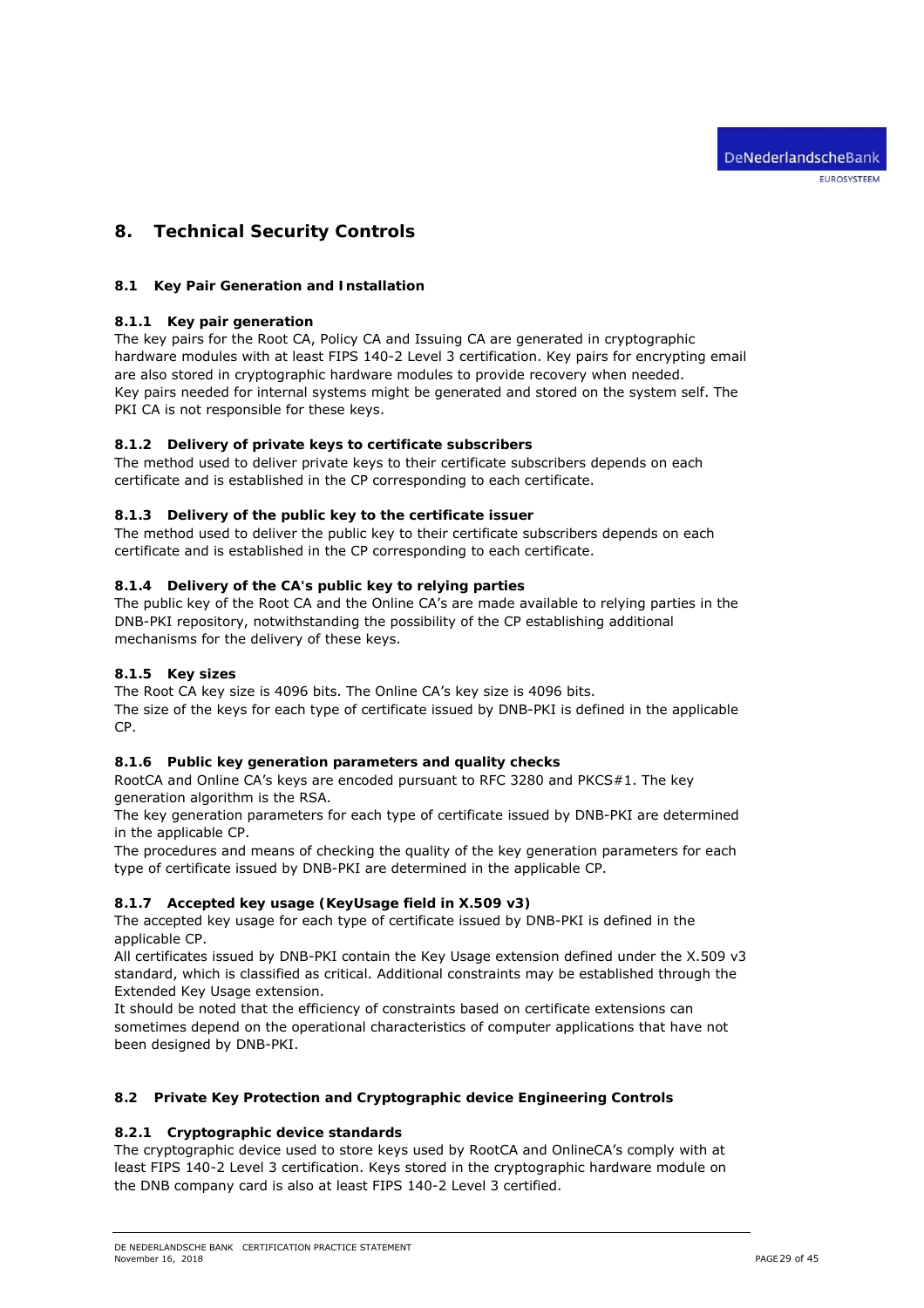## **8.2.2 Private key multi-person (k out of n) control**

Both the Root CA and Online CA's private keys are under multi-person control. This is realized by means of booting the CA software requiring a minimum amount of operators from the CA. This is the only method available to activate said private key.

A certain number 'K' of HSM operators (where K≥2), out of a total of 'N', are necessary to activate and use the DNB-PKI Root CA and Online CA private keys.

#### **8.2.3 Escrow of private keys**

Escrow of the private keys for the certificates is carried out by their certificate subscribers. The DNB-PKI encipherment private keys are only escrowed by archiving them.

#### **8.2.4 Private key backup copy**

The private keys of the CA are archived under the protection of the HSMs belonging to each of them and to which only the administrators and operators of the CA have access. Backup is executed automatically, facilities and procedures are in place and tested.

#### **8.2.5 Private key archive**

Private keys for signature certificates of individuals are never archived in order to guarantee non-repudiation. Encipherment certificates private keys are archived and their recovery procedures are established in their CP.

#### **8.2.6 Private key transfer into or from a cryptographic device**

Private keys can only be transferred between cryptographic devices (HSM) and require the intervention of a certain number 'K' of HSM administrators (where K≥2), out of a total of 'N'.

## **8.2.7 Private key storage in a cryptographic device**

Both the Root CA and Online CA's private keys are generated in cryptographic devices (HSM) and they are stored enciphered.

#### **8.2.8 Private key activation method**

As stipulated under section *Private key multi-person control* the private keys of both the Root CA and the Online CA are activated by booting the CA software using a certain number 'K' of HSM operators (where K≥2) of the corresponding CA, out of a total of 'N'. This is the only method to activate that private key.

Activation of the keys of the rest of the certificate subscribers is determined in the applicable Certificate Policies.

#### **8.2.9 Private key deactivation method**

Stored private keys are never deactivated, only destructed.

#### **8.2.10 Private key destruction method**

Revocation shall be carried out immediately following the processing of each request that is verified as valid. The corresponding stored private keys are destructed immediately.

#### **8.2.11 Cryptographic device classification**

The cryptographic devices used as HSM in the PKI infrastructure or on the DNB company card comply with the FIPS 140-2 Level 3 standard.

## **8.3 Computer Security Controls**

The information under this section is confidential. Access to this information is limited to those who can prove a need to know, such as in the case of external or internal inspection audits.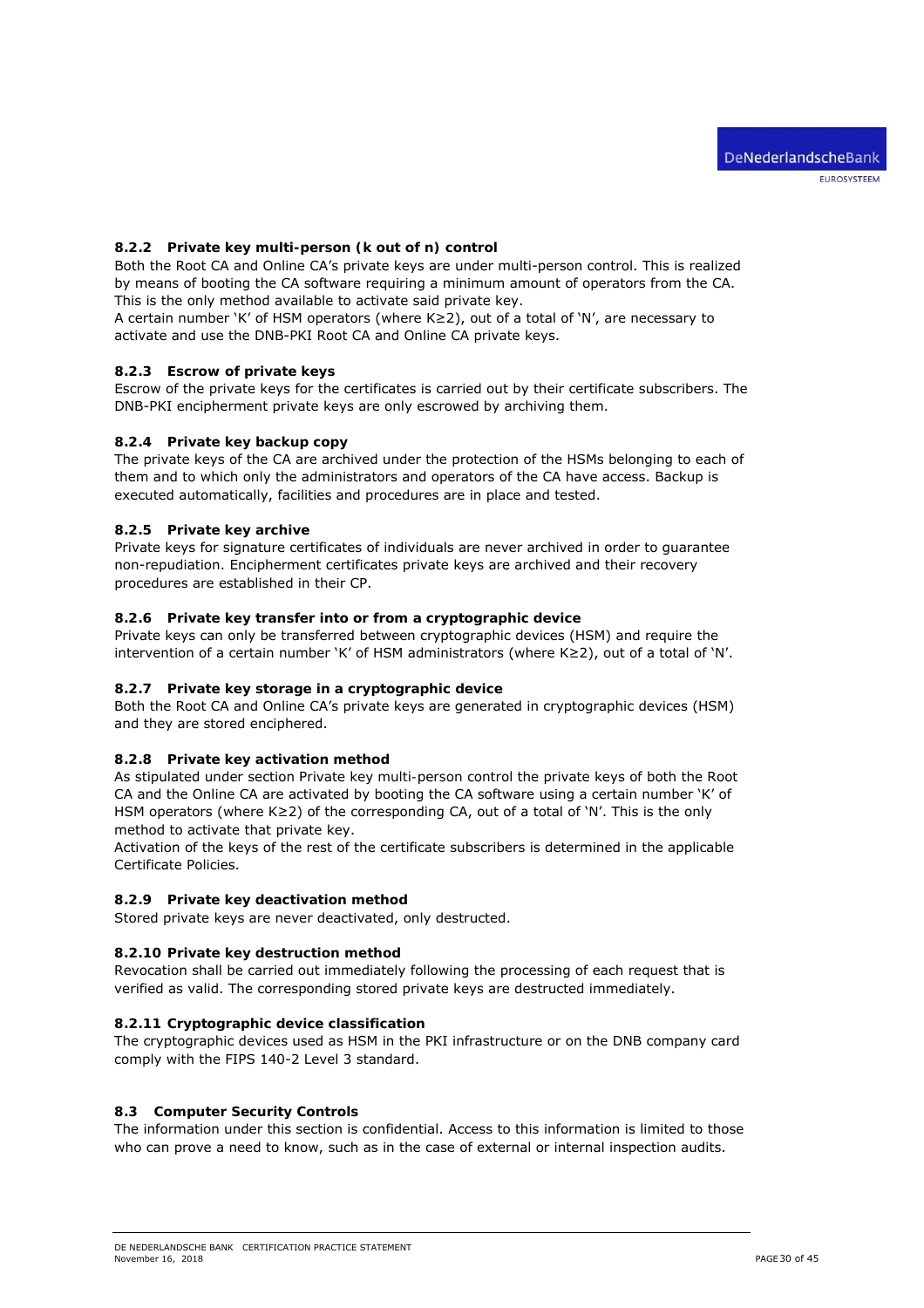## **8.3.1 Specific security technical requirements**

The data related to this section are considered confidential information and are provided only to those who can certify a need to know.

#### **8.3.2 Computer security evaluation**

DNB-PKI permanently evaluates its level of security to identify any possible weaknesses and establish the corresponding corrective measures, through internal and external audits, as well as continuously carrying out security checks.

#### **8.4 Life Cycle Security Controls**

The information under this section is confidential. Access to this information is limited to those who can prove a need to know.

### **8.5 Network Security Controls**

The information under this section is confidential. Access to this information is limited to those who can prove a need to know.

#### **8.6 Timestamping**

The information systems employed by DNB-PKI guarantee logging of the time at which the log entries were made. The moment in time in the systems comes from a secure source that establishes the date and time.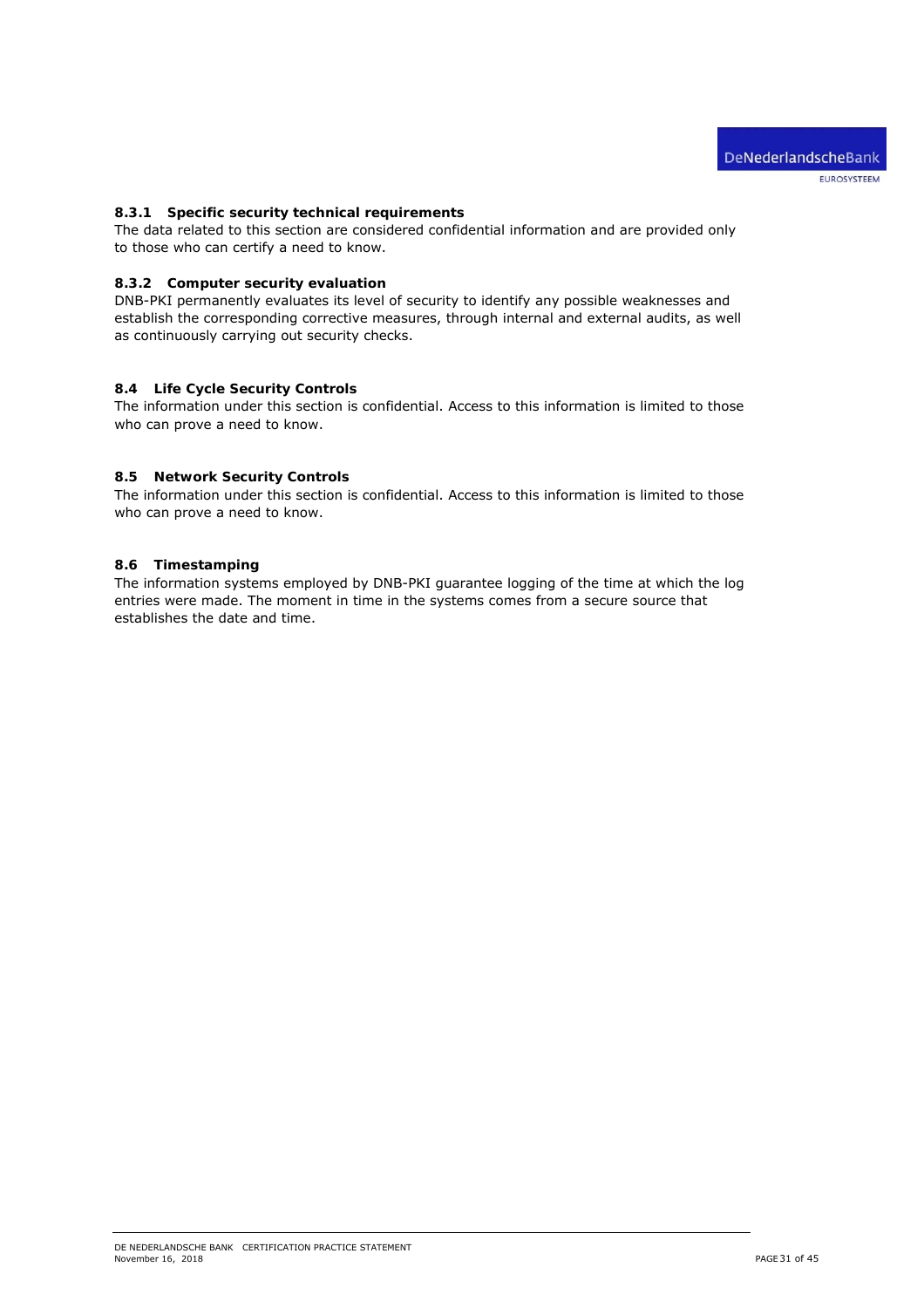DeNederlandscheBank

EUROSYSTEEM

# **9. Certificate, CRL, and OCSP Profiles**

# **9.1 Certificate Profile**

## **9.1.1 Version number**

DNB-PKI supports and uses X.509 Version 3 (X.509 v3) standards.

# **9.1.2 Certificate extensions**

The certificate extensions used generically are:

| <b>Extension</b>           | <b>Classification</b>       |
|----------------------------|-----------------------------|
| KeyUsage                   | Classified as critical.     |
| <b>BasicConstraints</b>    | Classified as critical.     |
| <b>CertificatePolicies</b> | Classified as non-critical. |
| SubjectAlternativeName     | Classified as non-critical. |
| CRLDistributionPoint       | Classified as non-critical. |
| Subject Key Identifier     | Classified as non-critical. |
| Authority Key Identifier   | Classified as non-critical. |
| ExtKeyUsage                | Classified as non-critical. |
| Auth. Information Access   | Classified as non-critical. |

DNB-PKI Certificate Policies may establish variations in the set of extensions used for each type of certificate, if so it is are specified in the applicable CP.

| DNB-PKI has documented the following proprietary extensions: |  |  |  |
|--------------------------------------------------------------|--|--|--|
|--------------------------------------------------------------|--|--|--|

| Concept                     | <b>Description</b>                                                       |
|-----------------------------|--------------------------------------------------------------------------|
| Personal Name               |                                                                          |
| Personal Middle Name        |                                                                          |
| Personal Surname 1          | Name and surnames of the individual who is the certificate<br>subscriber |
| Personal Surname 2          |                                                                          |
| Employee Number             | DNB employee or contracted personnel number                              |
| Common Name                 | User login name                                                          |
| User Principle Name         | Employee Number@dnb.nl                                                   |
| User email address          | DNB email address                                                        |
| National identifier Number  | National ID document, Passport ID, etc.                                  |
| DNB Application description | Display name of the DNB application or shared mailbox                    |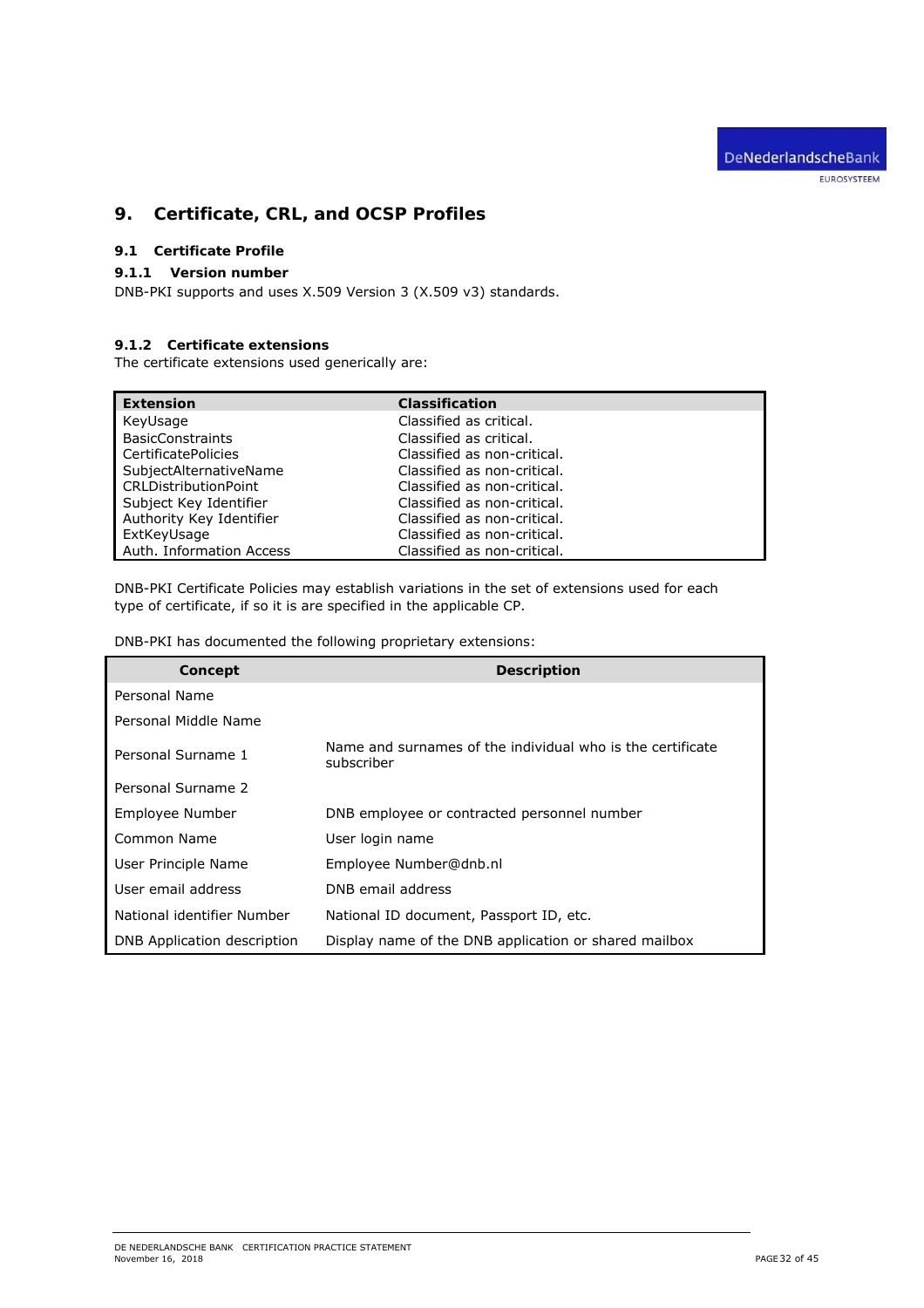# **9.1.3 Algorithm Object Identifiers (OID)**

Cryptographic algorithm objects identifiers (OID): SHA256 RSA (2.16.528.1.1017)

#### **9.1.4 Name formats**

Certificates issued by DNB-PKI contain the X.500 distinguished name of the certificate issuer and that of the subject in the issuer name and subject name fields, respectively.

#### **9.1.5 Name constraints**

The names contained in the certificates are restricted to X.500 distinguished names, which are unique and unambiguous.

#### **9.1.6 Certificate Policy Object Identifiers (OID)**

DNB-PKI has established a policy for assignment of OIDs within its private enumeration scale under which the OID for all the DNB-PKI Policy Certificates begin with the prefix 2.16.528.1.1017:

| Sub number | Description                                     |
|------------|-------------------------------------------------|
|            | IT systems related to the PKI infrastructure    |
|            | Documentation related to the PKI infrastructure |

## **Explanation sub number .1**

This sub number is used to describe IT systems for the PKI.

| Sub number | <b>Description Subsidiary</b> |
|------------|-------------------------------|
| Sub .i     | Corp.                         |
|            |                               |

| Sub number | <b>Description Department</b> |
|------------|-------------------------------|
| Sub        | <b>TT</b><br>.                |

| Sub number | <b>Description Environment</b> |
|------------|--------------------------------|
| Sub.1.1.1  | Production.                    |
|            |                                |

| Sub number   | <b>Description Technology</b>      |
|--------------|------------------------------------|
| Sub .1.1.1.5 | PKI of the Production Environment. |
|              |                                    |

| Sub number    | <b>Description General Policy</b>                              |
|---------------|----------------------------------------------------------------|
| Sub.1.1.1.5.1 | General Purpose Issuance Policy of the Production Environment. |

# **Explanation sub number .2**

This sub number is used to describe the documentation of the PKI infrastructure.

| Sub number | <b>Description Asset</b>       |
|------------|--------------------------------|
| Sub.2      | Documentation.                 |
|            |                                |
| Sub number | <b>Description Environment</b> |
| Sub .2.1   | Production.                    |
|            |                                |
| Sub number | <b>Description Location</b>    |
| Sub.2.1.1  | Internal.                      |
|            |                                |
| Sub number | <b>Description Sources</b>     |

| <b>JUD HULLINGL</b> | <b>Description</b> Sources             |
|---------------------|----------------------------------------|
| Sub .2.1.1.2        | Certificate Practice Statement (CPS)   |
| Sub .2.1.1.3        | Certificate Policy Internal Users (CP) |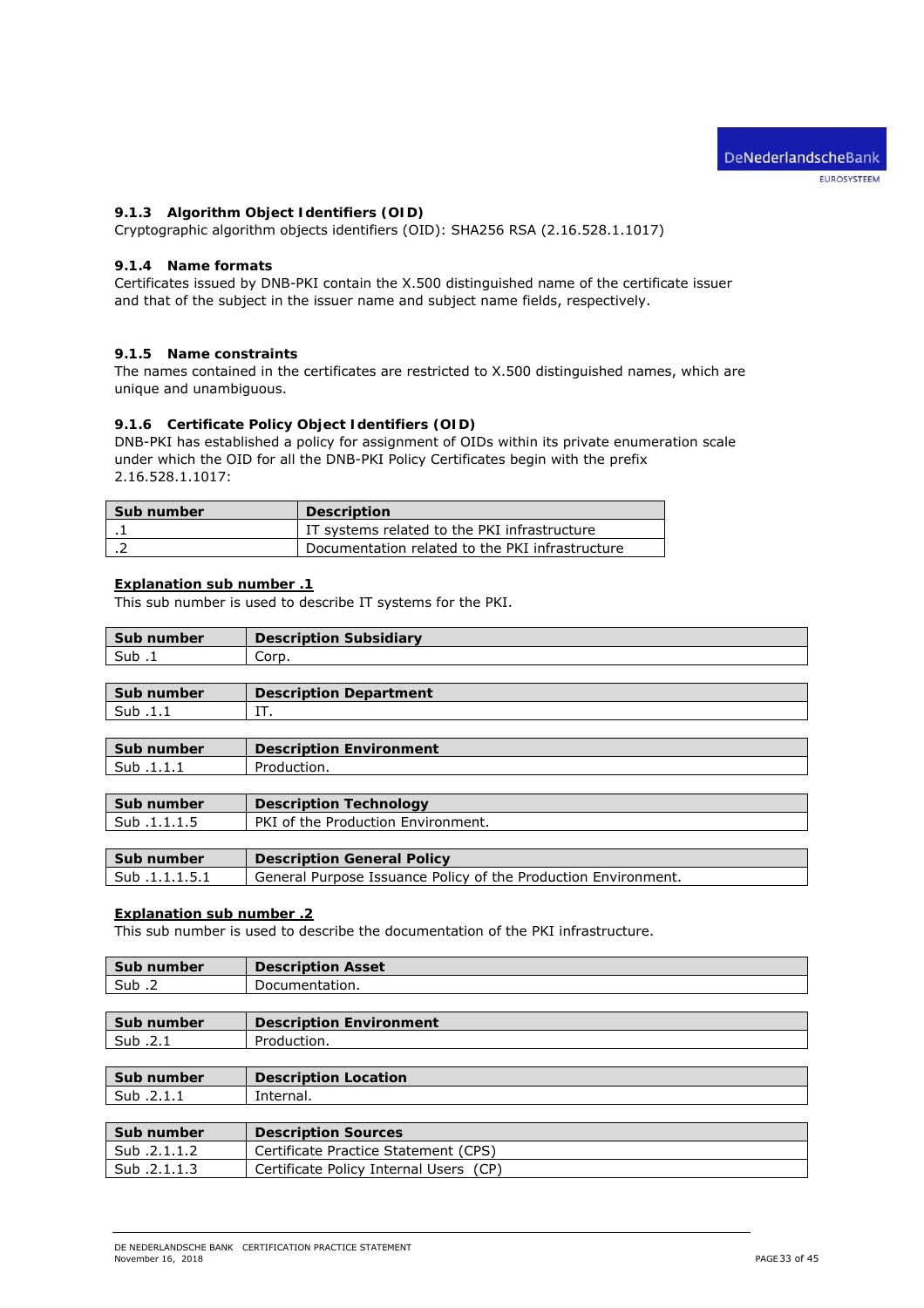

# **9.1.7 Use of the "PolicyConstraints" extension**

No stipulation.

# **9.1.8 Syntax and semantics of the "PolicyQualifier"**

The Certificate Policies extension contains the following Policy Qualifiers:

URL CPS: contains the URL to the CPS and the CP that govern the certificate.

# **9.1.9 Processing semantics for the critical "Certificate Policy" extension**

The only critical extensions are the Basic Constraints and the Key Usage which are recommended.

#### **9.2 CRL Profile**

#### **9.2.1 Version number**

DNB-PKI supports and uses X.509 version 2 (v2) CRLs.

# **9.2.2 CRL and extensions**

No stipulation.

#### **9.3 OCSP Profile**

**9.3.1 Version number(s)**  Not applicable.

**9.3.2 OCSP Extensions**  Not applicable.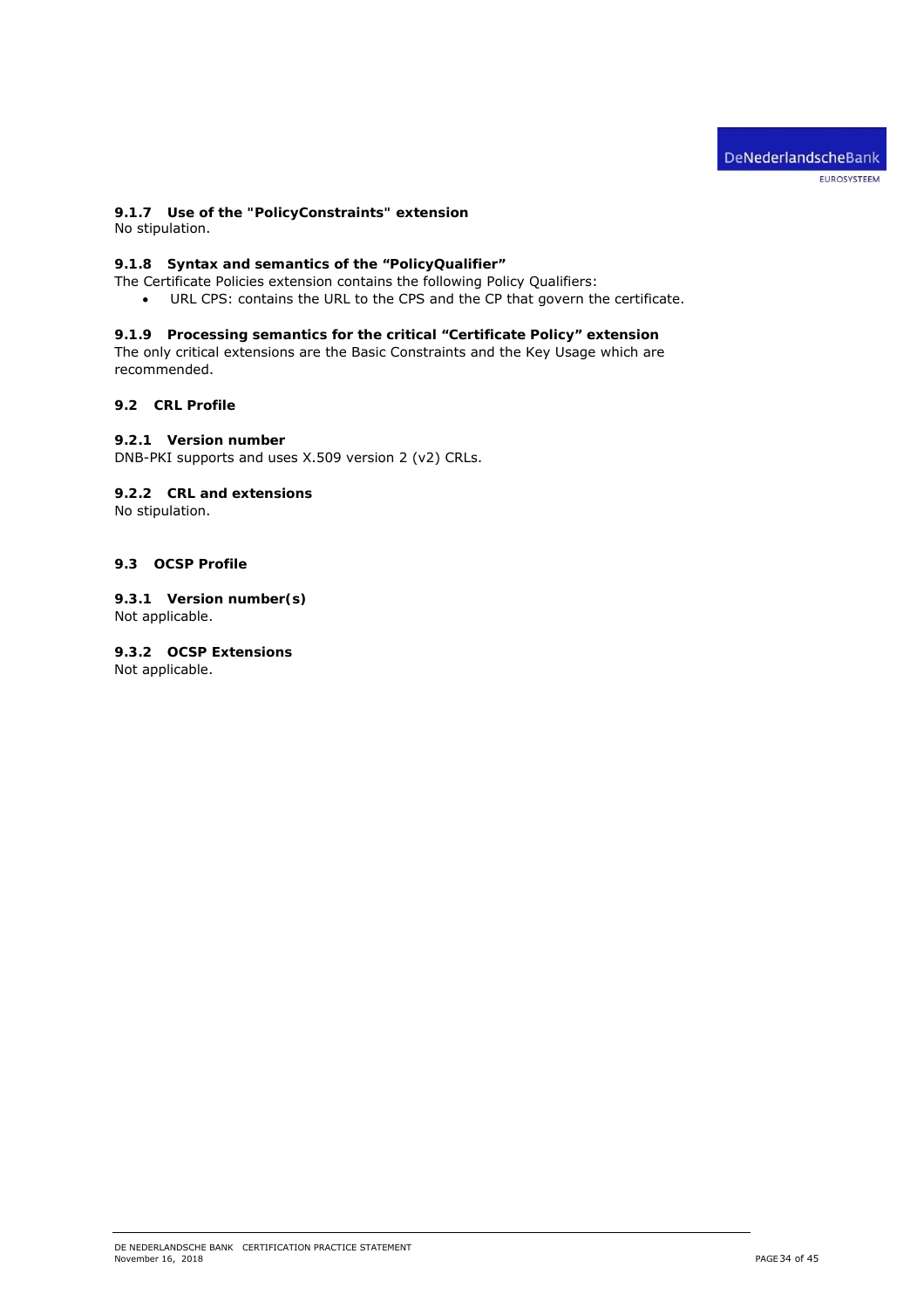# **10. Compliance Audit and Other Assessment**

#### **10.1 Frequency or Circumstances of Controls for each Authority**

DNB-PKI will be audited at least once every 3 year, in accordance with the ESCB Certificate Acceptance Framework (CAF). This guarantees that it's functioning and operations are in accordance with the stipulations included in this CPS and the CPs.

#### **10.2 Identity/Qualifications of the Auditor**

Audits may be entrusted to external auditors or, as specified in the ESCB Audit Policy, to the ESCB Internal Auditors Committee (IAC) according to the annual audit program. All teams or the person designated to carry out a security audit on DNB-PKI must fulfil the following requirements:

- Appropriate training and experience in PKI, security, cryptographic technology and audit procedures.
- Independence at the organizational level from the DNB-PKI Authority (RA, CA, KA or VA) being audited.

#### **10.3 Relationship between the Assessor and the Entity being Assessed**

Regardless of the purpose of the audit, the auditor and the audited party (DNB-PKI) shall not have any kind of relationship that could derive in a conflict of interests. In the case of internal auditors, these may not have any operational relationship with the area being audited.

#### **10.4 Aspects Covered by Controls**

The audit shall determine whether or not the DNB-PKI services are in accordance with this CPS and the applicable CPs. A Risk assessment will be done and scoping for audit will be determined after this.

#### **10.5 Actions Taken as a Result of Deficiencies Found**

Corrective measures shall be taken upon identification of deficiencies found as a result of the audit. The DNB-PKI Owner, in collaboration with the auditor, shall be responsible for establishing them.

In the event of observing serious deficiencies, the ITC may make, among others, the decision to revoke the CAF compliancy.

#### **10.6 Notification of the Results**

The audit team shall notify the results of the audit to the DNB-PKI Owner, as well as the DNB-PKI administrators and those of the Authority in which incidents were detected.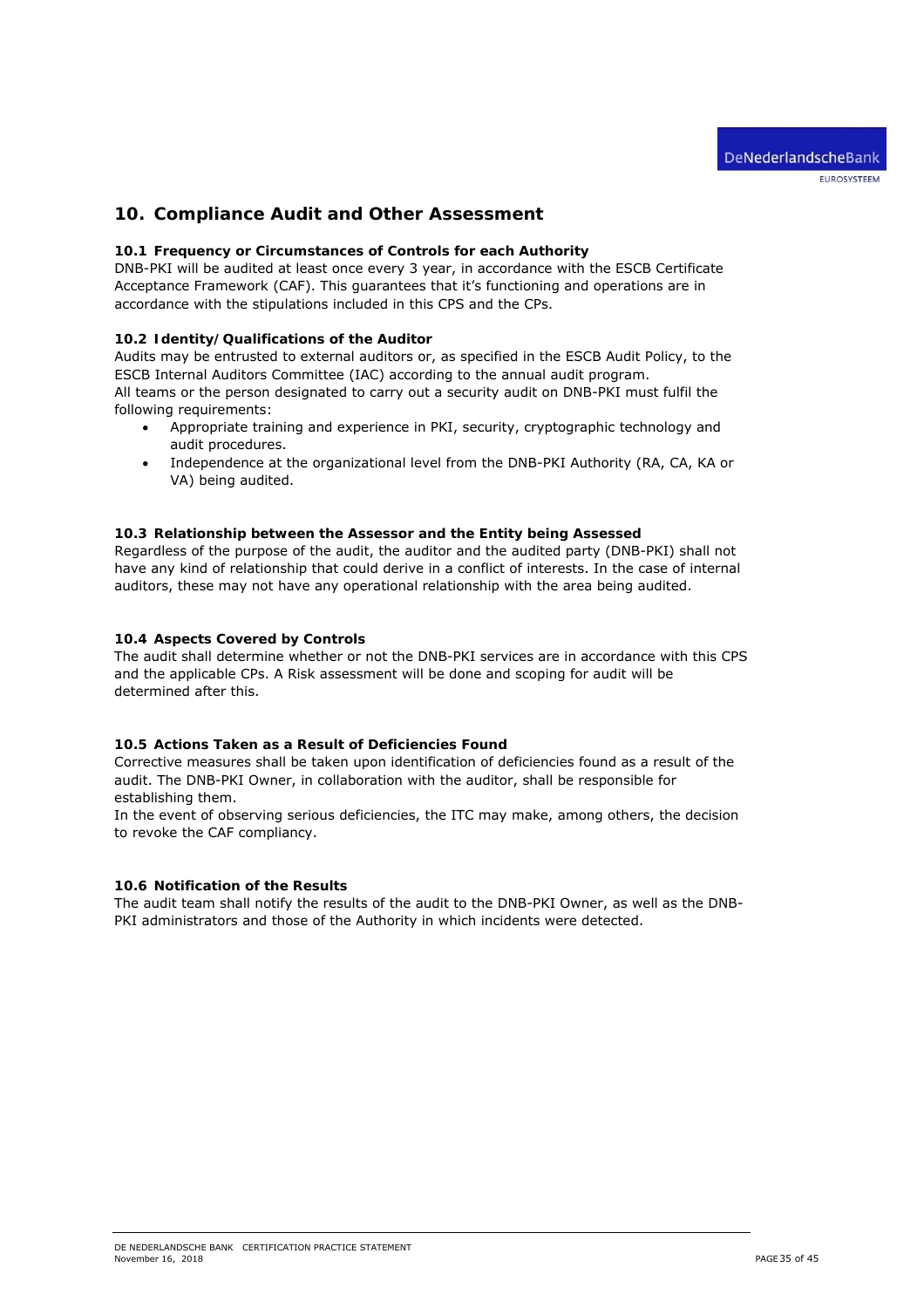# **11. Other Business and Legal Matters**

# **11.1 Fees**

# **11.1.1 Certificate issuance or renewal fees**

The fees for the issuance and renewal of each certificate are specified in the applicable CP.

# **11.1.2 Certificate access fees**

The fees for certificate access are specified in the applicable CP.

# **11.1.3 Revocation or status information fees**

The fees for access to the information on the status or revocation of each certificate are specified in the applicable CP.

# **11.1.4 Fees for other services, such as policy information**

No fees shall be applied for supplying information on this CPS or the CPs managed by DNB-PKI or for any other additional service that may be known at the time of drawing up this document.

This provision may be modified by the CP applicable in each case.

# **11.1.5 Refund policy**

Should any CP specify any fee applicable for certification or revocation services provided by DNB-PKI for the type of certificate it defines, the corresponding refund policy must be established.

# **11.2 Financial Responsibility**

# **11.2.1 Insurance**

De Nederlandsche Bank N.V., decided to realize the PKI infrastructure and procedures for internal use only.

# **11.2.2 Other assets**

No stipulation.

# **11.2.3 Insurance or warranty coverage for end-entities**

No stipulation.

# **11.3 Confidentiality of Business Information**

Procedures and techniques are available to determine the classification of a document. These are used for all documents needed to create and maintain the DNB-PKI

# **11.3.1 Scope of confidential information**

All information not considered by DNB-PKI as public shall be of a confidential nature and access may only be granted to those with an official need-to-know in order to perform their official duties related to the DNB-PKI.

# **11.3.2 Non-confidential information**

The list of certificates suspended or revoked is considered public information and, therefore, available to third parties.

# **11.3.3 Duty to maintain professional secrecy**

All personnel who takes part in any activities inherent to or derived from DNB-PKI are committed to maintaining professional secrecy and, therefore, are subject to the applicable legal provisions, in particular, Article 37 of the Statute of the European System of Central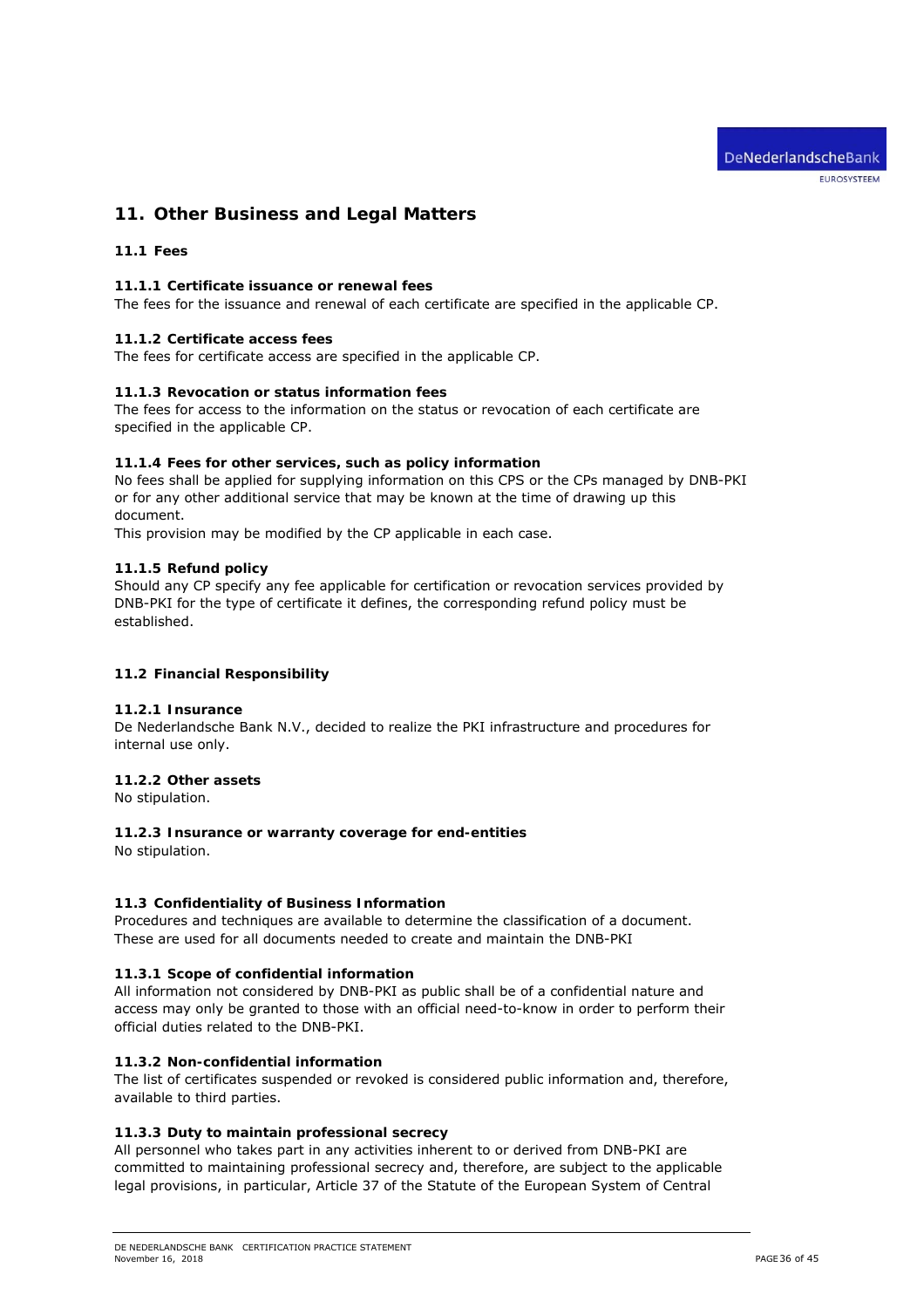Banks and of the European Central Bank and the corresponding national provisions applicable to the ESCB national central banks.

Likewise, contracted personnel that takes part in any DNB-PKI activities or operations are subject to the duty of professional secrecy within the framework of their contractual obligations with DNB-PKI CA and RA.

## **11.4 Privacy of Personal Information**

#### **11.4.1 Personal data protection policy**

The procedures and operation of the DNB-PKI, this CPS and each CP are in line with the current valid national legislation applicable to the Eurosystem Central Banks.

#### **11.4.2 Information considered private**

All data corresponding to individuals is subject to the personal data protection laws.

#### **11.4.3 Information not classified as private**

Each CP shall establish the personal data to be included in the certificates and the certificate and CRL repositories. Acceptance by subscribers of the certificates issued in their name constitutes their consent to publication.

#### **11.4.4 Responsibility to protect personal data**

The ESCB Central Banks, including the Eurosystem Central Banks (as the owners of the ESCB-PKI) and De Nederlandsche Bank N.V. (as the Service Provider) are co-controllers for ESCB-PKI data protection purposes, and in accordance with the allocation of roles and responsibilities, comply with and apply the legal, technical and management measures required by the respective current valid national legislation transposing.

#### **11.4.5 Notification of and consent to the use of personal data**

Each CP shall establish the mechanisms to notify certificate applicants and, when appropriate, obtain their consent for the processing of their personal data.

## **11.4.6 Disclosure within legal proceedings**

Personal data may only be disclosed to third parties, without the consent of the person affected, to the extent permitted under the applicable personal data protection law.

#### **11.4.7 Other circumstances in which data may be made public**

No stipulation.

#### **11.5 Intellectual Property Rights**

The DNB-PKI Service Provider has obtained all the necessary licenses regarding all intellectual property rights related to the electronic certificates issued by the DNB-PKI for individuals and technical components, the certificate revocation lists, the content of this CPS and the CPs as well as all intellectual property rights related to any other electronic or any other kind of document, protocol, computer program and hardware, file, directory, database and consultation service that may be required to carry out the DNB-PKI activities.

The object identifiers (OIDs) are property of De Nederlandsche Bank and have been registered with the Nederlands Normalisatie-instituut (NEN) under the

Joint-iso-itu-t.Country.Nl.Nederlandse-organisatie the identified organizations section, having been assigned the number 2.16.528.1.1017.

Unless express agreement from DNB-PKI, no OID assigned to DNB-PKI may be partially or fully used, except for the specific uses included in the Certificate or Directory.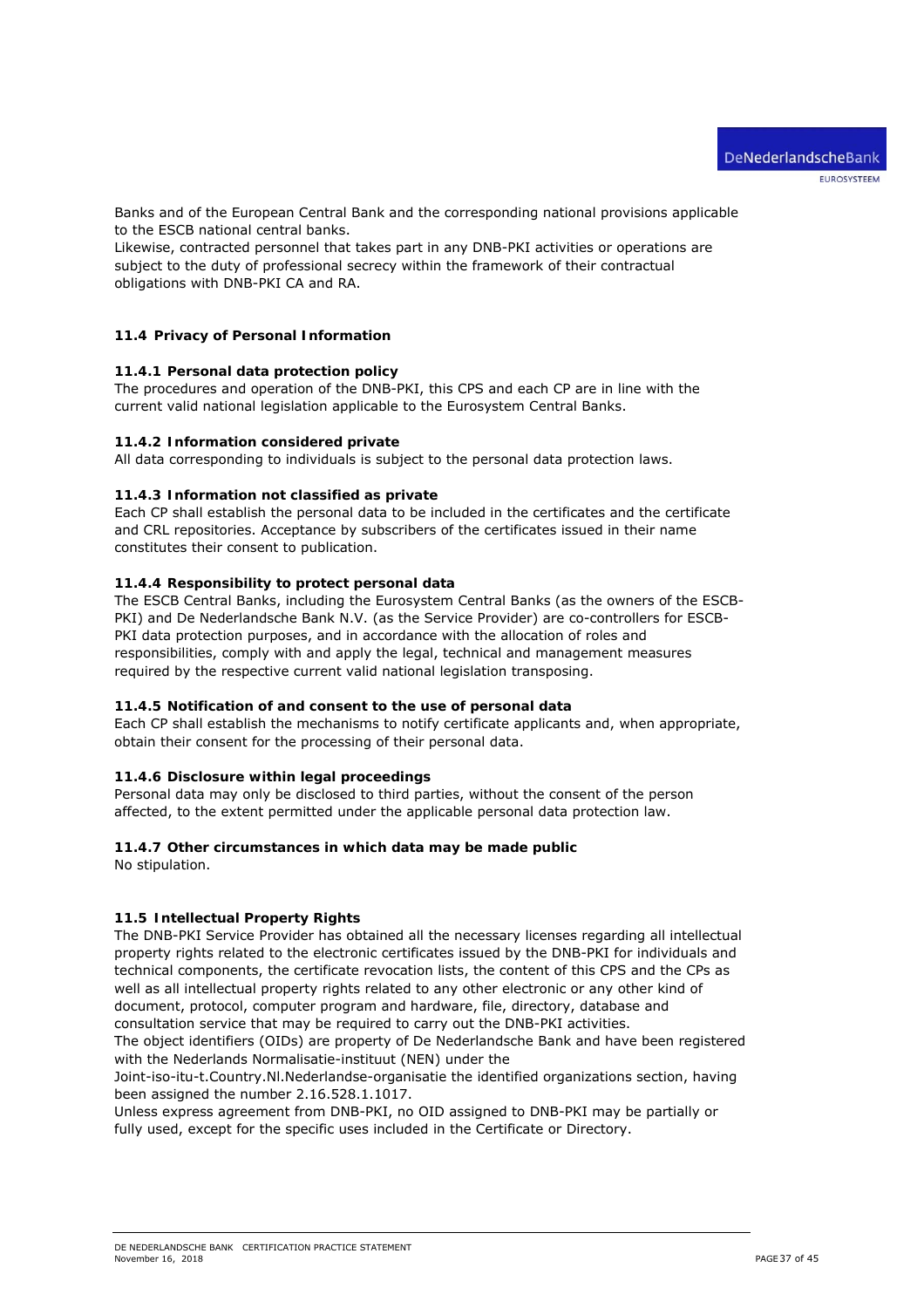# **11.6 Representations and Warranties**

#### **11.6.1 Obligations of the CA**

The CAs that operate within the DNB-PKI hierarchy must ensure that all the obligations established under this point are included, as applicable, in the Certificate Policies. Each CA shall be responsible for fulfilment of its obligations, as stipulated in this CPS, even when part of its activities is subcontracted. Likewise, each CA shall provide its services in a manner consistent with the CPS.

The CAs that operate within the DNB-PKI hierarchy have the following obligations:

| CAO.1  | To carry out their operations in accordance with this CPS.                                                                                                                                                                                                                                                                                                                                                                         |
|--------|------------------------------------------------------------------------------------------------------------------------------------------------------------------------------------------------------------------------------------------------------------------------------------------------------------------------------------------------------------------------------------------------------------------------------------|
| CAO.2  | To protect the private keys.                                                                                                                                                                                                                                                                                                                                                                                                       |
| CAO.3  | To issue certificates in accordance with the applicable CP.                                                                                                                                                                                                                                                                                                                                                                        |
| CAO.4  | Following receipt of a valid certificate application, to issue certificates in accordance<br>with the X.509 v3 standard and the requirements of the application.                                                                                                                                                                                                                                                                   |
| CAO.5  | To issue certificates that are in accordance with the information known at the time of<br>their issue, and free from data recording errors.                                                                                                                                                                                                                                                                                        |
| CAO.6  | To publish the certificates, when necessary, to interoperate with other users or<br>computer systems that so require.                                                                                                                                                                                                                                                                                                              |
| CAO.7  | To revoke the certificates in the terms of Certificate Revocation and Suspension and<br>publish revoked certificates in the CRL and in the directory and web services referred<br>to under section CRL issuance frequency                                                                                                                                                                                                          |
| CAO.8  | To notify changes to this CPS and the CPs as established under point Notification<br>Period and Mechanism                                                                                                                                                                                                                                                                                                                          |
| CAO.9  | To conserve the terms and conditions acceptance documents for the certification<br>services of De Nederlandsche Bank certification authority that have been signed, on<br>paper or electronically, by the certificate applicants in which they acknowledge that<br>they have understood their obligations and rights, consent to the use of their personal<br>data by the CA and confirm that the information provided is correct. |
| CAO.10 | To guarantee the availability of the CRLs, pursuant to point Online certificate<br>revocation status checking availability in this CPS.                                                                                                                                                                                                                                                                                            |
| CAO.11 | In the event that the CA revokes a certificate, to notify this to the certificate users in                                                                                                                                                                                                                                                                                                                                         |
|        | accordance with the applicable CP.                                                                                                                                                                                                                                                                                                                                                                                                 |
| CAO.12 | To collaborate with the DNB-PKI authorities in validating re-keying.                                                                                                                                                                                                                                                                                                                                                               |
| CAO.13 | To operate in accordance with the applicable current valid legislation.                                                                                                                                                                                                                                                                                                                                                            |
| CAO.14 | To protect the keys in its custody, if any.                                                                                                                                                                                                                                                                                                                                                                                        |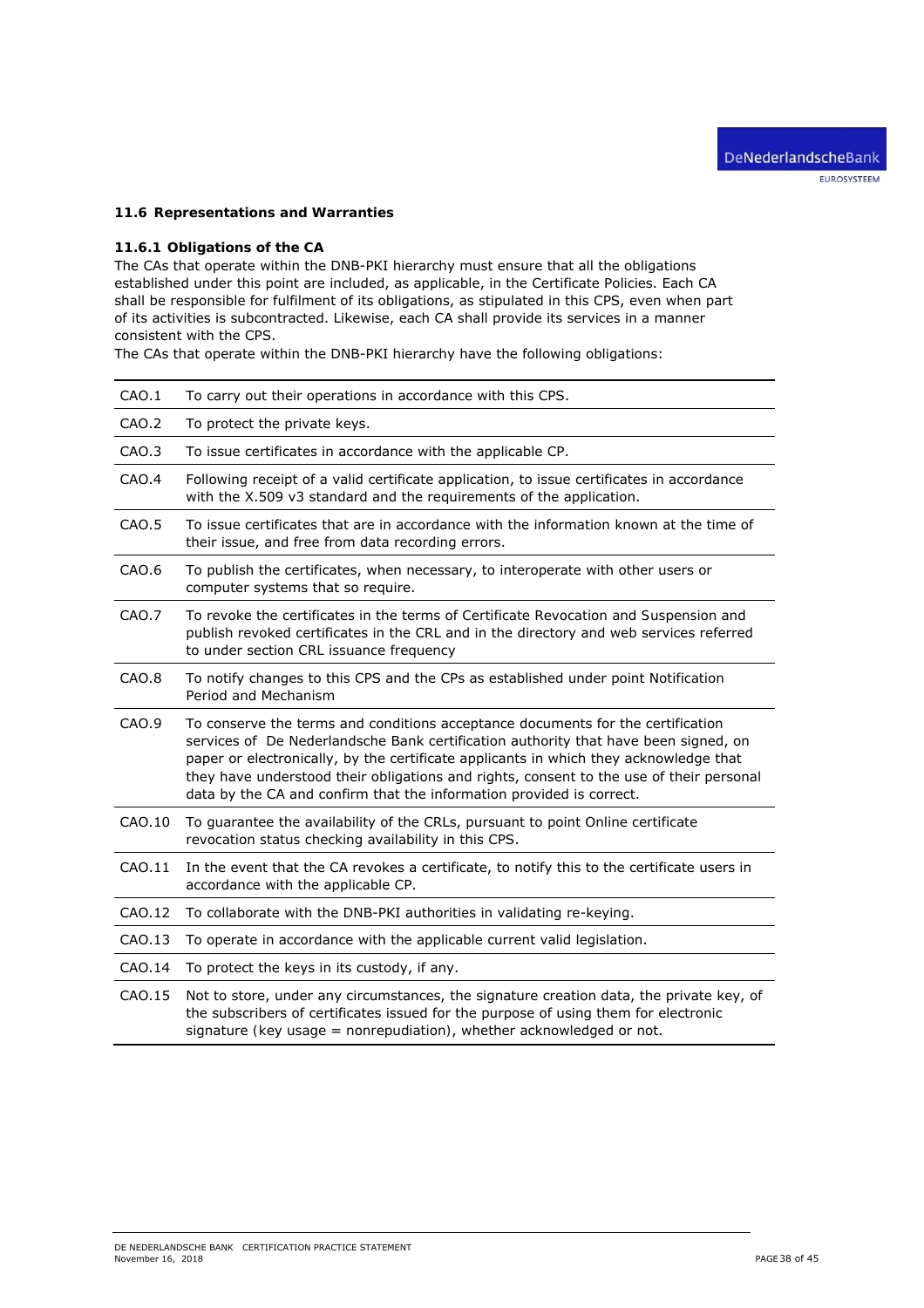# **11.6.2 Obligations of the RA**

The RAs operating in De Nederlandsche bank DNB-PKI shall fulfil the following obligations:

| RAO.1 | To identify Subscribers and/or Applicants and the organisations they represent<br>correctly, in accordance with the procedures established in this CPS and Certificate<br>Policies specific to each type of certificate, employing any legally approved means. |
|-------|----------------------------------------------------------------------------------------------------------------------------------------------------------------------------------------------------------------------------------------------------------------|
| RAO.2 | To formalise the issue of the Certificates to the Subscribers in the terms and conditions<br>established in the Certificate Policies.                                                                                                                          |
| RAO.3 | To store in a secure manner and for a reasonable period of time the documentation<br>provided in the certificate issue process and in its suspension/revocation process.                                                                                       |
| RAO.4 | To carry out any duties that may correspond, through the personnel necessary in each<br>case, as established in this CPS.                                                                                                                                      |

## **11.6.3 Obligations of certificate subscribers**

The subscribers of certificates issued under this CPS shall have the following obligations:

| CSO.1             | Provide accurate, full and truthful information regarding the data requested by those<br>entrusted with their verification in order to carry out the registration process.                                                                                                                                                                                                          |
|-------------------|-------------------------------------------------------------------------------------------------------------------------------------------------------------------------------------------------------------------------------------------------------------------------------------------------------------------------------------------------------------------------------------|
| CSO.2             | To inform DNB-PKI management of any modification to said data.                                                                                                                                                                                                                                                                                                                      |
| CSO.3             | To understand and accept the terms and conditions of use of the certificates and,<br>specifically, those contained in this CPS and the applicable CPs, as well as any<br>modifications thereto.                                                                                                                                                                                     |
| CSO.4             | To restrict and condition the use of the certificates to the scope of their labour<br>relationship with the Nederlandsche Bank and pursuant to that permitted under the<br>corresponding CP and this CPS.                                                                                                                                                                           |
| CSO.5             | To take the necessary care and measures to guarantee the safekeeping of their DNB<br>company card, preventing its loss, disclosure, modification or unauthorised use.                                                                                                                                                                                                               |
| CSO.6             | The process to obtain the certificates requires the personal selection of a control PIN<br>for the DNB company card and activation of the private key. The holder is responsible<br>for keeping the PIN number secret.                                                                                                                                                              |
| CSO.7             | To immediately request the revocation of a certificate upon detecting any inaccuracy in<br>the information contained therein or upon becoming aware of or suspecting any<br>compromise of the private key corresponding to the public key contained in the<br>certificate due, among other causes, to: loss, theft, potential compromise, knowledge<br>by third parties of the PIN. |
| CSO <sub>.8</sub> | Not monitor, manipulate or carry out any reverse engineering on the technical<br>implementation (hardware and software) of the certification services.                                                                                                                                                                                                                              |
| CSO.9             | Not to transfer or delegate to third parties their obligations pertaining to a certificate<br>assigned to them.                                                                                                                                                                                                                                                                     |
| CSO.10            | Any other obligation derived under law, this CPS or the Certificate Policies.                                                                                                                                                                                                                                                                                                       |

#### **11.6.4 Obligations of relying parties**

Third parties who accept and rely on certificates issued by DNB-PKI shall have the following obligations: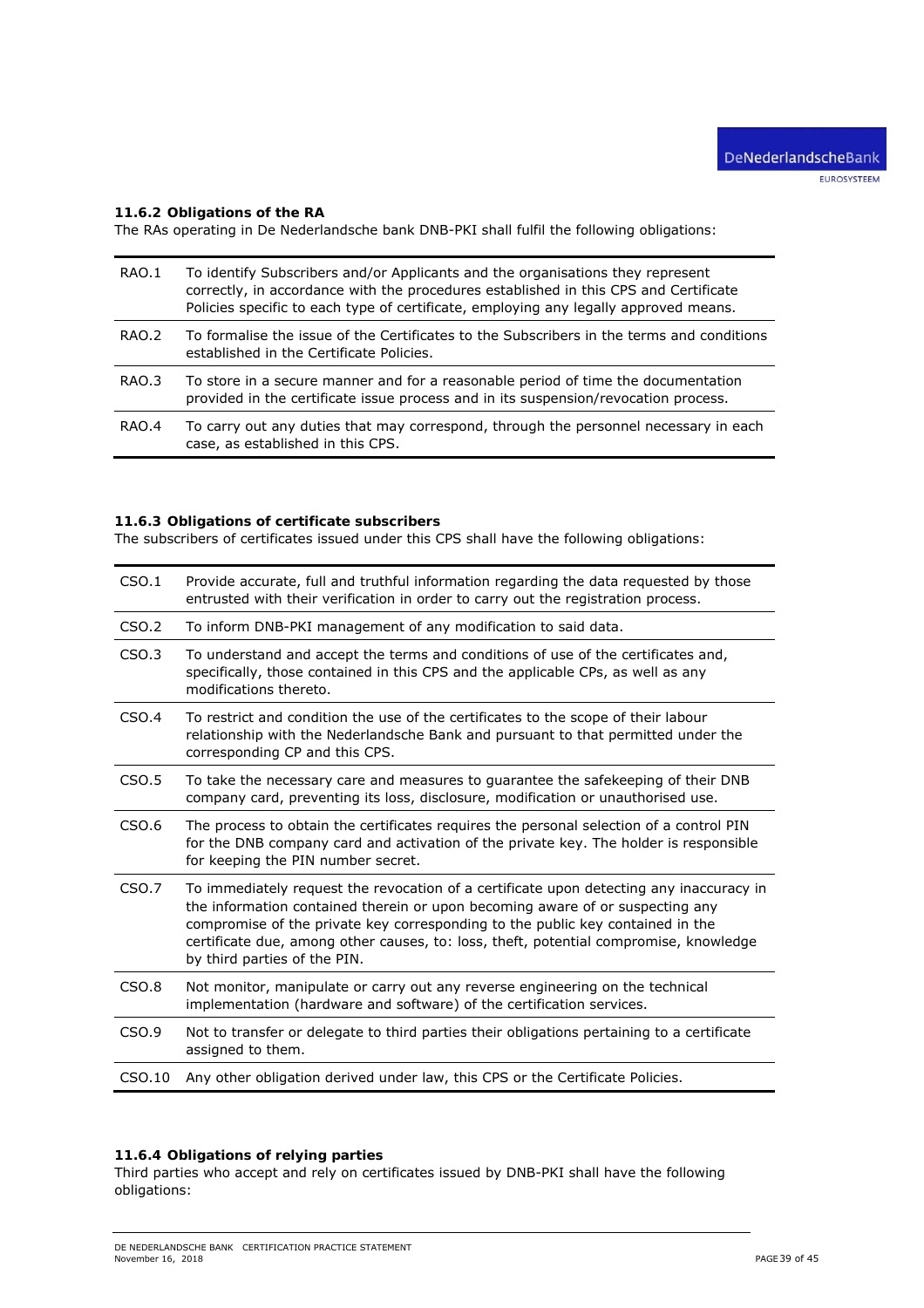| RPO.1 | To limit reliability on the certificates to the uses that they allow, pursuant to the<br>certificate extensions and the corresponding CP.                                                        |
|-------|--------------------------------------------------------------------------------------------------------------------------------------------------------------------------------------------------|
| RPO.2 | To verify the validity of the certificates upon receipt of the documents signed<br>electronically by checking that the certificate is valid and has not expired or been<br>suspended or revoked. |
| RPO.3 | To assume the responsibility for correct verification of the electronic signatures.                                                                                                              |
| RPO.4 | To assume responsibility for checking the validity as well as the revocation or<br>suspension status of the certificates they accept and rely on.                                                |
| RPO.5 | To be aware of the quarantees and responsibilities derived from acceptance of the<br>certificates on which they rely and accept that they are subject to them.                                   |
| RPO.6 | To notify any anomalous event or circumstance pertaining to the certificate, which<br>could be considered cause for its revocation.                                                              |

## **11.7 Disclaimers of Warranties**

The DNB-PKI as certification service provider will be liable in case of damages to the signer or bona fide third parties in case of lack or delay while including certificates in the revocation information service.

De Nederlandsche Bank's PKI shall only accept liability for damages caused by undue use of a certificate when said certificate and its associated CP state, in a manner clearly recognisable by third parties, a limitation as to its possible use or as to the value of valid transactions that may be carried out using it.

De Nederlandsche Bank's PKI, as Provider of Certification Services, does not accept liability for the content of documents signed using its certificates.

De Nederlandsche Bank's PKI does not represent, in any way whatsoever, the users nor relying parties of the certificate it issues.

## **11.7.1 DNB-PKI liabilities**

DNB-PKI assumes no liability in the event of losses or damages:

| LIAB.1 | Related to services it provides, in the event of war, natural disaster or any other kind<br>of accidental or force majeure circumstances: public disorder, transport strike, loss of<br>power and/or telephone service, computer viruses, deficiencies in telecommunication<br>services or compromise in the asymmetric keys derived from an unforeseeable<br>technological hazard. |
|--------|-------------------------------------------------------------------------------------------------------------------------------------------------------------------------------------------------------------------------------------------------------------------------------------------------------------------------------------------------------------------------------------|
| LIAB.2 | Incurred during the period between certificate application and delivery to the user.                                                                                                                                                                                                                                                                                                |
| LIAB.3 | Caused by certificate usage that exceeds the limitations established in the same, the<br>corresponding CP and this CPS.                                                                                                                                                                                                                                                             |
| LIAB.4 | Caused by misuse of the information contained in the certificate.                                                                                                                                                                                                                                                                                                                   |
| LIAB.5 | Caused by improper or fraudulent use of certificates or the CRLs issued by DNB-PKI                                                                                                                                                                                                                                                                                                  |
| LIAB.6 | De Nederlandsche Bank's PKI shall not hold itself liable in any way whatsoever for the<br>use of certificates issued by its CAs and the private/public key pair linked to<br>subscribers for any activity not specified in the CPS or in the corresponding Certificate<br>Policies.                                                                                                 |
| LIAB.7 | De Nederlandsche Bank's PKI, as Provider of Certification Services, shall not be liable<br>for the content of documents signed using its certificates, nor for any other use of its<br>certificates.                                                                                                                                                                                |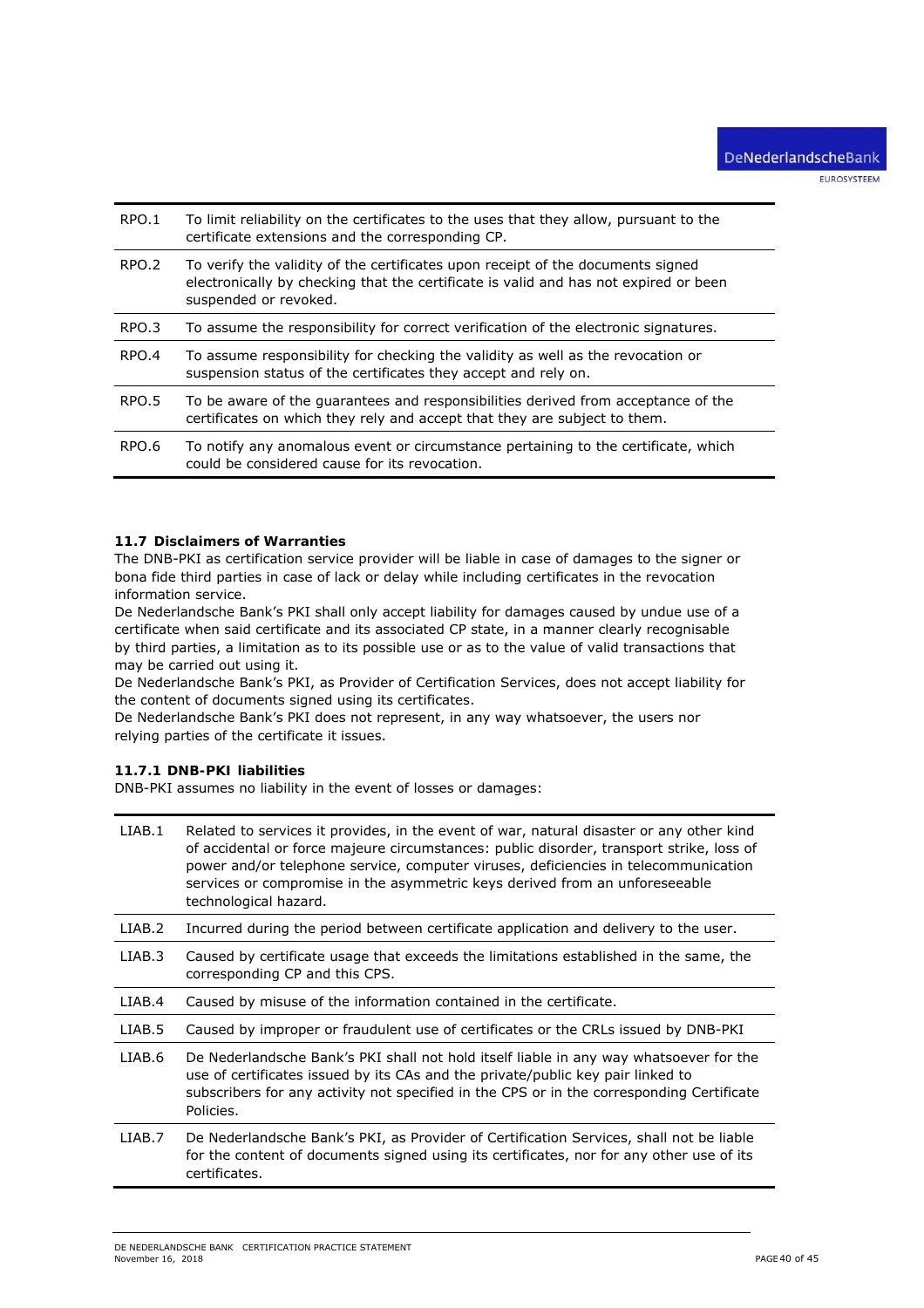# **11.7.2 Scope of liability coverage**

Not applicable

# **11.8 Limitations of Liability**

Except those stipulated in the provisions of this CPS or in the applicable CP and in the applicable legislation, De Nederlandsche Bank shall accept no other liability regarding certificate subscribers or relying parties in the event of losses or damages:

| LIAB.1 | Related to services it provides, in the event of war, natural disaster or any other kind<br>of accidental or force majeure circumstances: public disorder, transport strike, loss of<br>power and/or telephone service, computer viruses, deficiencies in telecommunication<br>services or compromise in the asymmetric keys derived from an unforeseeable<br>technological hazard.                                                     |
|--------|-----------------------------------------------------------------------------------------------------------------------------------------------------------------------------------------------------------------------------------------------------------------------------------------------------------------------------------------------------------------------------------------------------------------------------------------|
| LIAB.2 | Incurred during the period between certificate application and delivery to the certificate<br>subscriber.                                                                                                                                                                                                                                                                                                                               |
| LIAB.3 | Caused by certificate usage that exceeds the limitations established in the same, the<br>corresponding CP and this CPS.                                                                                                                                                                                                                                                                                                                 |
| LIAB.4 | Caused by misuse of the information contained in the certificate.                                                                                                                                                                                                                                                                                                                                                                       |
| LIAB.5 | Caused by improper or fraudulent use of certificates or the CRLs issued by DNB-PKI<br>CA.                                                                                                                                                                                                                                                                                                                                               |
| LIAB.6 | DNB-PKI CA and RAs shall not be held liable in any way whatsoever for the use of<br>certificates issued by its CA and the private/public key pair linked to certificate                                                                                                                                                                                                                                                                 |
| LIAB.7 | DNB-PKI CA and RAs, shall not be held liable for the content of documents signed<br>using its certificates, nor for any other use of its certificates.                                                                                                                                                                                                                                                                                  |
| LIAB.8 | DNB-PKI CA and RAs shall not be held liable for any indirect, incidental, consequential<br>or any other kind of damages, or for any loss of profits, loss of data, or other indirect,<br>consequential or punitive damages arising from or in connection with the use, delivery,<br>license, performance, or non-performance of Certificates, digital signatures, or other<br>transactions or services contemplated by the present CPS. |

# **11.9 Indemnities**

DNB-PKI assumes no financial responsibility for improperly used certificates, CRLs, etc.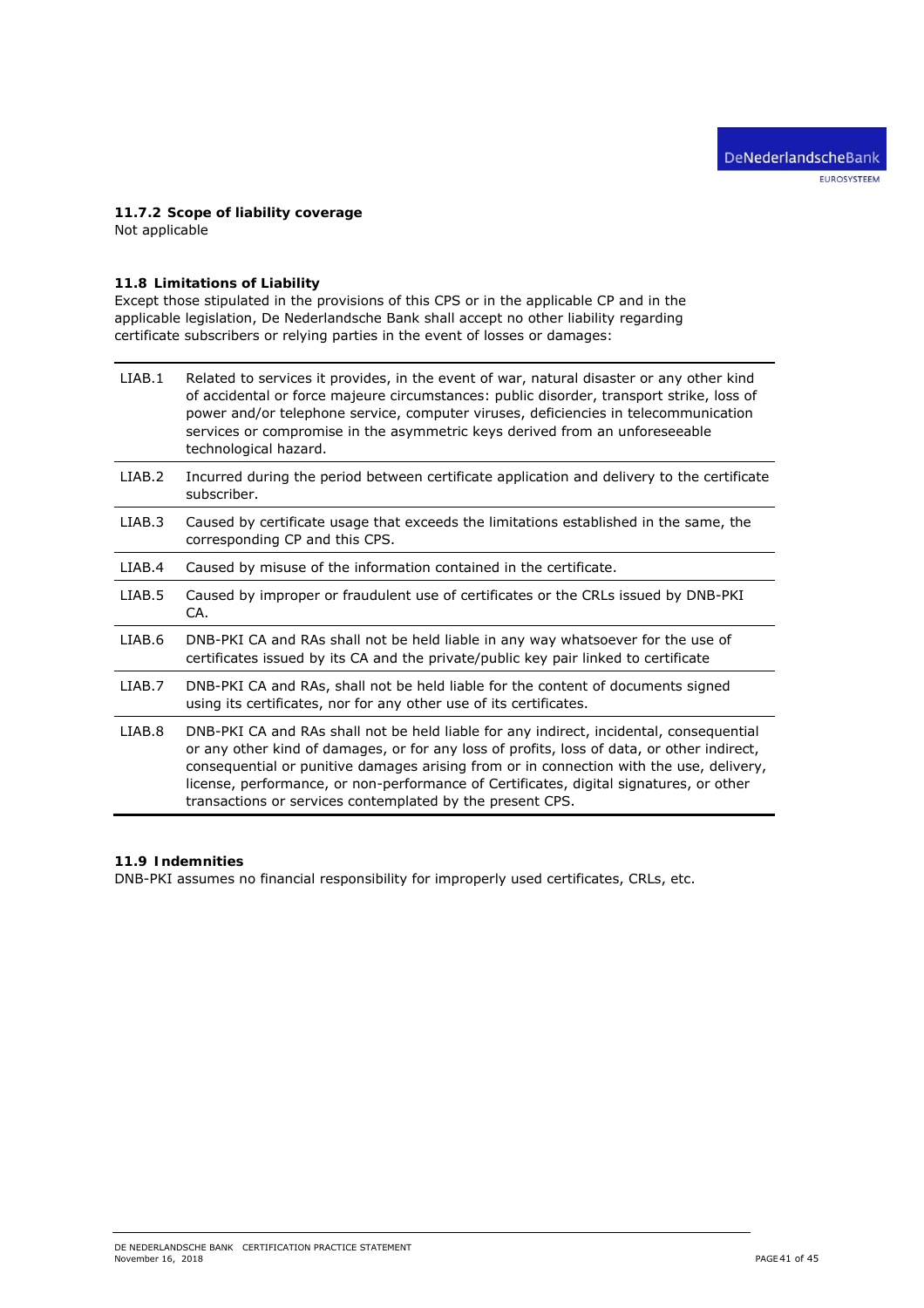# **11.10 Term and Termination**

## **11.10.1 Term**

This CPS shall come into force from the moment it is published in the internal DNB-PKI repository. It shall remain valid until such time as it is expressly terminated due to the issue of a new version, or upon re-key of the Root CA keys, at which time a new version shall be drawn up.

# **11.10.2 CPS substitution and termination**

This CPS shall be substituted for a new version, regardless of the importance of the changes carried out therein, meaning that it will always be applicable in its entirety. When the CPS is terminated, it will be withdrawn from the DNB-PKI internal repository and will be held for an appropriate period of time for a high secure enterprise PKI environment.

#### **11.10.3 Consequences of termination**

The obligations and constraints established under this CPS, referring to audits, confidential information, DNB-PKI obligations and liabilities that came into being whilst it was in force shall continue to prevail following its substitution or termination with a new version in all terms which are not contrary to said new version.

## **11.11 Individual notices and communications with participants**

All notifications, demands, applications or any other type of communication required in the practices described in this CPS shall be carried out by electronic message or in writing, by registered post, addressed to any of the addresses contained in the section *Policy Administration*. Electronic notifications shall be effective upon receipt by the recipients to which they are addressed.

## **11.12 Amendments**

#### **11.12.1 Amendment procedures**

The Authority empowered to carry out and approve amendments to this CPS and corresponding Certificates Policies is the Policy Administration Authority (PAA).

#### **11.12.2 Notification period and mechanism**

Should the PAA deem that the amendments to the specifications could affect the acceptability of the certificates for specific purposes, it shall notify the users of certificates corresponding to the amended CP or CPS that an amendment has been carried out and that they should consult the new CPS in the internal repository.

#### **11.12.3 Circumstances in which the OID must be changed**

When, in the opinion of the PAA, the changes to specifications do not affect the acceptability of the certificates, the lower version number of the document will be increased as well as the last number of the Object Identifier (OID) that represents it, maintaining the highest version number of the document, as well as the rest of the associated OID. It is not considered necessary to notify this type of modification to users of the certificates corresponding to the CP or CPS modified.

Should the PAA deem that the amendments to the specifications could affect the acceptability of the certificates for specific purposes, the highest version number of the document shall be changed and its lowest number placed at zero. The last two numbers of the Object Identifier (OID) that represents it will also be modified. This type of modification will be notified to the users of the certificates corresponding to the CP or CPS modified.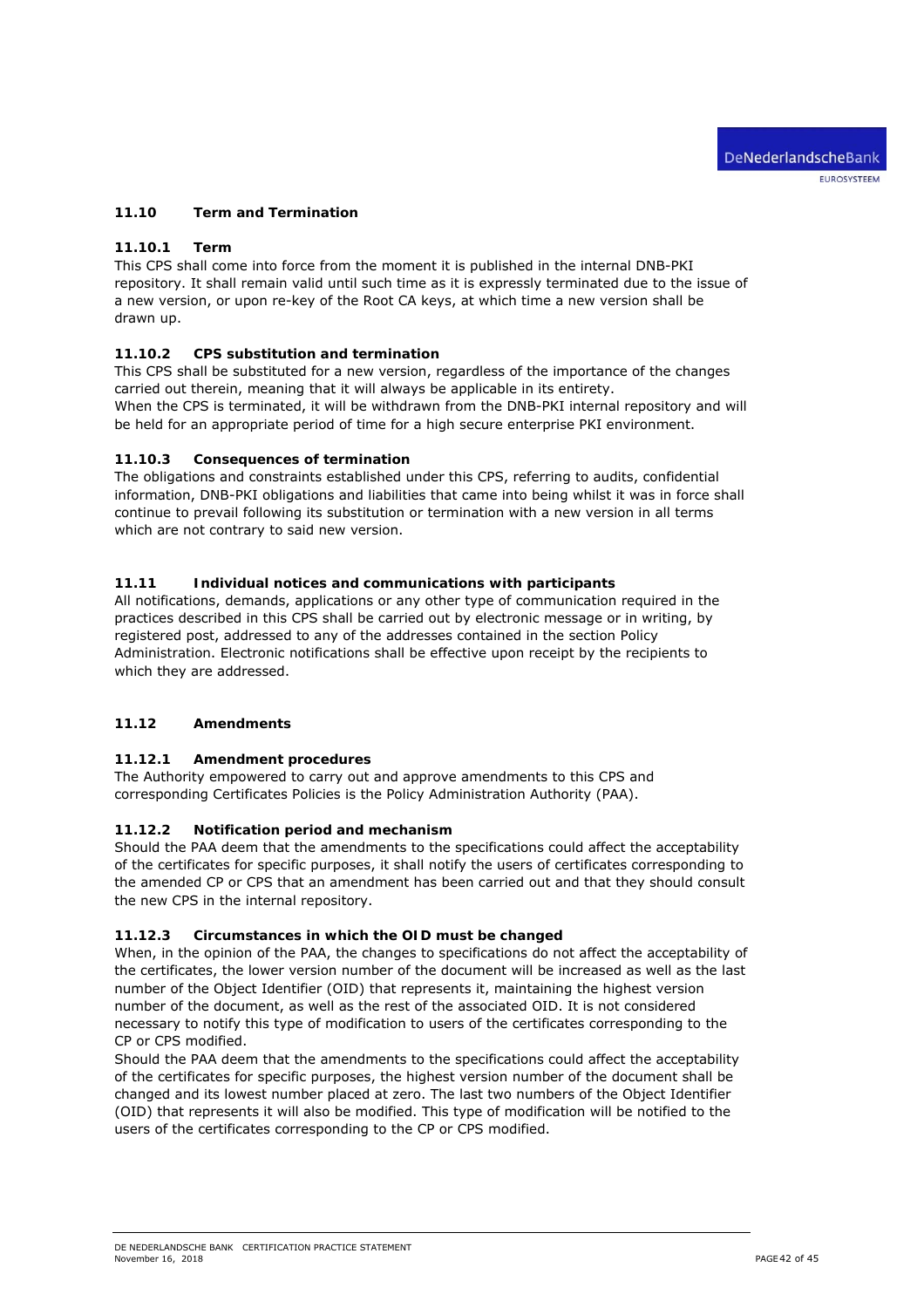# **11.13 Dispute Resolution Procedures**

Resolution of any dispute between internal users and the DNB-PKI that may arise shall be submitted first to internal departments for further investigation. Procedures are available for users how to start this.

#### **11.14 Governing Law**

The CA, the RAs and the VA shall comply with the current valid applicable national laws and regulations.

#### **11.15 Compliance with Applicable Law**

The PAA is responsible for ensuring compliance with the applicable legislation stated under the previous point.

#### **11.16 Miscellaneous Provisions**

#### **11.16.1 Entire agreement clause**

All the relying parties accept the content of the latest version of this CPS and the applicable Certicate Policies in their entirety.

#### **11.16.2 Independence**

Should any of the provisions of this CPS be declared invalid, null or legally unenforceable, it shall be deemed as not included, unless said provisions were essential in such a way that excluding them from the CPS would render the latter without legal effect.

# **11.16.3 Resolution through the courts**

No stipulation.

#### **11.17 Other Provisions**

No stipulation.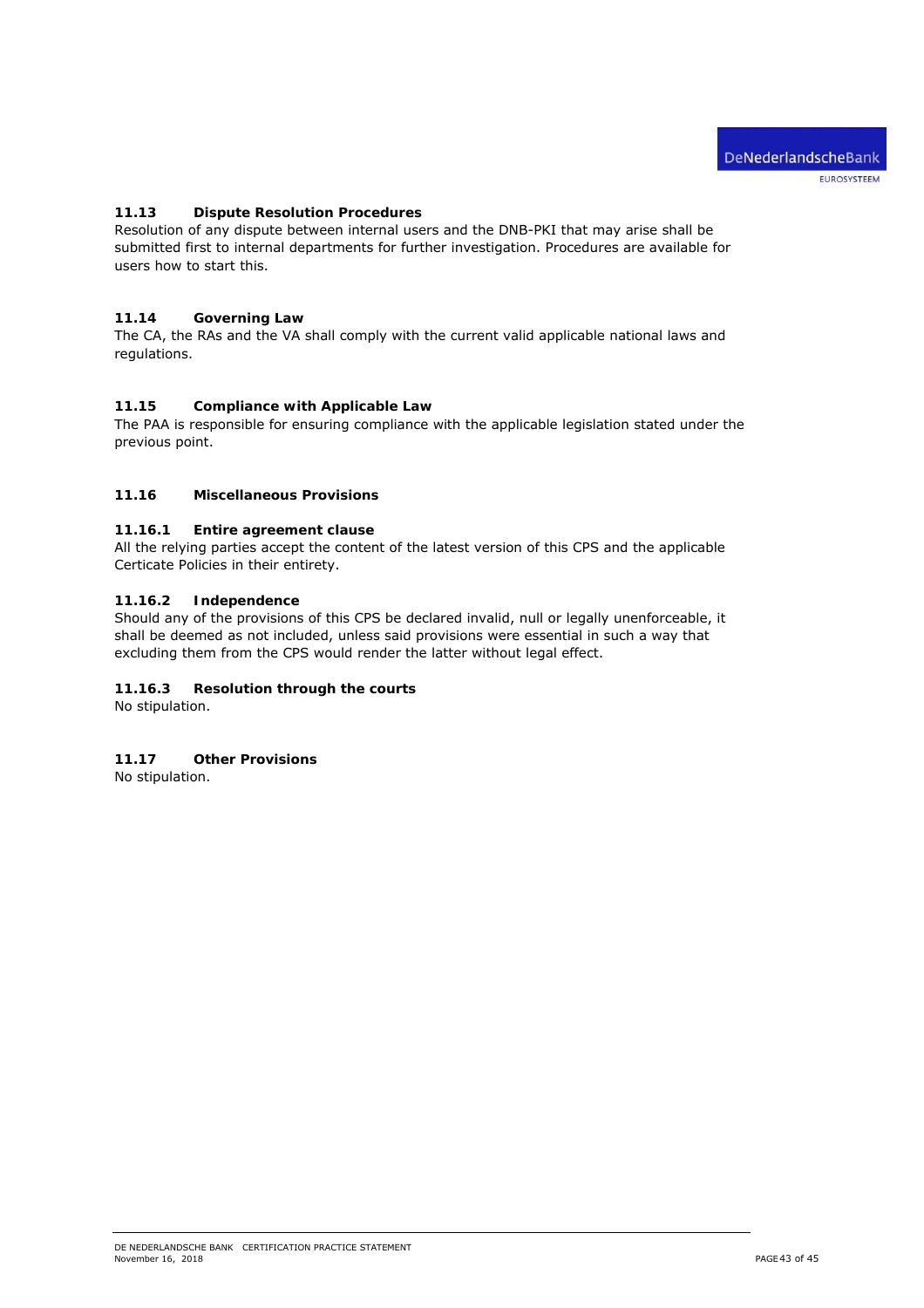# **12. Definitions and Acronyms**

#### **12.1 Definitions**

Within the scope of this CP the following terms are used:

| Authentication                | The process of verifying the identity of an applicant or subscriber of a<br>DNB-PKI certificate |
|-------------------------------|-------------------------------------------------------------------------------------------------|
| <b>Electronic Certificate</b> | A document signed electronically by a certification services provider,                          |
|                               | which links signature verification data (public key) to a signatory and                         |
|                               | confirms their identity. This is the definition contained in Law 59/2003,                       |
|                               | which this document extends to cases in which the signature verification                        |
|                               |                                                                                                 |
|                               | data is linked to a computer component                                                          |
| Public Key and Private        | The asymmetric cryptography on which the PKI is based employs a                                 |
| Key                           | key pair in which what is enciphered with one of these can only be                              |
|                               | deciphered by the other, and vice versa. One of these keys is "public" and                      |
|                               | includes the electronic certificate, whilst the other is "private" and is only                  |
|                               | known by the certificate subscriber and, when appropriate, by the Keys                          |
|                               | Archive                                                                                         |
| Session Key                   | Key established to encipher communication between two entities. The key                         |
|                               | is established specifically for each communication, or session, and its                         |
|                               | utility expires upon termination of the session                                                 |
| Computer Component            | Refers to any software or hardware device that may use electronic                               |
| (or simply, "component")      | certificates, for its own use, for the purpose of its identification or for                     |
|                               | exchanging signed or enciphered data with relying parties                                       |
| Directory                     | Data repository that is accessed through the LDAP protocol                                      |
| Identification                | The process of establishing the identity of an applicant or subscriber of a                     |
|                               | DNB-PKI certificate                                                                             |
| User Identifier               | A set of characters that are used to uniquely identify the user of a system                     |
| Public Key Infrastructure     | Set of individuals, policies, procedures, and computer systems                                  |
| (PKI)                         | necessary to provide authentication, encipherment, integrity and                                |
|                               | nonrepudiation services, by way of public and private key cryptography                          |
|                               | and electronic certificates                                                                     |
| Trust Hierarchy               | Set of certification authorities that maintain a relationship of trust by                       |
|                               | which a CA of a higher level guarantees the trustworthiness of one or                           |
|                               | several lower level CAs. In the case of DNB-PKI, the hierarchy has two                          |
|                               | levels, the Root CA at the top level guarantees the trustworthiness                             |
|                               | of its subordinate CAs                                                                          |
| Provider of Certification     | Individual or entity that issues electronic certificates or provides other                      |
| Services                      | services related to the electronic signature                                                    |
| Applicants                    | Individuals who apply for a certificate for themselves or for a computer                        |
|                               | component                                                                                       |
| <b>Relying Parties</b>        | Individuals or entities other than subscribers that decide to accept and rely                   |
|                               | on a certificate issued by DNB-PKI                                                              |
| Subscribers                   | Individuals or computer components for which an electronic certificate is                       |
|                               | issued and accepted by said individuals or, in the case of component                            |
|                               | certificates, by the component manager                                                          |